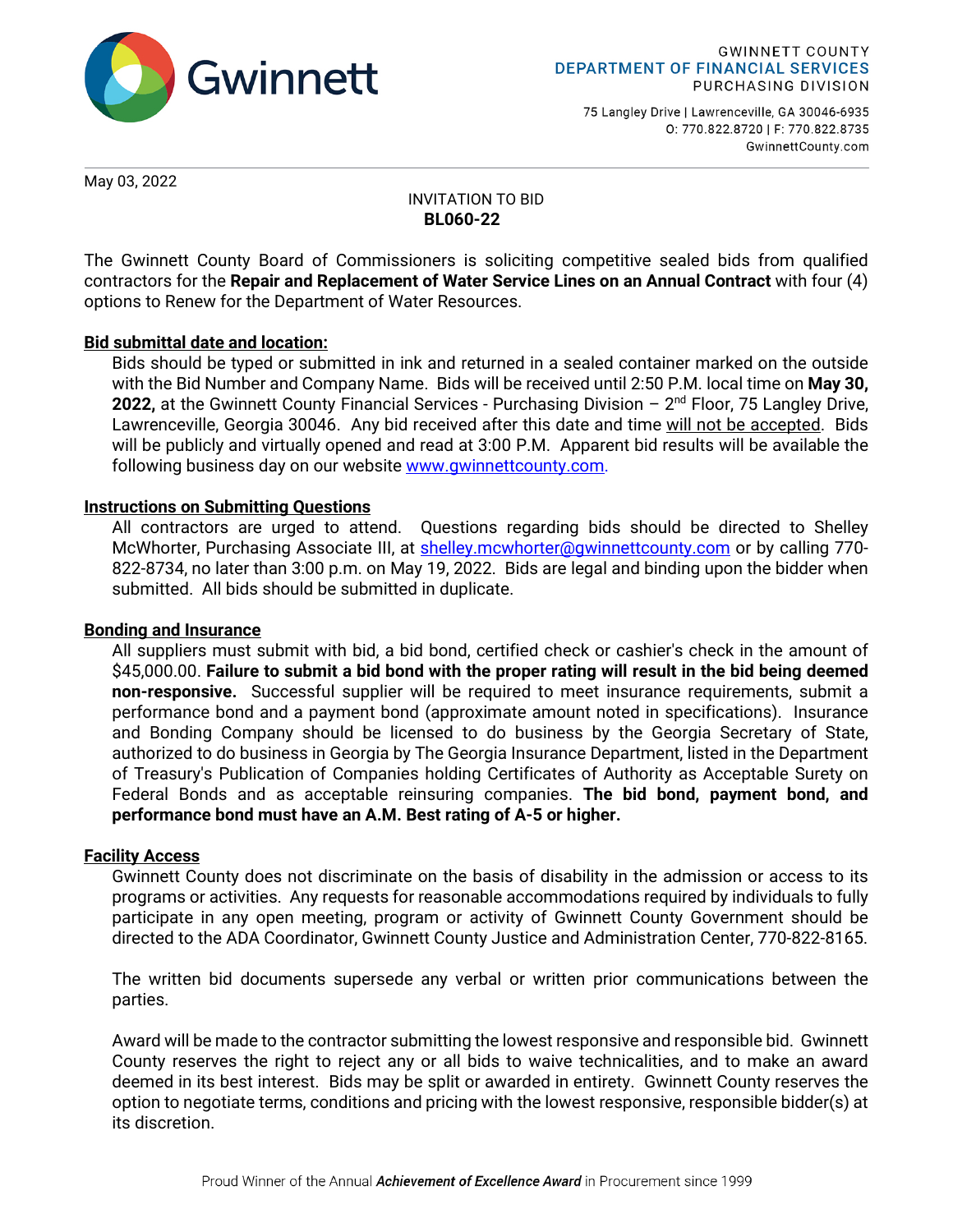*Invitation to Bid BL060-22 Page 2*

Award notification will be posted after award on the County website, [www.gwinnettcounty.com](http://www.gwinnettcounty.com/) and companies submitting a bid will be notified via email.

We look forward to your bid and appreciate your interest in Gwinnett County.

ley M'Dhorter

Shelley McWhorter, CPPB Purchasing Associate III

/smm

The following pages should be returned in **duplicate** as your bid:

- Bid Schedule, Pages 2-5
- References, Page 6
- Sub-Contractor List, Page 7
- E-Verify Affidavit
- Code of Ethics Affidavit
- Bid Bond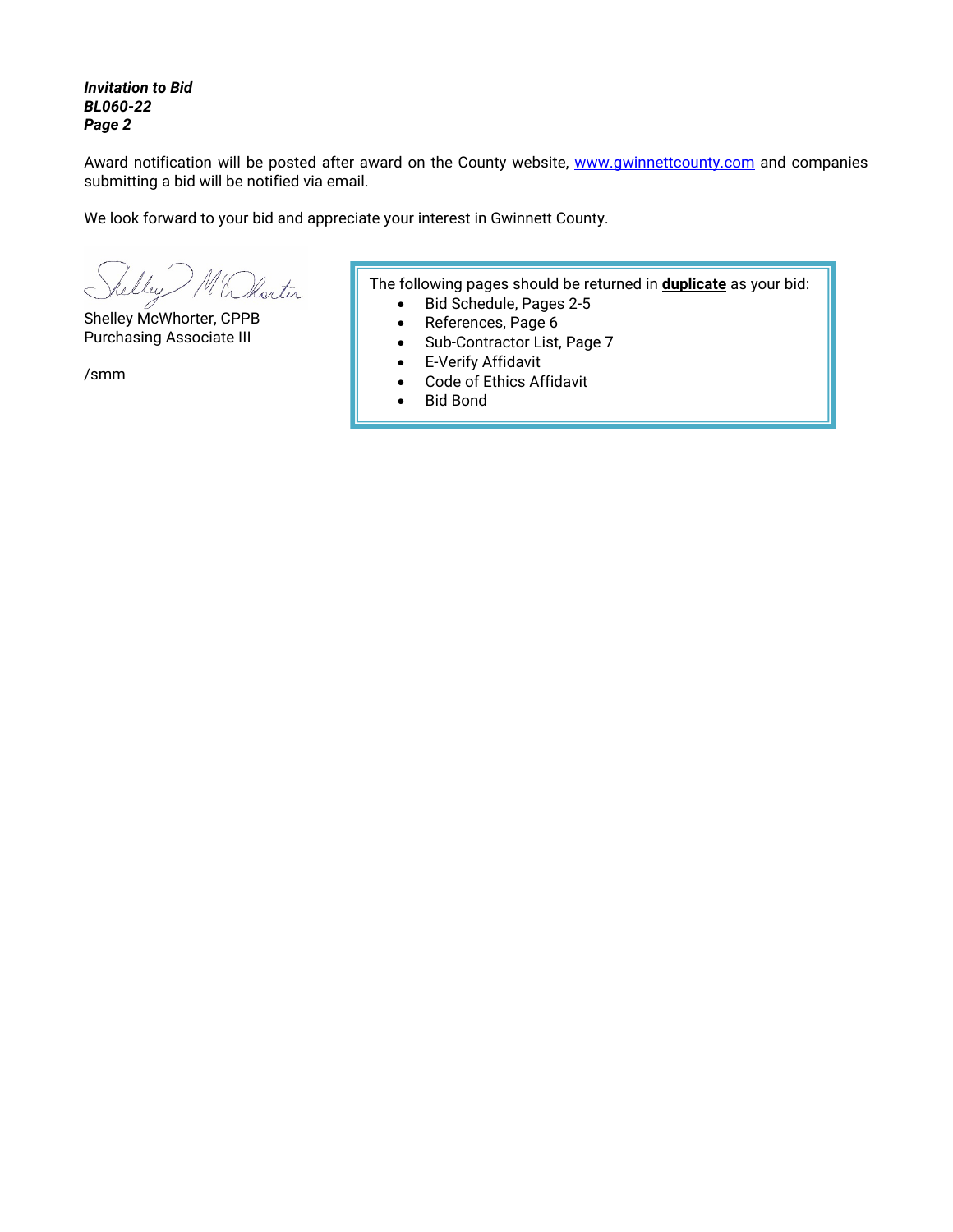## BL060-22 Page 3

## A. **GENERAL DESCRIPTION OF WORK**

All contractors submitting a bid shall be able to provide, all labor, tools and equipment to repair and/or replace water service lines and repair water mains up to 12" in diameter to include, but not be limited to, all cutting of pavement, borings, excavations, backfilling, water main taps, site management and traffic control, protection of the work and adjacent works, site restoration, erosion and sediment control, and all other tasks necessary for the satisfactory completion and safe execution of the work. The work described shall be County wide.

# B. **PART 2 - GENERAL REQUIREMENTS**

1. Unless otherwise specified, all asphalt restorations will be in accordance with the Georgia Department of Transportation Standard Specifications - Construction of Roads and Bridges - latest Edition and all supplements thereto: [2021StandardSpecifications.pdf \(ga.gov\)](http://www.dot.ga.gov/PartnerSmart/Business/Source/specs/2021StandardSpecifications.pdf)

All water service line repair/replacements and water main repairs are to be performed in compliance with the drawings and specifications booklet entitled, *"Water System Design and Construction Standards for Development Projects, Latest Revision".* Specification booklet may be obtained from the Gwinnett County Department of Water Resources (GCDWR) website:

[https://www.gwinnettcounty.com/static/departments/DWR/pdf/2016\\_Water\\_Sewer\\_Standards.pdf](https://www.gwinnettcounty.com/static/departments/DWR/pdf/2016_Water_Sewer_Standards.pdf)

- 2. Potential bidders must demonstrate that trained, responsible people will be used for this contract. Employees should have training to include classroom and field work with a qualified instructor. It is expected that actual field experience will have been part of the training. Contractor and its employees must be trained and follow all OSHA guidelines and requirements pertaining to "confined space". Successful vendor will be required to submit a copy of the Certificate of Training for all employees who are to undertake confined space work. No employee shall undertake confined space activities without a valid certification. Contractor shall be responsible for completing and maintaining all appropriate confined space permitting requirements.
- 3. If required for the safe execution of the work, all traffic control personnel, equipment, and signs shall be provided by the Contractor. Contractor shall be required to have certified flagmen to support such requirements. All traffic control shall be pre-approved by GCDWR Construction Manager.
- 4. A contract, if awarded, will be an "Open-End" type to provide for the requirements of GCDWR on an "asordered" basis. As it is impossible to determine the exact quantities of items that will be required during the life of this contract, the quantities listed may be increased, decreased or eliminated as necessary to satisfy the needs of the County.
- 5. GCDWR reserves the right to perform any work using in-house forces where deemed advantageous to the County. Contractor shall be required to cooperate with, and accommodate, any such efforts by others to ensure efficient execution of the work.
- 6. All contractors submitting a bid should provide a list of equipment currently owned and the number of employees available to complete the work associated with this contract. This list should be maintained on an annual basis. However, Contractor shall report on a monthly basis the names of their employees and the number of crews actively working on this contract. Contractor shall provide any required certifications for all additional personnel assigned to the project after the award of the contract. Bidder shall be required to document to the satisfaction of GCDWR that they have the capacity to provide services, equipment, and adequately trained staff sufficient to undertake the work associated with this contract.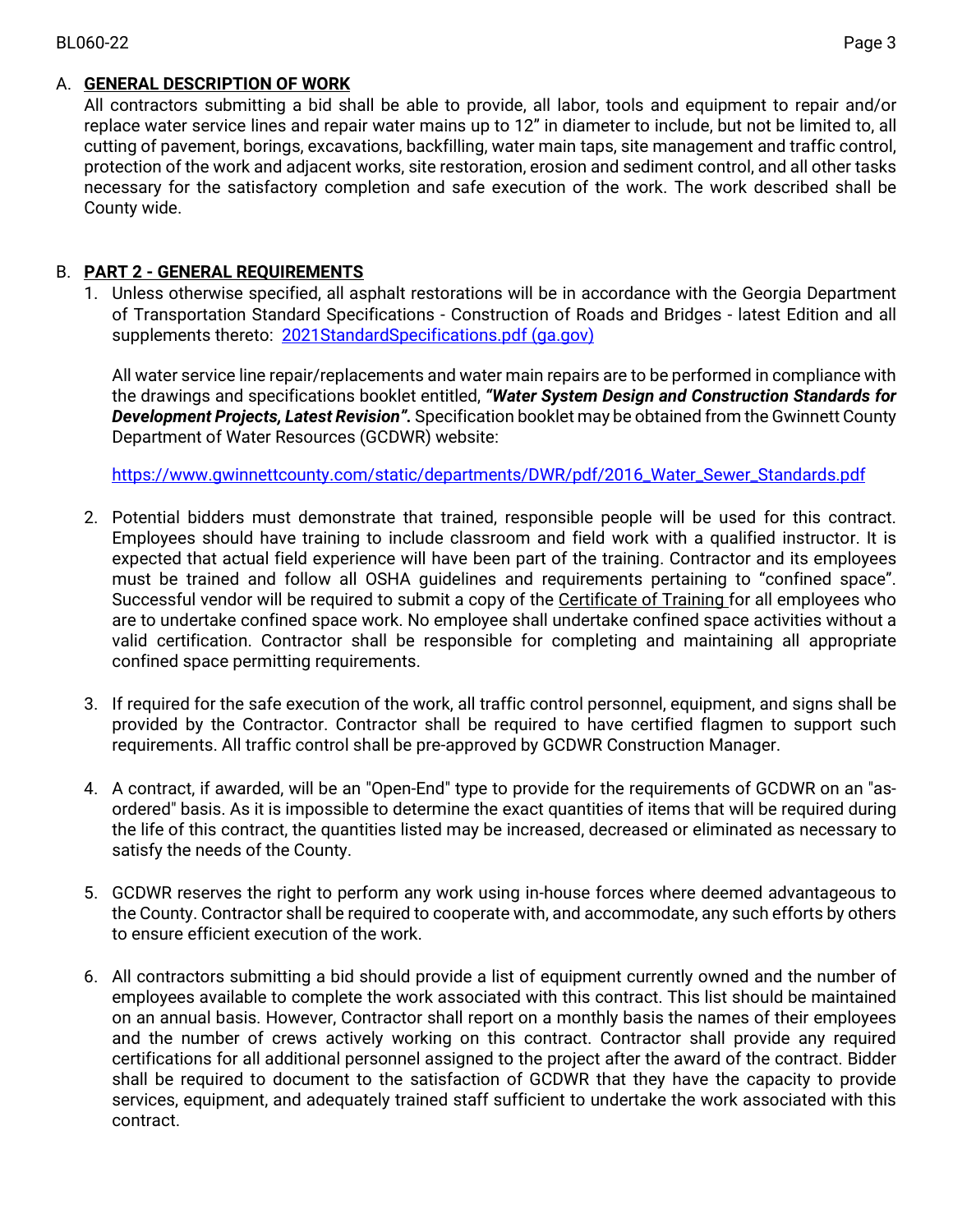- 7. The successful contractor shall provide the County a daily report with information as requested regarding outstanding work and the estimated time of completion for all work orders.
- 8. It will be the Contractor's responsibility to be aware of and comply with the Georgia Dig Law and follow the procedures as outlined by the *Georgia Utility Facility Protection Act* **(GUFPA).**
- 9. **Contractor providing the utility work must have a current valid Utility Contractors License**.
- 10. Before submitting Bid, each bidder shall: examine the Bid Document Package thoroughly; become familiar with local conditions affecting cost or work progress or performance; become familiar with federal, state and local laws, ordinances, rules and regulations affecting cost or work progress or performance; study and carefully correlate Bidder's observations with the Bid Document Package; and notify County concerning conflicts, errors, or discrepancies in Bid Document Package.
- 11. It is the intent of these Bid Documents to procure the goods and services needed to achieve Complete Works, fully functional, and in compliance with County Standards and specifications. It is not the intent of these documents to provide a complete and full description of the standard methods and materials necessary to achieve the end result. The omission from these documents of standard procedures or materials normally used in the implementation of the Work shall not relieve the successful Bidder from the performance of those requirements nor be cause for claims for additional compensation unless specifically identified in the Bid. Submission of a Bid shall be evidence that the Bidder considers the Work to be adequately described in the Bid Documents.

# C. **GENERAL SPECIFICATIONS**

## 1. **Certificates**

The successful contractor should provide copies of the Training Certificates as specified in the bid documents before the Contract award can be made including but not limited to: Confined Space, OSHA, traffic control flagman, and Georgia Utility Contractor.

# 2. **References**

GCDWR requests a minimum of three (3) verifiable references where work of a similar size and scope has been successfully completed in the last ten (10) years by the Bidding firm wherein they were performing as the Prime or lead firm with responsibility for the management and performance of the work. Bids will be considered only from experienced and well-equipped contractors engaged in work of this type and magnitude. List similar work successfully completed within the last ten (10) years, giving the location and scope of work performed. Bidder shall specify the portion of the work undertaken by their firm.

# 3. **Pricing on Bid Schedule**

Unit pricing **must** include all related costs to that particular item and **must not** exceed more than two (2) decimal points (Example: \$2.53 – not \$2.531) and **must** be all-inclusive.

# 4. **Contractor Responsibilities**

The successful contractor will provide an appropriate staff of employees, including supervisory personnel, for the efficient operation of the services hereunder. By submitting a Bid, Contractor represents that all its employees, agents, and suppliers who perform services under this contract shall be qualified and competent to perform such services. Contractor shall be solely responsible for the safe execution of the work. The Contractor shall be responsible for ensuring the safety of their crews, the public and site visitors. Contractor shall have personnel that can be contacted Monday through Friday 7:00 to 4:00 daily to answer any questions from the GCDWR Construction Manager relating to work orders, location of where staff is working, when work orders will be completed and when landscaping will be completed. The names of the Office and Field Supervisors will be provided to the GCDWR Construction Manager along with a valid, full-time contact number and e-mail address.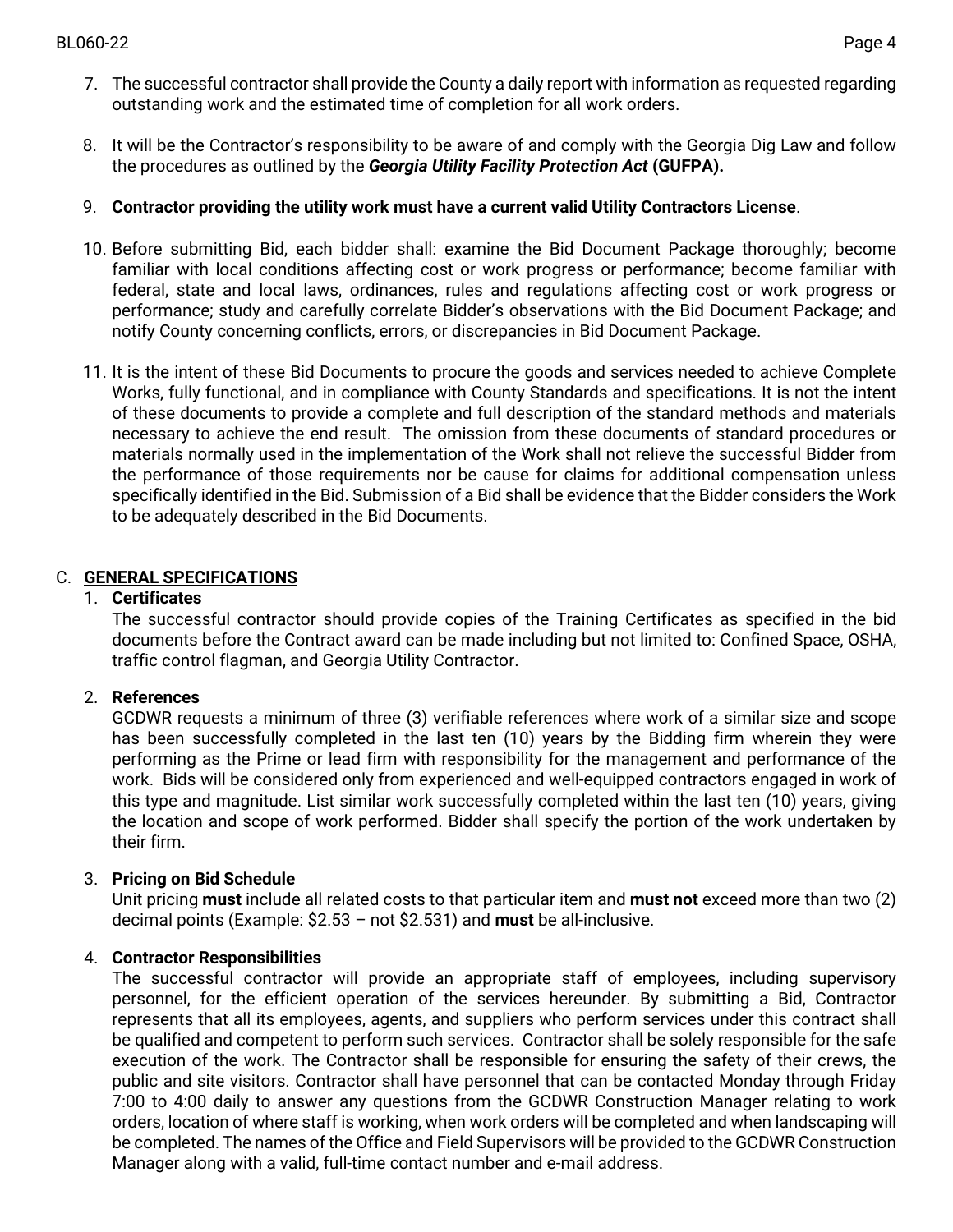The public should be able to easily identify contractor employees. The successful contractor shall provide the field crew uniforms and picture identification badges which shall be worn at all times when work under this contract is being performed. All trucks should be marked with contractor's name and contact number.

The contractor shall be very sensitive and supportive to customers and respect their property while conducting work.

## 5. **Materials**

GCDWR will furnish curb stops, water meters, meter boxes, meter box lids, pipe, copper tubing, and manufactured fittings and appurtenances for the repair/replacement of existing service lines and water mains. No materials supplied by the County shall be used to address damage to the Customer's plumbing beyond the limits of the Contracted Work arising from the operations or activities of the Contractor. Wherever the bid document makes references to the County-furnished materials, it will include only the items specified in this section. The Contractor will be required to furnish all labor, tools, equipment, and all other materials necessary to complete the work, including but not limited to; dirt, crusher run, gravel, cold/hot patch mix, concrete, grass seed, pine/wheat straw, sod, pine bark, and landscaping materials. Materials furnished by the County must be picked up by the Contractor at the warehouse, currently located at 684 Winder Highway, Lawrenceville, Georgia 30045. Contractor is responsible for transport, storage, and protection of the County supplied materials. All material withdrawals must be approved by the GCDWR Construction Manager and must be scheduled at least three business days in advance with warehouse personnel. Withdrawals "on demand" will not be allowed unless authorized by GCDWR Construction Manager.

Contractor shall be responsible for any materials removed from the warehouse which are damaged, stolen, or lost prior to installation or returned to the warehouse in an unacceptable condition. No modifications to, or substitutions for, County supplied materials shall be allowed without the specific approval of the GCDWR Construction Manager. Approval of modifications or substitutions at one location may not be assumed by the Contractor to apply to other locations. Contractor shall be solely responsible for any additional costs arising from such modifications.

## 6. **Return of Used and Unused Materials**

Contractor shall submit a monthly summary to the GCDWR Construction Manager listing all materials issued to them from the warehouse, installed into the assigned work, and maintained in their working inventory. All used brass fittings and unused copper will be returned to GCDWR on a quarterly basis or as requested from the GCDWR Construction Manager. Any unused components issued to the Contractor by the County warehouse must be returned to the warehouse in good condition, ready for use as intended. Damaged, fouled or otherwise unusable materials or components shall be replaced by the County at the Contractor's expense. New inventory will not be given out until all unused parts are returned for recycling. GCDWR Construction Manager shall have the right to require the Contractor to verify and account for the inventory issued to them from the Warehouse at any time to the satisfaction of the County.

## 7. **Damages**

All plumbing that is damaged by Contractor or their subcontractor at any tier shall be repaired by the Contractor at the Contractor's expense. This includes, but is not limited to, customer's broken service lines within 10 feet of the meter box, broken irrigation lines, damaged sprinkler heads, plumbing issues, stopped up Pressure Reducing Valves, or damaged water heaters, etc. up to 90 days from the date that the work is performed. Any damage to plumbing resulting from direct impacts of the Contractor's equipment, vehicles, or the actions of their personnel shall be repaired by the Contractor at their sole expense regardless of distance from the meter box.

## 8. **Concrete Sidewalks/Driveways/Curbing**

All sidewalks, driveways and curbing must be replaced within 10 calendar days of completion of the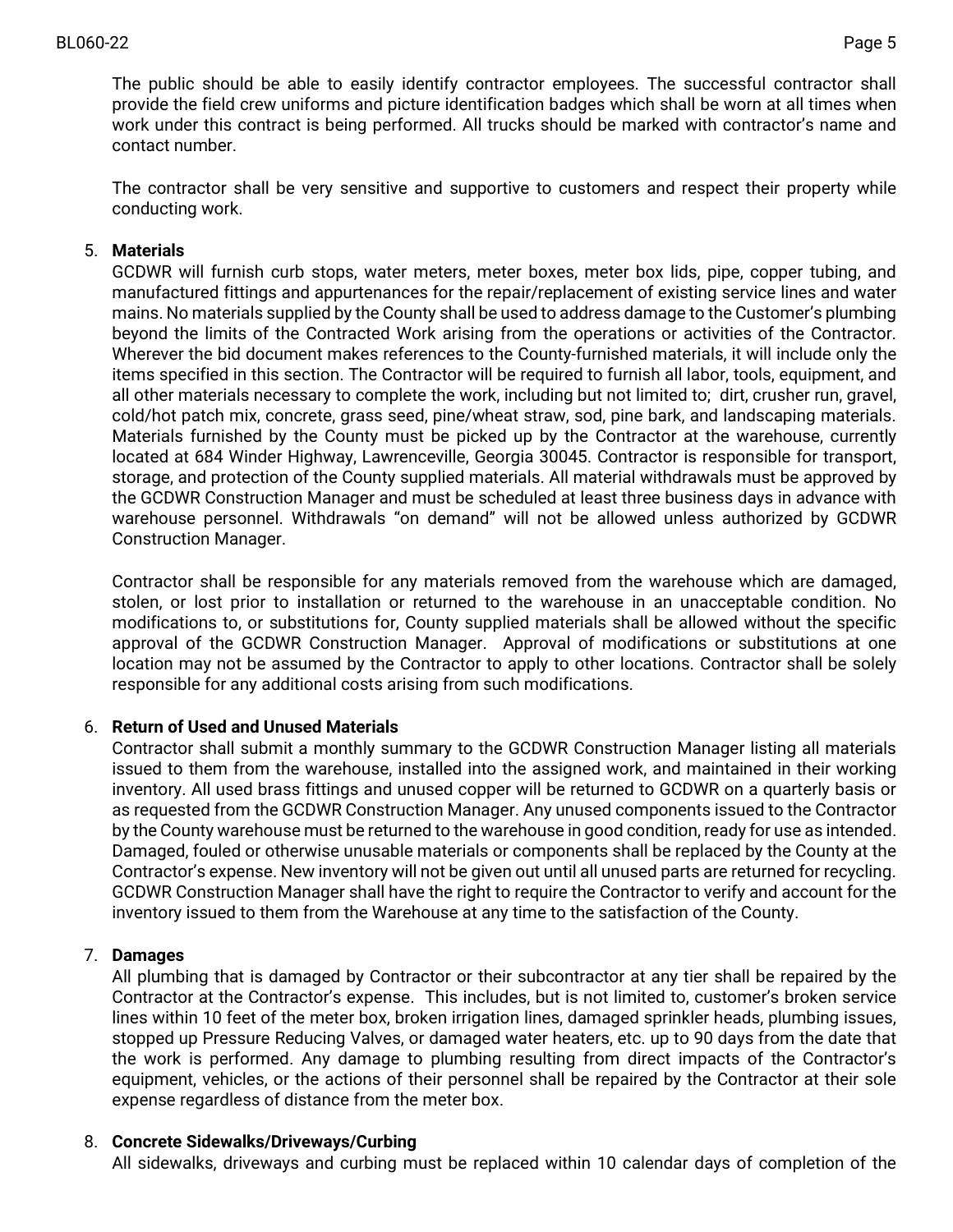associated service line work. Such restoration shall replace the removed section in-kind with respect to materials, reinforcement, section, and finish and shall comply at a minimum with the Specifications and Details of the authority having jurisdiction over the adjacent street whether County or State. Hardscape restoration (concrete and asphalt) shall be in addition to the unit rates submitted for the work undertaken. All sidewalks needing repair, arising from repair/replacement of water service lines or mains, will be replaced in sections from existing joint to joint. Driveways will be replaced to the first expansion joint. All concrete repairs must be completed prior to submission of invoices. All replacements must meet or exceed existing condition and comply with *"Water System Design and Construction Standards for Development Projects, Latest Revision".* This document is available on the County website at location specified above in Part 2.

Note: Contractor shall inspect concrete driveways and walkways prior to commencing work to determine if there are pre-existing cracks or damage. Contractor should take photographs to document conditions prior to beginning work and following completion of the work – including surface restoration. Photographs are to be appropriately labeled so they are associated to each work site. Pay Requests submitted to the County without the associated photos shall be refused and returned to the Contractor as incomplete.

When replacing and/or constructing a concrete driveway, the existing driveway shall be cut with the concrete saw, and 1/2-inch preformed joint material, full depth, is to be used at the joint. Joint material shall also be placed between the curb and driveway if applicable. All concrete used to construct the various items shall have a minimum of compressive strength of 3000 psi at 28 days and shall be installed with all reinforcing as per Gwinnett County details. Form offsets at radius points shall be at least 12 inches to avoid slivers of concrete that may be easily broken off.

Curing of all concrete shall be in accordance with Section 430 of the Georgia Department of Transportation Standard Specifications – latest edition. Curing shall be considered incidental to the construction, and no additional payment will be made.

The unit prices for concrete and asphalt replacement must include the off- site disposal of all removed and/or excavated materials at the time of excavation. Piling the debris on the street and the right-of-way is not acceptable. The removal and disposal of all other miscellaneous concrete (catch basin tops, etc.) will be considered incidental to the particular pay item being constructed. The section of pavement / concrete to be installed by the Contractor shall match the section removed and shall comply with applicable standards.

## 9. **Road Cuts**

Long-side repair and/or replacements shall be performed using trenchless methods whenever possible. All road cuts must have prior approval from the GCDWR Construction Manager and shall be kept to the smallest footprint possible when used. All road cut repairs must be completed prior to submission of invoices.

Repair of road cuts must meet section 3.14 of the GCDWR Construction Standards and standard detail Number G4. In the event the road cut repair fails to maintain grade or bond to the adjacent section within 90 days, the contractor shall be required to repair the defective road cut at their own expense. Any claims for damage to vehicles due to a defective road cut will be at the sole responsibility and expense of the contractor.

At no time will it be acceptable to leave the job site of a road cut without temporarily repairing the cut. If completion of the paving is to be delayed, the cut must be filled with compacted material and crusher run such that vehicles and the public are protected against damage. The final top dress of the completed work should be made within 10 days of original cut unless approved by the GCDWR Construction Manager. No payment for the installation will be paid until the work is complete including surface restoration.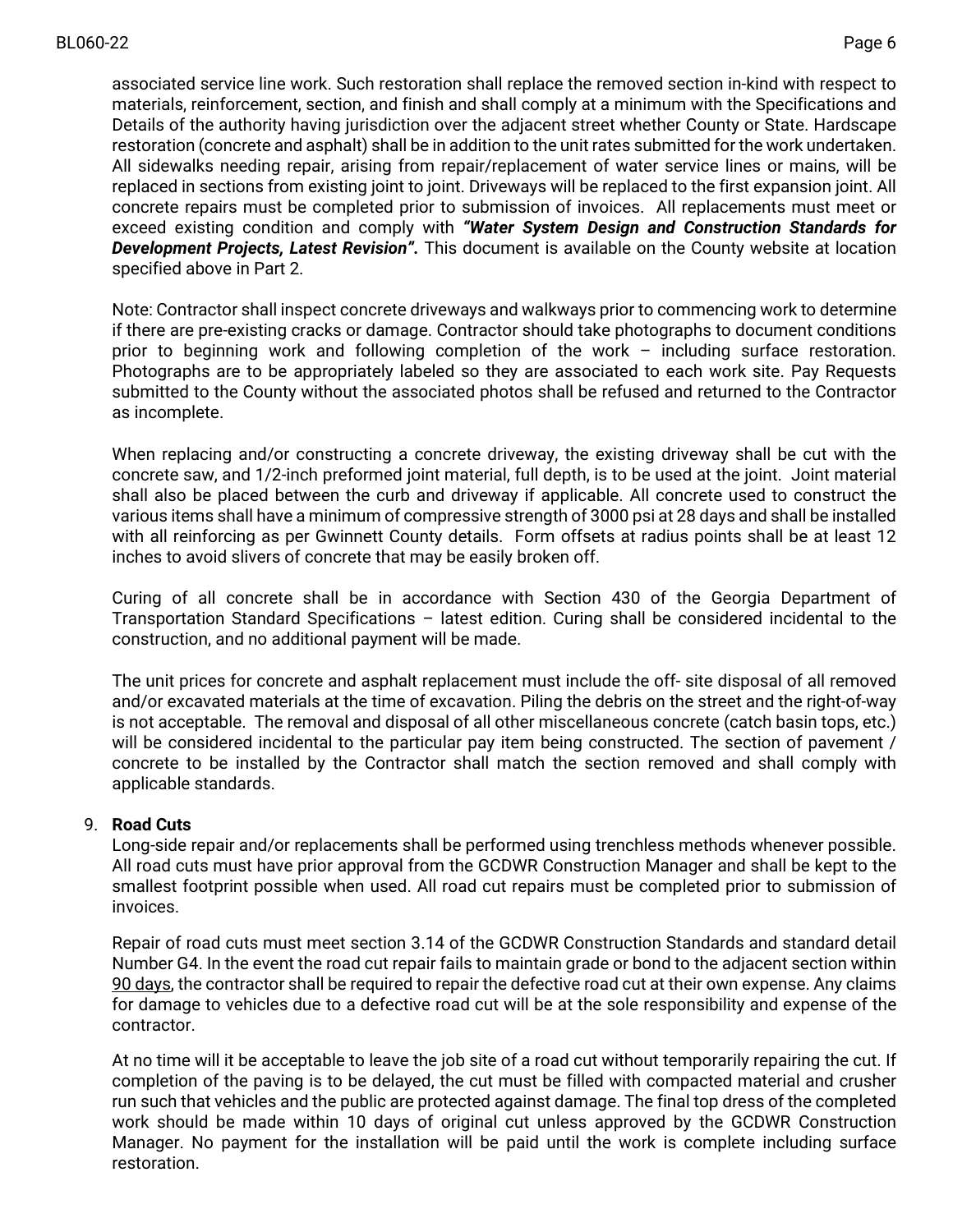# 10. **Landscaping**

All landscaping must be completed prior to submission of invoices. Disturbed areas in Customers' yards, including yard-areas within the Right-of-Way, shall be hand raked smooth upon completion of repairs, so there are no lumps, chunks of dirt, roots or rocks. Excavation area should be restored to its original condition to match previous contour and the site must be free of all debris. Surface treatment shall be determined by the conditions existing prior to the Work. Grassed and bare areas are to be treated with grass seed and straw mulch. Sodded areas will be re-sodded using a grass type equal to the existing cover. Grass cover restoration shall extend to the full area disturbed by the Contractor, including, access, staging and stockpiling activities, to the point of intersection with any concrete or asphalt surfaces removed as part of the work. Hardscape restoration shall be paid at the unit rates supplied in the Bid and shall be in addition to the unit rates for the work undertaken. Hardscape areas with simple concrete or asphalt will be replaced in-kind. Restoration of decorative, specialty landscaping is covered below. Only after the site is prepared and level shall the Contractor apply seed and straw or sod. Contractor will restore all landscaping to original condition and customer satisfaction, to include buying all grass seed, sod, wheat/pine straw and pine bark as needed. It will be the Contractor's sole responsibility to supply material and labor for repairing damages to all types of improvements, mailboxes, mailbox posts, domestic water, or irrigation systems if damaged either directly or indirectly by the Contractor. It is the responsibility of the Contractor to protect all adjacent improvements during the execution of the work and minimize the area impacted. Grass restoration shall be performed immediately following completion of the service call. Concrete and asphalt restoration shall be completed within 10 days of completing the service call. Specialty landscaping restoration shall be completed according to the schedule submitted by the Contractor for the work.

When the landscaping crew installs replacement sections of sod, such sections shall be placed as to not allow a gap more than  $\frac{1}{2}$ " between the existing grass edges and the new sod. All replacement sections of sod shall be rectangular in shape and shall not be applied as plugs to fill small irregular shaped areas. Neaten the edges of the disturbed area as necessary to allow such installation of sod.

# 11. **Specialty Landscaping**

Specialty landscape items shall include landscaping consisting of improvements other than grass cover, concrete, or asphalt, and shall include but not be limited to: trees, shrubs, brick mail boxes, fences, decorative walkways, planters, pavers, retaining walls, cobblestone and stamped concrete driveways. Removal of such specialty landscaping will require prior authorization from the GCDWR Construction Manager. If approval is not obtained prior to removal, the Contractor will assume all responsibility for the replacement of such items to their original condition without additional compensation. Contractor shall delineate the extent of their projected impacts to specialty landscaping and undertake the work with the intention of minimizing such impacts. Compensation for materials used to restore specialty landscaping, if agreed in advance by the County as necessary or appropriate, will be made to the Contractor at a maximum of cost plus 10%, for those products and materials pre-approved. Labor costs for restoration of specialty landscaping must be pre-approved by the County and will be all-inclusive for labor, equipment, and any supplies necessary to complete the work. Approval of specialty landscaping fees shall be on a case-by-case basis and shall not be extended by the Contractor to other locations or set a precedent for future claims.

Contractor shall provide all services necessary to remove or subcontract the removal of any trees or shrubs preventing the completion of the assigned work. Contractor shall affix orange flagging tape to clearly identify the trees or shrubs and receive the approval of the GCDWR Construction Manager prior to their removal. In the event that shrubs or trees must be removed immediately, Contractor shall still be required to contact the GCDWR Construction Manager for approval and must thoroughly photograph the work area to document the necessity for the removing the trees. Upon receiving the approval of the GCDWR Construction Manager, Contractor may then proceed with such removal as necessary to make the repairs. Contractor must, upon completion of this work, attach a door tag that explains what was done and shall attach a business card for the GCDWR Construction Manager as a point of contact.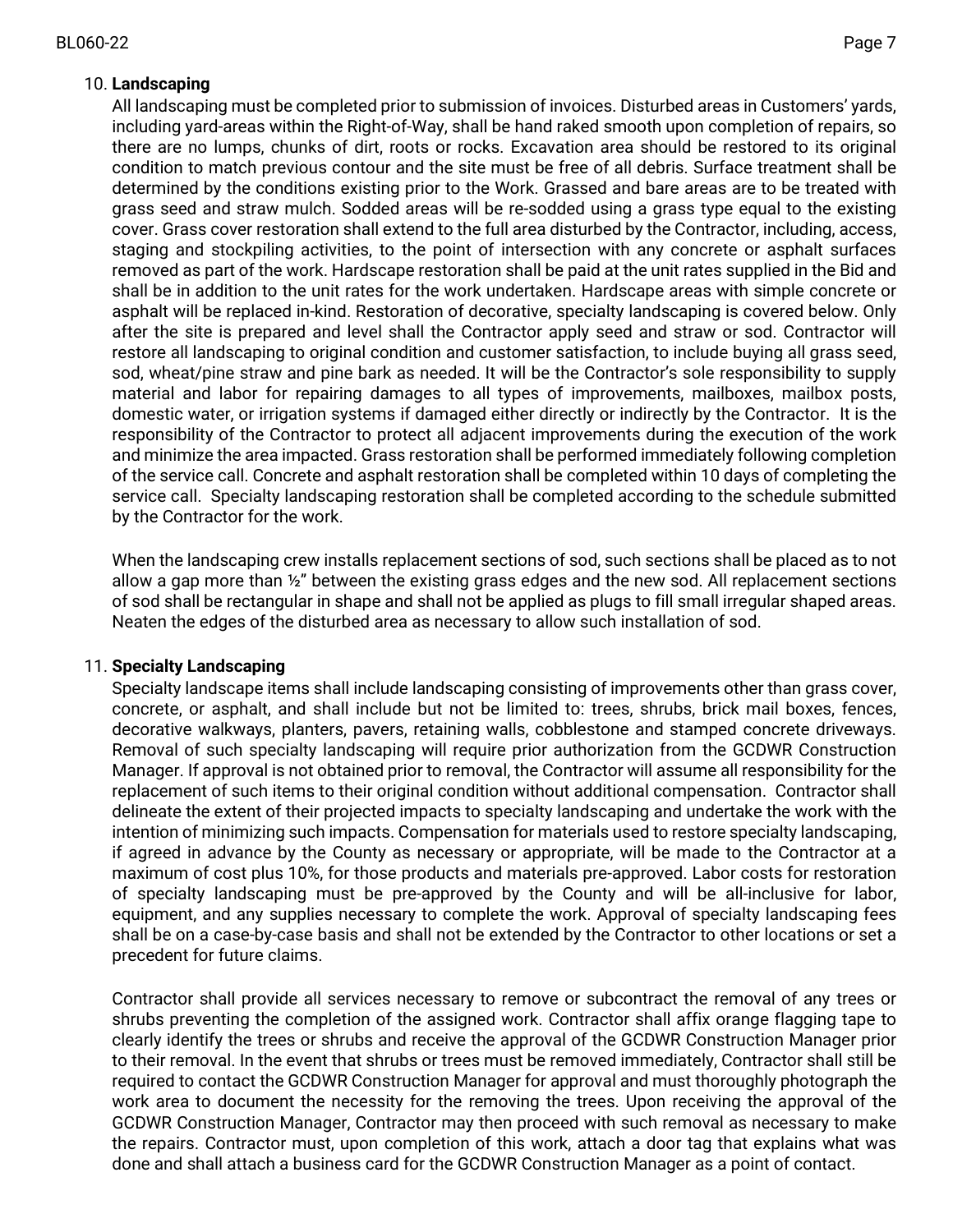## 12. **Subcontractors**

The Contractor will be allowed to use fully certified subcontractors for work under this contract, but the majority of the work must be performed by the Prime Contractor. Subcontractors shall be required to document the training of their employees in the same manner as the Prime Contractor prior to working under this contract. Approval of a subcontractor by the County shall not in any manner relieve the Contractor for their sole responsibility for the quality and adequacy of work. Any work performed by the subcontractor's crews will be the Contractor's responsibility as if performed by their own crews. Subcontractors must use vehicles that display the Company Name. The addition of a subcontractor after the bid shall require County approval. Claims for extension of time or delays in the progress of the Work associated with this approval process shall not be considered by the County. Any reduction in costs associated with the subcontractor shall be reflected on future Pay Requests. Any increase in Contractor's costs due to the addition of a subcontractor after the bid shall not be cause for increased costs to the County.

## 13. **Worksites**

The County will not assume responsibility for removal/disposal of debris or spoil generated by Contractor from worksites or supply a disposal site for the Contractor's use. Contractor shall be required to clean up mud and dirt from all repair sites, leaving sites in original conditions. Contractor shall not track mud or debris onto the public right-of-way. Clean up and off-site disposal of waste shall be considered as integral to the work and shall not be billed as a separate task. Contractor shall only dispose of debris in a legal manner.

## 14. **Contact**

The Contractor shall provide a contact person in their office at all times during the business hours that is familiar with the on-going and up-coming work assignments and capable of answering questions that may arise. The Contractor's field-contact person will have a serviceable mobile device or cellular phone and will be available to GCDWR Construction Manager at all times during normal business hours.

## 15. **Repairs by the County**

If faulty repair work and/or faulty landscaping by the Contractor is identified by the County and is found to be the Contractor's responsibility, the Contractor will be notified and given 24-hours to correct the issue. If corrective measures are subsequently taken by the County following that period, the costs of the repair shall be charged to the Contractor and withheld from their next Pay Request. A detailed explanation shall be attached to each deduction.

## 16. **Contractor Level of Performance**

Contractor shall maintain sufficient resources and adequately trained staff to undertake approximately 50 service line leak assignments per month. Developing an excessive backlog due to the failure of the Contractor to provide this level of services according to the requirements of this bid and within the times as stipulated will constitute a default of contract. Default of contract may be considered sufficient grounds for termination. Additional remedies include: Contractor's performance would be reviewed by the Gwinnett County Purchasing Policy and Review Committee; documentation of Contractor's performance would be placed in the Vendor Performance File; Contractor would be placed on Gwinnett County's Ineligible Source List and any future solicitations and/or awards could be denied; Contractor's bonding agent may be contacted for remedial action per Part 2, sub-part 21 of this document.

## 17. **Normal Hours of Work**

The GCDWR normal business hours are 7:00 a.m. to 4:00 p.m. (Monday through Friday). All work will be assigned during these business hours. Exceptions to these hours [including Holidays, Saturdays and Sundays] must have prior approval by GCDWR.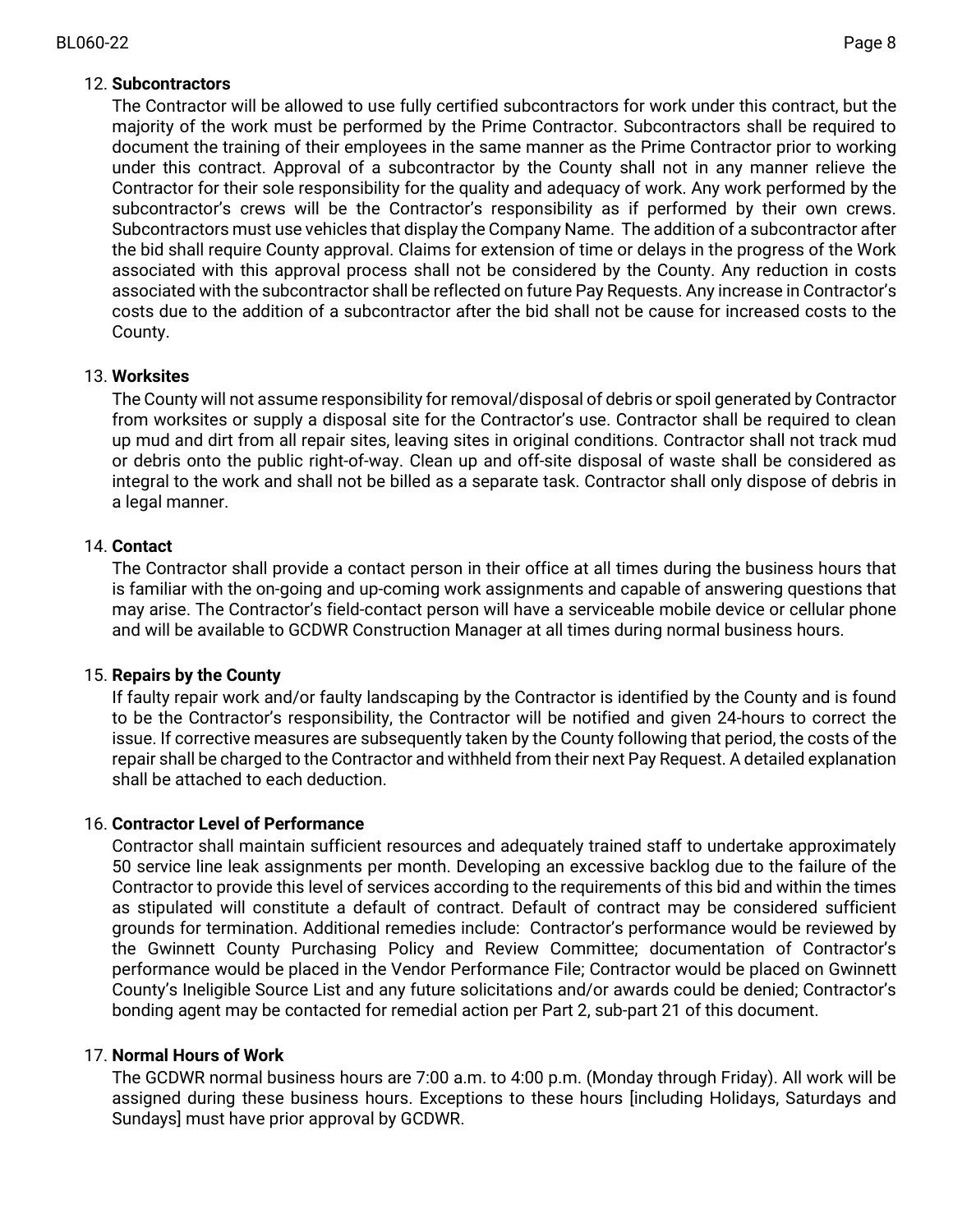For the purposes of this bid, the following applies:

- Normal Business Hours will be defined as Monday through Friday, 7:00 a.m. to 4:00 p.m.
- Weekend Hours will be defined as 4:00 p.m. Friday to 7:00 a.m. Monday
- Holiday Hours will be defined and recognized as New Year's Day, Martin Luther King Jr. Day, Veteran's Day, President's Day, Memorial Day, Independence Day, Labor Day, Thanksgiving Day, Day after Thanksgiving, Christmas Eve Day, and Christmas Day.

No additional payment shall be made for work performed outside normal hours unless specifically requested by GCDWR. Work performed outside normal hours at the request of the Contractor shall be considered as the Contractor's convenience. Emergency repairs required to address faulty work previously installed by the Contractor shall be the sole responsibility of the Contractor and shall not be compensated.

# D. **SERVICE LINE LEAK REPAIRS AND REPLACEMENTS/MAIN REPAIRS**

## 1. **SCOPE OF WORK**

- a. The Contractor shall replace/repair service lines as instructed by GCDWR. It is GCDWR's intention to assign only non-emergency, scheduled work. Work orders will be assigned during normal business hours, Monday through Friday, 7:00 a.m. to 4:00 p.m. Unscheduled, emergency repairs will be completed by GCDWR staff. There should be no backlog of work orders exceeding 10 business days from date of issuance. GCDWR reserves the right to prioritize the order in which work order requests are worked by the Contractor.
- b. The Contractor shall repair water mains as directed by GCDWR Construction Manager. There should be no backlog of work orders for water main repairs exceeding 10 business days from date of issuance. GCDWR reserves the right to prioritize the order in which work order requests are worked by the Contractor.
- c. Meter relocations will be performed as directed by GCDWR. The final installation and configuration shall comply with County details and standards. The contractor shall complete all meter relocation requests within 10 business days. Any meter relocation requests that cannot be completed must be returned to the GCDWR Construction Manager as soon as such determination has been made along with a written explanation as to why the installation could not be performed. GCDWR reserves the right to prioritize the order in which relocations are handled, including the prioritization of this work over other assignments.
- d. Meter Replacements (3/4-2") will be performed as directed by GCDWR. Typically, meter replacements will be completed as a part of a service line replacement. Only meters that are specifically assigned by the GCDWR Construction Manager will be replaced in conjunction with certain service line replacements. Not all service line replacements will require the replacement of the water meter.
- e. The contractor shall be responsible for contacting GA811 and following all Georgia Dig Law requirements before beginning any excavation work on this contract.

## 2. **SPECIFIC REQUIREMENTS AND SPECIFICATIONS**

## a. **Work Orders**

If additional work or repairs are identified during the course of completing the originally assigned tasks and such work is covered under the contract line items provided herein, the Contractor may be issued a crew-generated work order to undertake such additional tasks. All crew generated work orders must be in the same residential lot as the original work order that was given to the Contractor.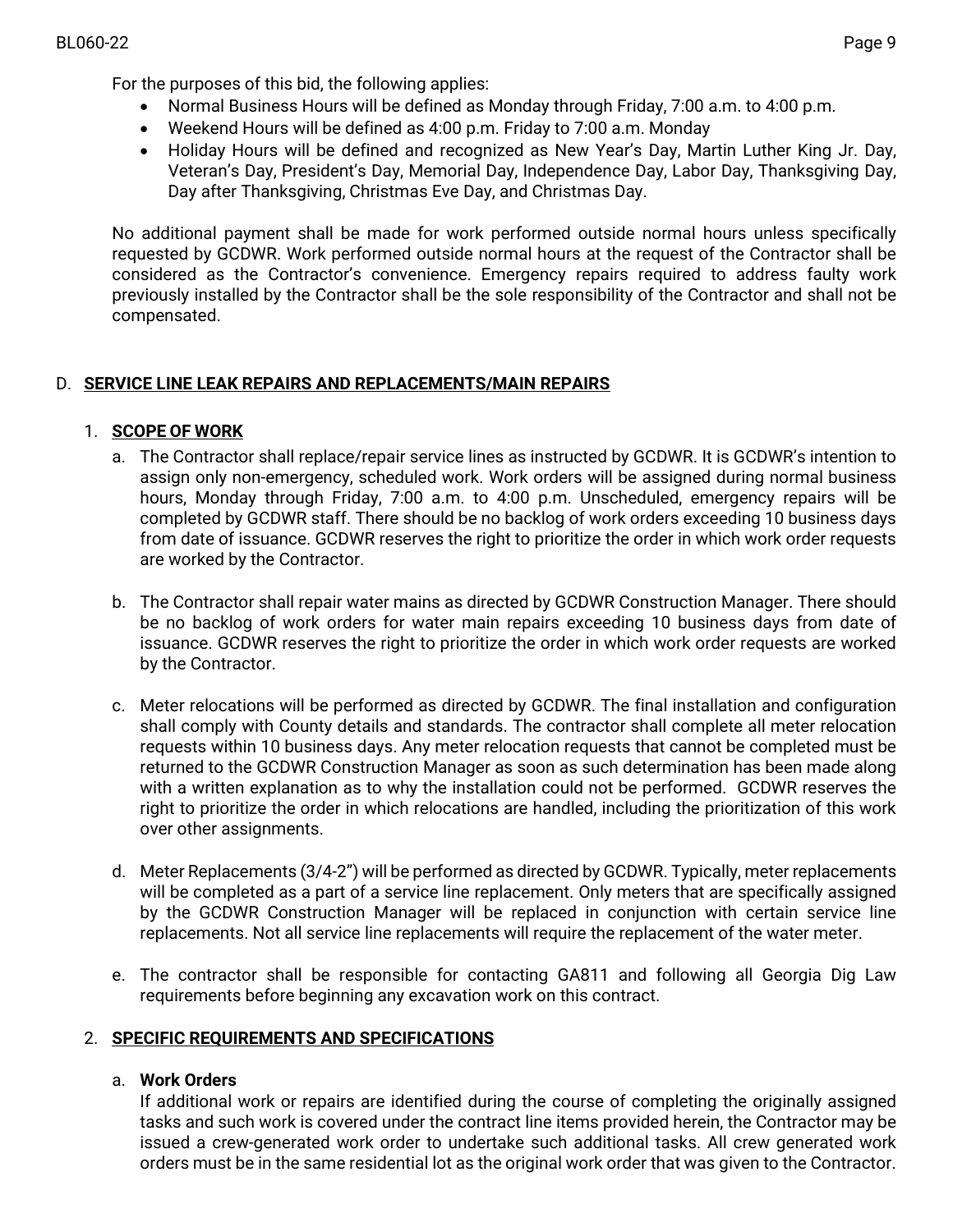All crew generated work orders must be approved by the GCDWR Construction Manager prior to work or no payment will be rendered. Contractor will be required to make necessary repairs/replacements of service line/leaks and relocate existing water meters on an "as needed" basis.

All work orders must be completed on a **First in – First out basis unless specified otherwise by the GCDWR Construction Manager** and shall include all dress-up, site restoration, and road cut repairs. Paperwork on completed work

## b. **Contractor shall respond to work orders as follows:**

## Scheduled Repairs

Coordinated with location of other utilities (i.e., small service line leaks, meter leaks, relocation requests). Work orders under this category must be completed within 10 business days from date issued by the County. The successful contractor(s) shall provide the County a daily report listing all outstanding scheduled repairs and the estimated time for anticipated completion. The report should include a brief explanation if work order(s) could not be completed due to circumstances beyond the Contractors control.

## Payment Submittals

Submittals will be made as follows: The Contractor will submit for payment for all work performed during the calendar month by the second day of the following month. All services must be inspected and approved by the GCDWR Construction Manager before payment will be made. Any and all services failing to pass inspection will not be paid until corrections have been made and another inspection has been completed. If invoices are rejected by the GCDWR Construction Manager due to the failure of the Contractor to adequately document the work, produce acceptable quality of work, or address identified defective works, the Contractor shall address such shortcomings as identified by the GCDWR Construction Manager and shall re-issue associated invoices, which must reflect the date that such changes have been implemented.

## Quality of Work

The Contractor shall provide a quality control review of their work which will effectively verify and monitor the adequacy of their work efforts and documentation. The methods used shall require approval of the GCDWR Construction Manager. If at any time the GCDWR Construction Manager finds the methods employed by the Contractor or the quality of the repairs or replacements to be inadequate, the Contractor shall revise their methods or suspend the use of the crew providing inadequate quality work. Contractor shall address such rejected work at their sole expense.

The County reserves the right to verify service line replacements and repairs using whatever methods are available and considered appropriate at their sole discretion. If a leak is identified by the County within 10-feet of the Contractor's work during such review, the County may repair such defective works, hire a third party to perform the repair, or require the Contractor to return to the site and repair such work themselves. Such remedial work shall be at the sole expense of the Contractor regardless of the method used to perform such repair.

Should the Contractor fail to complete the assigned work within the time limits provided, fail to adequately document the work and submit such documentation in a timely manner, or produce poor quality work, the County may: withhold or reduce the issuance of future work assignments; withhold payment of submitted invoices until such time that the outstanding work is properly completed, repaired, and documented to the satisfaction of the County; or terminate the contract.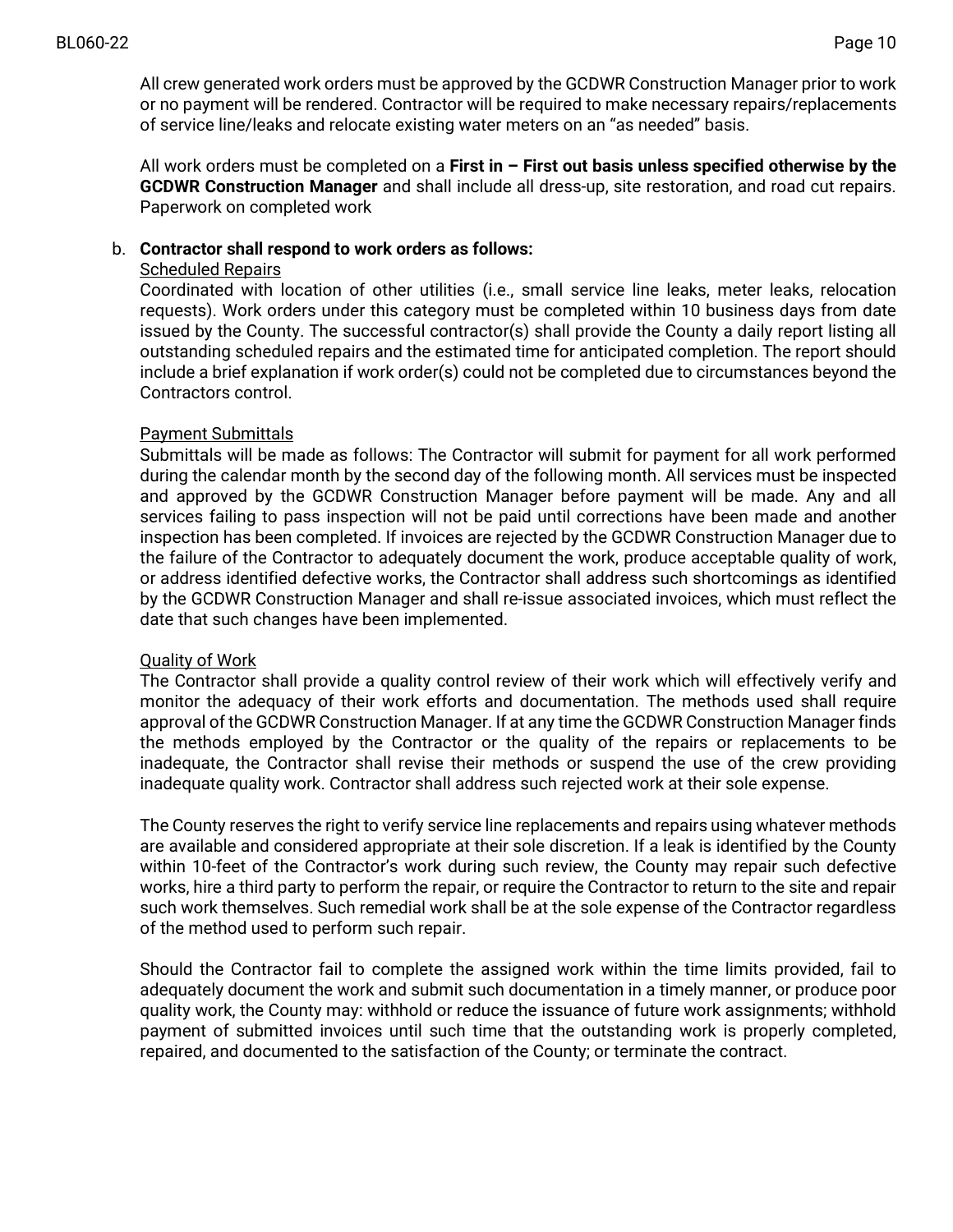# **E. BID SCHEDULE**

# **1. EXPLANTATION OF BID SCHEDULE**

The Contract will be an "Open-End" type to provide for the requirements of GCDWR on an "as-ordered" basis. The quantities of Work given for Unit Price Items in the Bid Form are approximate and are assumed solely for comparison of the bids. The Quantities listed on the Bid Form may be increased, decreased or eliminated as necessary to satisfy the needs of the County. The quantities listed in the bid schedule are not guaranteed to be assigned by the County. Since quantities and rate are not guaranteed to be accurate statements or estimates of quantities of Work that are to be performed under the Contract, any departure, therefore will not be accepted as grounds for adjusting the Unit Rate provided in the Bid, any claim for damages, for extension of time, or for loss of profits regardless of the quantities actually installed.

It is the intent of these Bid Documents to procure Complete Works, fully functional and in compliance with County Standards and specifications. Unit Rates provided by the Contractor shall be all-inclusive to achieve this end result. It is not the intent of these documents to provide a complete and full description of the methods and materials necessary to achieve the end result. The omission from these documents of standard procedures or materials normally used in the implementation of the Work shall not relieve the successful Bidder from the performance of those requirements nor be cause for claims for additional compensation unless specifically identified in the Bid. This project will require significant administration and coordination on the part of the Contractor. Contractor shall consider such needs and shall include these costs in the Unit Rates provided in the Bid Form. No separate payment shall be made for the administrative requirements of the Contractor or Direct Costs associated with the management, implementation, or documentation of the Project.

Contractor's unit rates shall cover the Contractor's full cost to perform one unit of each line item as an independent incident, while being competitive enough to provide reasonable full cost coverage for innumerable quantities per incident and/or comprehensively.

# **2. MEASUREMENT AND PAYMENT**

Project management, customer notification and coordination, traffic control, excavation, backfilling, site restoration, erosion control, flushing, and disposal of any debris or wastes generated by the work shall be included in the unit prices supplied by the Bidder. Surface restoration and site clean-up shall include the restoration of grass cover in-kind to the satisfaction of the customer and the GCDWR Construction Manager and shall reflect the grass cover existing prior to the repair, up to and including the placement of sod. Bare ground shall be restored by the placement of grass seed and straw. Surface restoration of grassed areas is to be included in the unit rates provided by the Bidder. No additional payment shall be considered for these activities unless specifically identified in the descriptions following. Such efforts are considered incidental to the work described and shall be the responsibility of the Contractor to provide.

The contractor shall be responsible for complying with the Georgia "Dig" law. The Contractor shall schedule their work such that utility locates are appropriately considered in the allotted time limits set for the work. Safety of the crews, public and the works shall be responsibility of the Contractor and shall be included in the unit rates provided unless specifically identified in the Bid List as a separate item.

No additional payment shall be made for work performed outside of normal working hours unless authorized in advance by GCDWR.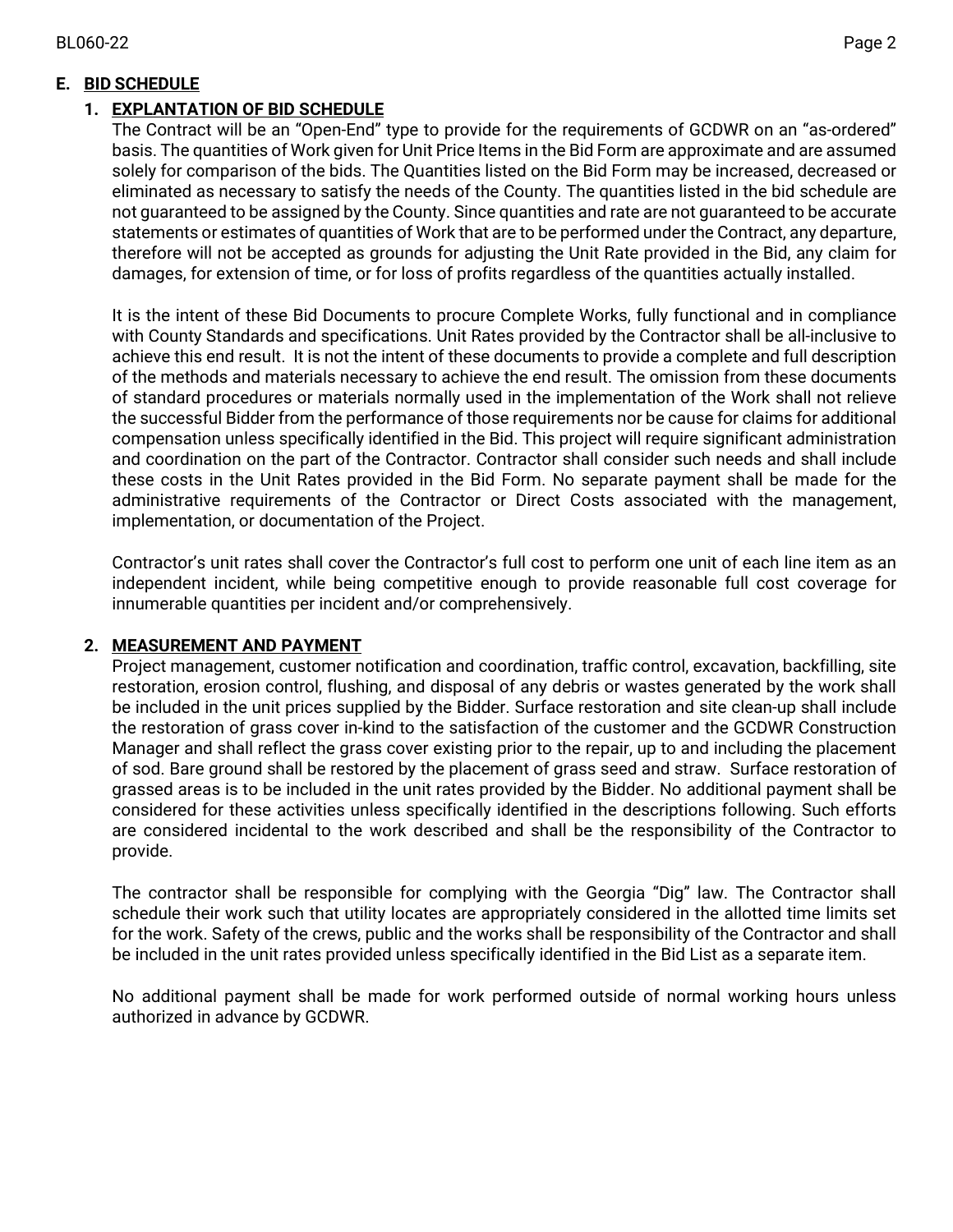|                | <b>SERVICE LINE REPAIR/REPLACEMENT 34"-2"</b>                                                                               |
|----------------|-----------------------------------------------------------------------------------------------------------------------------|
| Item           |                                                                                                                             |
| number(s)      | <b>Measurement &amp; Payment</b>                                                                                            |
| 1&82           | Scheduled 34"-2" Short-Side Service Replacement                                                                             |
|                | Work performed under this line item includes providing all labor, materials, tools, traffic control                         |
|                | and equipment necessary for installing new, or replacing existing, $\frac{3}{4}$ -2" water service lines                    |
|                | complete and ready to be set into service. County-provided materials shall be limited to those                              |
|                | specifically identified in Part 3.6 above. Work may include tapping of water main located on the                            |
|                | same side of the road centerline as the property served and abandoning existing tap if present.                             |
|                | Payment shall be made at the unit rate bid per each service line assigned by GCDWR and                                      |
|                | completed in compliance with Gwinnett County standards.                                                                     |
| 3 & 4          | Scheduled 34"-2" Long Side Service Replacement                                                                              |
|                | Work performed under this line item includes providing all labor, materials, tools, traffic control                         |
|                | and equipment necessary for installing new, or replacing existing, 34"-2" water service lines                               |
|                | complete and ready to be set into service. County-provided materials shall be limited to those                              |
|                | specifically identified in Part 3.6 above. Work may include tapping of water main located on the                            |
|                | opposite side of the road centerline as the property served and abandoning existing tap if required.                        |
|                | Payment shall be made at the unit rate bid per each service line assigned by GCDWR and                                      |
|                | completed in compliance with Gwinnett County standards.                                                                     |
| 5 & 6          | 34"-2" Additional Fee for Service Line Replacement After Hours, Holidays, Weekends                                          |
|                | This line item identifies the fee to be added to the standard billing rate for service line efforts                         |
|                | undertaken outside of normal business hours, including holidays and weekends. Such payment is                               |
|                | in addition to the standard unit rates and is not a replacement for those unit rates. Preapproval of                        |
|                | the Project Manager is required before the Contractor may bill under this line item. Approval of                            |
|                | use in one instance shall not set a precedent for future approvals nor shall the Contractor assume                          |
|                | that approval is extended to other locations regardless of similarity in circumstances. Payment                             |
|                | shall be made per each occurrence pre-approved by the Project Manager and completed in<br>compliance with County standards. |
| $\overline{7}$ | <b>Extra Length of Service Line 34"-2"</b>                                                                                  |
|                | Work performed under this line item includes providing all labor, materials, tools, traffic control,                        |
|                | and equipment necessary for installing 34"-2" water service lines beyond 50-feet length for short-                          |
|                | side installations or 75-feet length for long-side installations. Payment for each additional foot of                       |
|                | service line length beyond the limits identified here shall be made at the unit rate bid and shall be                       |
|                | all-inclusive. County-provided materials shall be limited to those specifically identified in Part 3.6                      |
|                | above.                                                                                                                      |
| 8 & 9          | Scheduled Repair Service Line 34"-2"                                                                                        |
|                | Work performed under this line item includes providing all labor, materials, tools, traffic control                         |
|                | and equipment necessary for performing a repair on an existing, 34"-2" water service line. Repair                           |
|                | shall comply with County standards and return the line to full function ready to be set into service.                       |
|                | County-provided materials shall be limited to those specifically identified in Part 3.6 above. A                            |
|                | single repair shall encompass up to the full length of one pipe joint. Payment shall be made at the                         |
|                | unit rate bid per each service line assigned by GCDWR and completed in compliance with Gwinnett                             |
|                | County standards.                                                                                                           |
| 10 & 11        | Relocate Meter 34"-2" - Without Tap                                                                                         |
|                | Work performed under this line item includes providing all labor, materials, tools, traffic control,                        |
|                | and equipment necessary for relocating a 34"-2" water meter from one location on a lot to another                           |
|                | location on the same lot. Unit rate bid shall include all work necessary to move meter and meter                            |
|                | box, extend service line to new location, purge the service line of debris or sediment, such that the                       |
|                | meter is ready to set back into service. Relocation shall comply with County standards. County-                             |
|                | provided materials shall be limited to those specifically identified in Part 3.6 above. Payment shall                       |
|                | be made at the unit rate bid per each meter relocation assigned by GCDWR and completed in                                   |
|                | compliance with Gwinnett County standards.                                                                                  |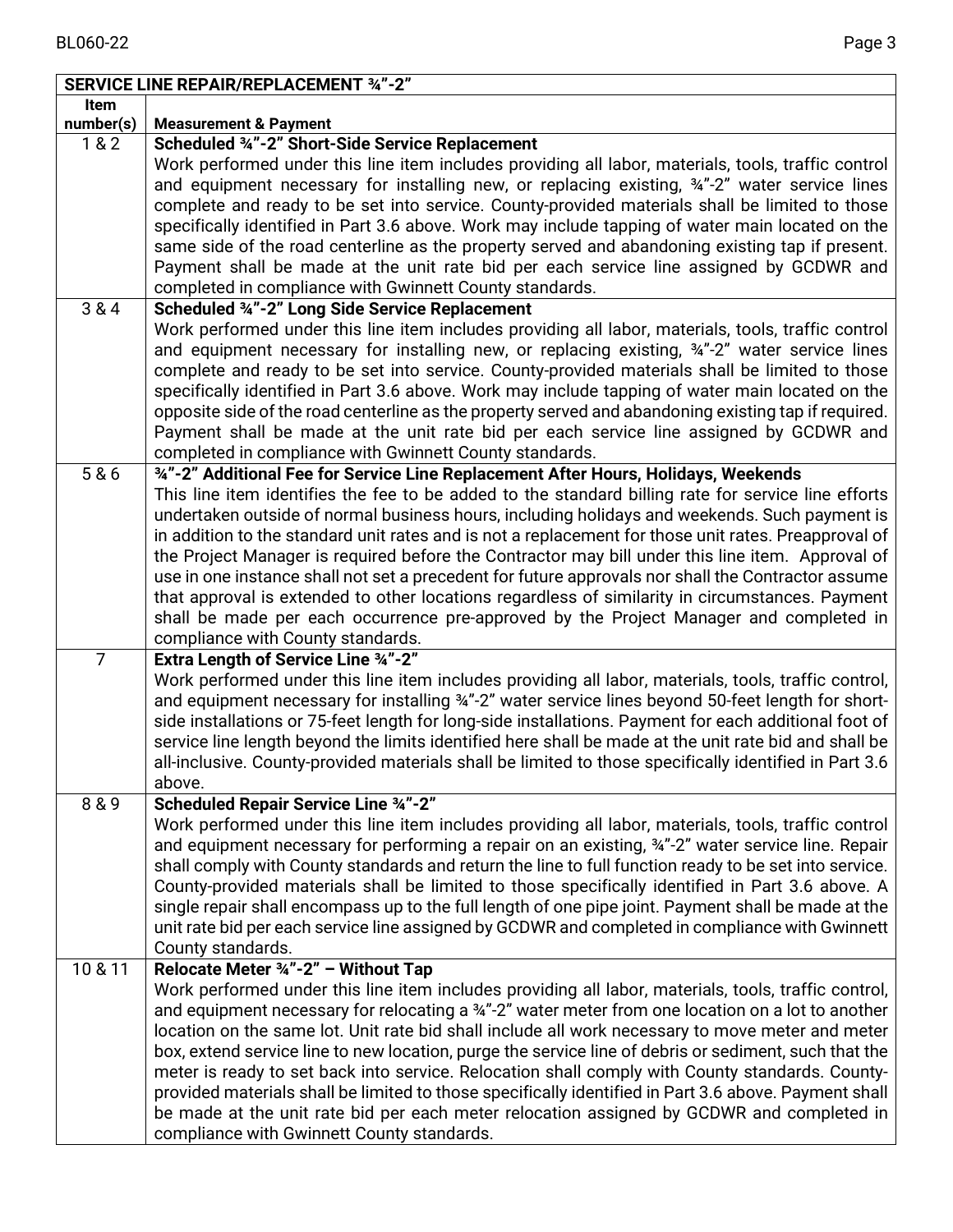|             | SERVICE LINE REPAIR/REPLACEMENT 34"-2" (continued)                                                            |
|-------------|---------------------------------------------------------------------------------------------------------------|
| <b>Item</b> |                                                                                                               |
| number(s)   | <b>Measurement &amp; Payment</b>                                                                              |
| $12 - 15$   | Relocate Meter $\frac{3}{4}$ "-2" – With Tap                                                                  |
|             | Work performed under this line item includes providing all labor, materials, tools, traffic control,          |
|             | and equipment necessary for relocating a 34"-2" water meter from one location on a lot to another             |
|             | location on the same lot. Unit rate bid shall include all work necessary to move meter and meter              |
|             | box, extend service line to main, installation of a new tap, abandon existing tap, purge the service          |
|             | line of debris or sediment, and set meter back into service. Relocation shall comply with County              |
|             | standards. County-provided materials shall be limited to those specifically identified in Part 3.6            |
|             | above. If work assigned includes long-side tap, trenchless methods shall be used if possible.                 |
|             | Specific, prior authorization of the Project Manager for open cut installation is required. Payment           |
|             | shall be made at the unit rate bid per each meter relocation assigned by GCDWR and completed                  |
|             | in compliance with Gwinnett County standards.                                                                 |
| 16 & 17     | Replace Water Meter 34"-2"                                                                                    |
|             | Work performed under this line item includes providing all labor, tools, traffic control and                  |
|             | equipment necessary for replacing water meters $\frac{3}{4}$ "-2" in size as directed by the Project Manager. |
|             | New water meters will be provided by the County. All meters shall be replaced according to County             |
|             | standards and lines thoroughly flushed clear of debris and set back into service. Payment shall be            |
|             | made at the unit rate bid per each meter replacement.                                                         |
| 18          | Abandon Tap as a Stand-Alone Work Order                                                                       |
|             | Work performed under this line item includes providing all labor, materials, tools, traffic control           |
|             | and equipment necessary for abandoning a 34"-2" water service tap not associated with the work                |
|             | undertaken under other line items of this contract. County-provided materials shall be limited to             |
|             | those specifically identified in Part 3.6 above. Payment shall be made at the unit rate bid for each          |
|             | tap assigned under this line item by GCDWR and completed in compliance with County standards.                 |

|                          | <b>REPAIR WATER MAINS, 2"-12"</b>                                                                                                                                                                                                                                                                                                                                                                                                                                                                                                                                                                                                                                                                                                                                                                                                                                                                                                                                                                                                                                              |
|--------------------------|--------------------------------------------------------------------------------------------------------------------------------------------------------------------------------------------------------------------------------------------------------------------------------------------------------------------------------------------------------------------------------------------------------------------------------------------------------------------------------------------------------------------------------------------------------------------------------------------------------------------------------------------------------------------------------------------------------------------------------------------------------------------------------------------------------------------------------------------------------------------------------------------------------------------------------------------------------------------------------------------------------------------------------------------------------------------------------|
| <b>Item</b><br>number(s) | <b>Measurement &amp; Payment</b>                                                                                                                                                                                                                                                                                                                                                                                                                                                                                                                                                                                                                                                                                                                                                                                                                                                                                                                                                                                                                                               |
| $1-6$                    | Repair Water Mains, (2"-12")<br>Work performed under this line item shall be assigned only if incidental and necessary to<br>completing other work undertaken as part of this contract. Water Main repairs shall not be<br>assigned as separate, independent work. Work performed includes providing all labor,<br>materials, tools traffic control and equipment necessary for repairing water mains sizes 2"-12"<br>complete and ready to be set back into service. Repair shall comply with County standards<br>and return the line to full function ready to be set into service. County-provided materials are<br>detailed above. A single repair shall encompass the full length necessary to restore the<br>intended function of the main including all fittings or appurtenances as identified by the<br>Project Manager as necessary and in compliance with Gwinnett County specifications and<br>details. Payment shall be made at the unit rate bid per foot of pipe removed and replaced in<br>compliance with Gwinnett County standards at the location assigned. |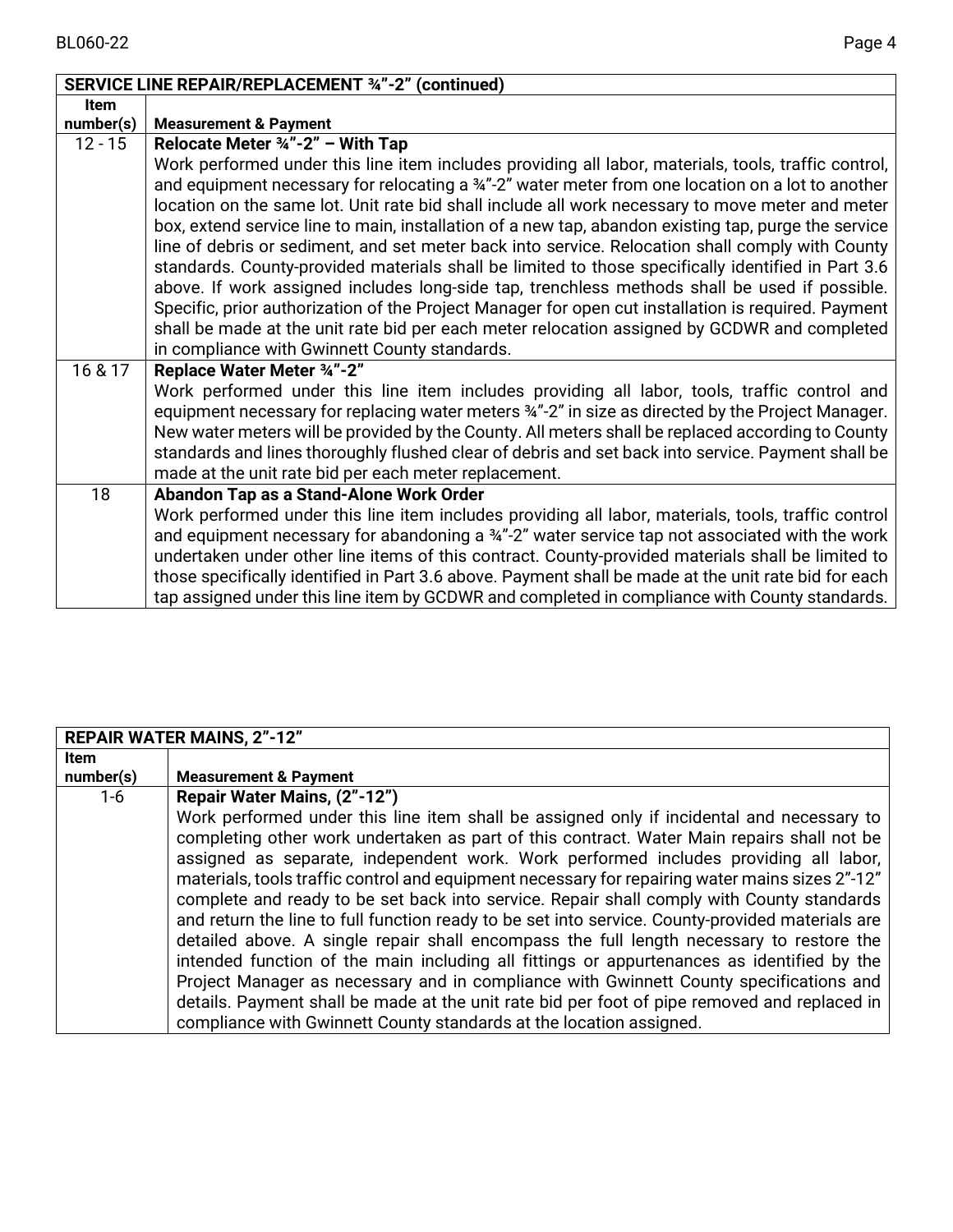|             | <b>MISCELLANEOUS SERVICE LINE REPAIR HOURLY RATES</b>                                                                                                                                                                                                                                                                                                                                                                                                                                                                                                                                                                                                                                                                                                                                                                                                                                                 |
|-------------|-------------------------------------------------------------------------------------------------------------------------------------------------------------------------------------------------------------------------------------------------------------------------------------------------------------------------------------------------------------------------------------------------------------------------------------------------------------------------------------------------------------------------------------------------------------------------------------------------------------------------------------------------------------------------------------------------------------------------------------------------------------------------------------------------------------------------------------------------------------------------------------------------------|
| <b>Item</b> |                                                                                                                                                                                                                                                                                                                                                                                                                                                                                                                                                                                                                                                                                                                                                                                                                                                                                                       |
| number(s)   | <b>Measurement &amp; Payment</b>                                                                                                                                                                                                                                                                                                                                                                                                                                                                                                                                                                                                                                                                                                                                                                                                                                                                      |
|             | <b>Miscellaneous Service Line Repair Hourly Rates</b><br>Work performed under this line item includes providing all labor, materials, tools, traffic control                                                                                                                                                                                                                                                                                                                                                                                                                                                                                                                                                                                                                                                                                                                                          |
|             | and equipment necessary to repair services out of the normal scope of work and as specifically<br>directed by GCDWR. Such work may include but not be limited to the repair or replacement of<br>service lines on the customer's side of meter. Work on the customer's side of the meter shall be<br>at the sole responsibility and cost of the Contractor unless specifically requested by the Project<br>Manager. County-provided materials are detailed above. Contractor shall be required to provide<br>an estimate of hours to be associated with the work for approval by the Project Manager prior to<br>undertaking the effort. No additional payment shall be made for work performed outside of normal<br>working hours unless authorized in advance by GCDWR. Payment shall be made at the unit rate<br>bid per hour approved by the Project Manager prior to the assignment of the work. |
|             | If the Contractor's crew arrives at a work site and determines that the work order reflects an<br>incorrect address or that the work has already been completed by others, the Contractor shall be<br>allotted up to one hour of time under this line item for each such event. If a second such error is<br>found on the same set of work orders, the Contractor shall immediately report such finding to the<br>Project Manager to verify whether there has been a transmission error in the work order<br>assignments, one additional hour of time shall be allotted under this line item for the second<br>occurrence.                                                                                                                                                                                                                                                                            |

|           | SERVICE SADDLE REPAIR OR REPLACEMENT                                                                                                                                                                                                                                                                                                                                                                                                                                                                                                                                                                                                                                                                                                          |
|-----------|-----------------------------------------------------------------------------------------------------------------------------------------------------------------------------------------------------------------------------------------------------------------------------------------------------------------------------------------------------------------------------------------------------------------------------------------------------------------------------------------------------------------------------------------------------------------------------------------------------------------------------------------------------------------------------------------------------------------------------------------------|
| Item      |                                                                                                                                                                                                                                                                                                                                                                                                                                                                                                                                                                                                                                                                                                                                               |
| number(s) | <b>Measurement &amp; Payment</b>                                                                                                                                                                                                                                                                                                                                                                                                                                                                                                                                                                                                                                                                                                              |
| $1-6$     | <b>Service Saddle Repair or Replacement (Each)</b>                                                                                                                                                                                                                                                                                                                                                                                                                                                                                                                                                                                                                                                                                            |
|           | Work performed under this line item includes providing all labor, materials, tools, traffic control<br>and equipment necessary to replace service saddles sizes 34" through 2" for tap sizes that range<br>from 2" through 12". Work shall include excavation to the main at the defective tap, the installation<br>of the removal and replacement of the defective tap, abandonment of the tap if the location is<br>damaged beyond repair and tapping of the main in a new location if necessary. County-provided<br>materials are detailed above. No additional payment shall be made for work performed outside of<br>normal working hours unless authorized in advance by GCDWR. Payment shall be made at the unit<br>rate bid per each. |

|             | <b>CONCRETE/ASPHALT/SOD</b>                                                                          |
|-------------|------------------------------------------------------------------------------------------------------|
| <b>Item</b> |                                                                                                      |
| number(s)   | <b>Measurement &amp; Payment</b>                                                                     |
| $1 - 5$     | <b>Concrete/Asphalt/Sod</b>                                                                          |
|             | Work performed under this line item includes providing all labor, materials, tools, traffic control  |
|             | and equipment necessary to remove and replace sidewalks, driveways, curbing and sod, (all            |
|             | material types included). Replacement of concrete shall match the existing work in section, finish,  |
|             | and dimension, and shall meet the specifications and detail of the agency having jurisdiction over   |
|             | the road whether County or DOT. Dimension of concrete removal and replacement shall be as set        |
|             | out in these documents. Long side replacements shall be made using trenchless methods                |
|             | whenever possible. Road cuts must be approved in advance by GCDWR. The restoration of road           |
|             | cuts shall meet Gwinnett County standards and are to be warrantied against settlement or             |
|             | separation for not less than 90-days. Payment shall be made at the unit rate bid per Square Yard     |
|             | of pavement approved for removal by GCDWR. Sodded areas will be re-sodded using a grass type         |
|             | equal to the existing cover. Grass cover restoration shall extend to the full area disturbed by the  |
|             | Contractor, including, access, staging and stockpiling activities, to the point of intersection with |
|             | any concrete or asphalt surfaces removed as part of the work.                                        |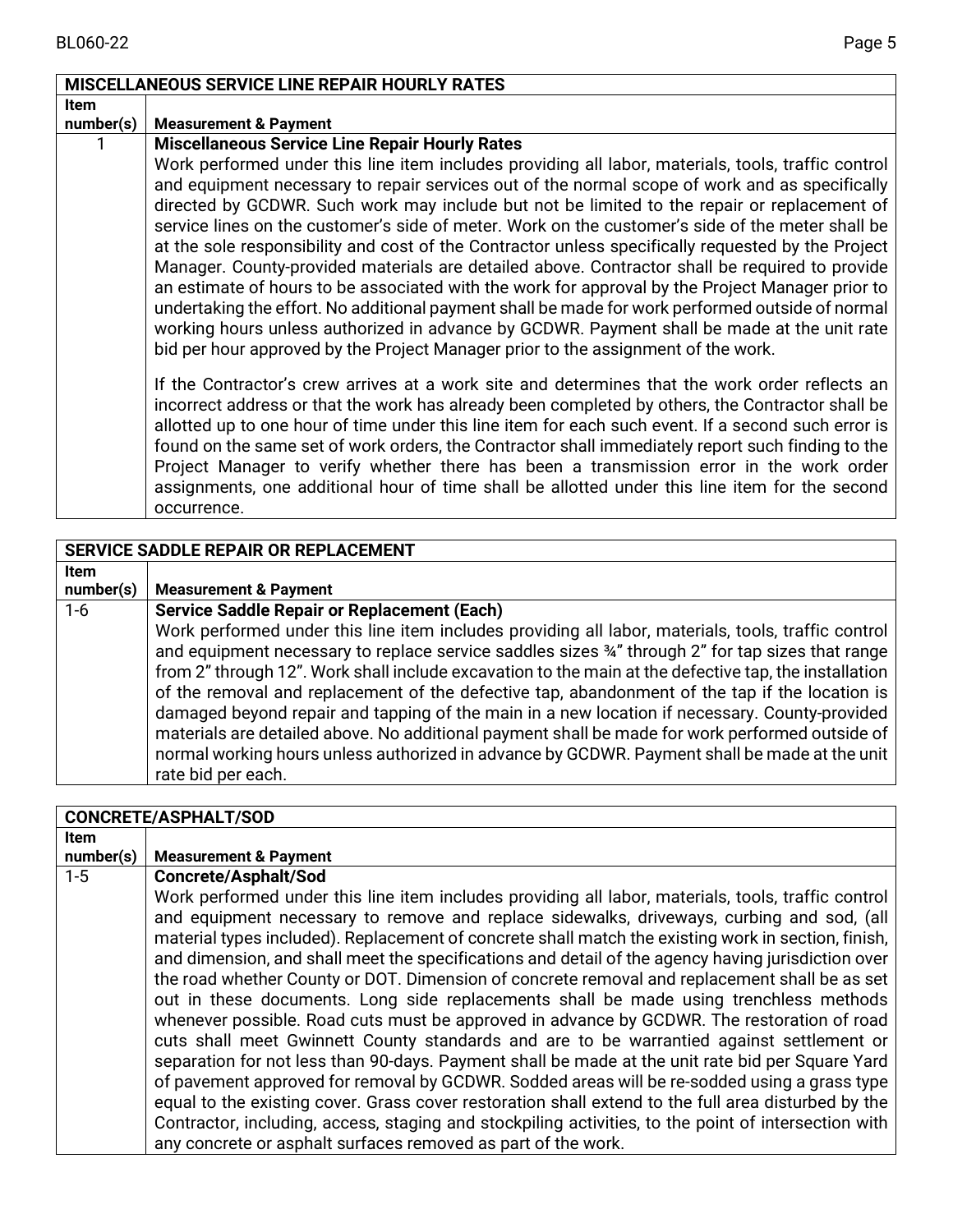## BL060-22 **FAILURE TO RETURN THIS PAG AS PART OF YOUR BID MAY RESULT IN REJECTION.** Page2

**BID SCHEDULE**

| <b>ITEM#</b> | APPROX.<br><b>ANNUAL</b><br><b>QTY</b> | <b>DESCRIPTION</b>                                                                                                                                     | <b>UNIT PRICE</b> | <b>TOTAL PRICE</b> |
|--------------|----------------------------------------|--------------------------------------------------------------------------------------------------------------------------------------------------------|-------------------|--------------------|
|              |                                        | $\ $ A. SERVICE LINE LEAKS, REPLACEMENTS/WATER MAIN REPAIRS<br>Service Line Repair/Replacement / Existing Meter Relocation/Meter Replacement (3/4"-2") |                   |                    |
|              |                                        |                                                                                                                                                        |                   |                    |
| 1.           | 150 ea                                 | Scheduled: 34"-1" short-side service line replacement                                                                                                  |                   |                    |
| 2.           | 50 ea                                  | Scheduled: 1 1/2"-2" short-side service line replacement                                                                                               |                   |                    |
| 3.           | 150 ea                                 | Scheduled: 34"-1" long-side service line replacement                                                                                                   |                   |                    |
| 4.           | 50 ea                                  | Scheduled: 1 1/2"-2" long-side service line replacement                                                                                                |                   |                    |
| 5.           | 10ea                                   | 34"-2" Additional Fee for Short Side Service Line Replacement<br>After Normal Hours, Holidays, Weekends, Etc. Work                                     |                   |                    |
| 6.           | 10 <sub>ea</sub>                       | 34"-2" Additional Fee for Long Side Service Line Replacement<br>After Normal Hours, Holidays, Weekends, Etc. Work                                      |                   |                    |
| 7.           | 100 ft                                 | Extra Length of Service Line $(3/4'' - 2'')$                                                                                                           |                   |                    |
| 8.           | 300 ea                                 | Scheduled repair 34"-1" service line                                                                                                                   |                   |                    |
| 9.           | 15ea                                   | Scheduled repair 1 1/2"-2" service line                                                                                                                |                   |                    |
| 10.          | 10ea                                   | Relocate $\frac{3}{4}$ " - 1" existing meter without installing tap                                                                                    |                   |                    |
| 11.          | 10 <sub>ea</sub>                       | Relocate 1 $1/2$ " – 2" existing meter without installing tap                                                                                          |                   |                    |
| 12.          | 10 <sub>ea</sub>                       | Relocate $\frac{3}{4}$ " - 1" existing short side meter including new tap                                                                              |                   |                    |
| 13.          | 10 <sub>ea</sub>                       | Relocate 1 $\frac{1}{2}$ - 2" existing short side meter including new tap                                                                              |                   |                    |
| 14.          | 10 <sub>ea</sub>                       | Relocate $\frac{3}{4}$ " – 1" existing long side meter including new tap                                                                               |                   |                    |
| 15.          | 5 <sub>ea</sub>                        | Relocate 1 $\frac{1}{2}$ - 2" existing long side meter including new tap                                                                               |                   |                    |
| 16.          | 10 <sub>ea</sub>                       | Replace 34"-1" water meter                                                                                                                             |                   |                    |
| 17.          | 10 <sub>ea</sub>                       | Replace 1 1/2"-2" water meter                                                                                                                          |                   |                    |
| 18.          | 50 ea                                  | Abandon Tap as Stand-Alone Work Order                                                                                                                  |                   |                    |
|              |                                        | <b>SECTION A TOTAL</b>                                                                                                                                 | Ŝ.                |                    |

 $\overline{\phantom{a}}$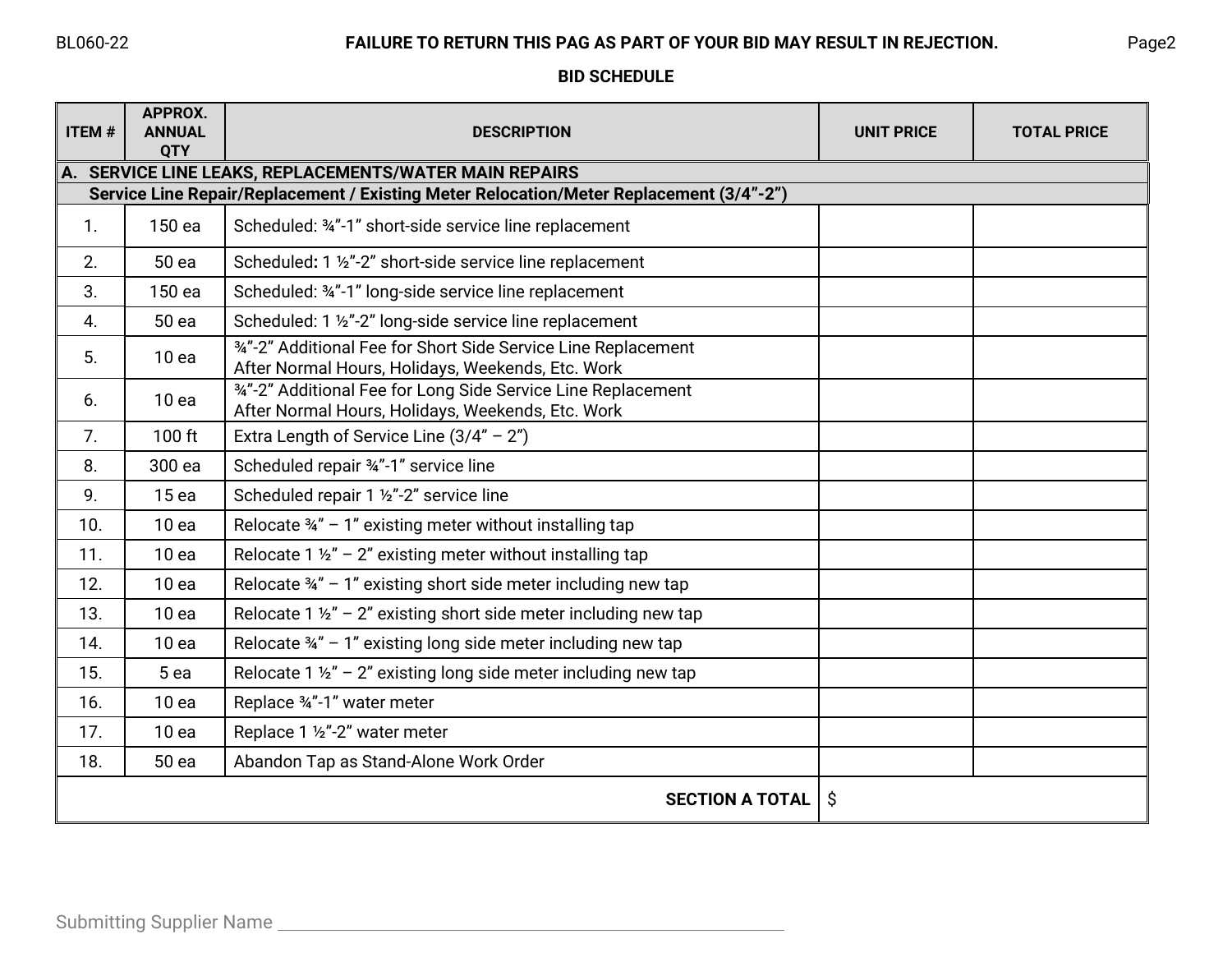# BL060-22 **FAILURE TO RETURN THIS PAG AS PART OF YOUR BID MAY RESULT IN REJECTION.** Page3

## **BID SCHEDULE**

| ITEM# | APPROX.<br><b>ANNUAL</b><br><b>QTY</b> | <b>DESCRIPTION</b>                                | <b>UNIT PRICE</b>         | <b>TOTAL PRICE</b> |
|-------|----------------------------------------|---------------------------------------------------|---------------------------|--------------------|
|       | <b>B. WATER MAIN REPAIRS</b>           |                                                   |                           |                    |
| 1.    | 1 ea                                   | Repair 2" main                                    |                           |                    |
| 2.    | 1 ea                                   | Repair 4" main                                    |                           |                    |
| 3.    | 1 ea                                   | Repair 6" main                                    |                           |                    |
| 4.    | 1 ea                                   | Repair 8" main                                    |                           |                    |
| 5.    | 1 ea                                   | Repair 10" main                                   |                           |                    |
| 6.    | 1 ea                                   | Repair 12" main                                   |                           |                    |
|       |                                        | <b>SECTION B TOTAL</b>                            | $\hat{\mathcal{S}}$       |                    |
|       |                                        | C. MISCELLANEOUS SERVICE LINE REPAIR, HOURLY RATE |                           |                    |
| 1.    | 10 <sub>hr</sub>                       | Miscellaneous repairs hourly rate                 |                           |                    |
|       |                                        | <b>SECTION C TOTAL</b>                            | $\boldsymbol{\mathsf{S}}$ |                    |
|       |                                        | <b>D. SERVICE SADDLE REPAIR OR REPLACEMENT</b>    |                           |                    |
|       | 2"-8" Main; Tap Size:                  |                                                   |                           |                    |
| 1.    | 5 <sub>ea</sub>                        | 3/4"                                              |                           |                    |
| 2.    | 5 ea                                   | 1 <sup>n</sup>                                    |                           |                    |
| 3.    | 5 <sub>ea</sub>                        | 2"                                                |                           |                    |
|       | 10"-12" Main; Tap Size:                |                                                   |                           |                    |
| 4.    | 5 ea                                   | 3/4"                                              |                           |                    |
| 5.    | 5 ea                                   | 1 <sup>n</sup>                                    |                           |                    |
| 6.    | 5 ea                                   | 2"                                                |                           |                    |
|       |                                        | <b>SECTION D TOTAL</b>                            | \$                        |                    |

 $\overline{\phantom{a}}$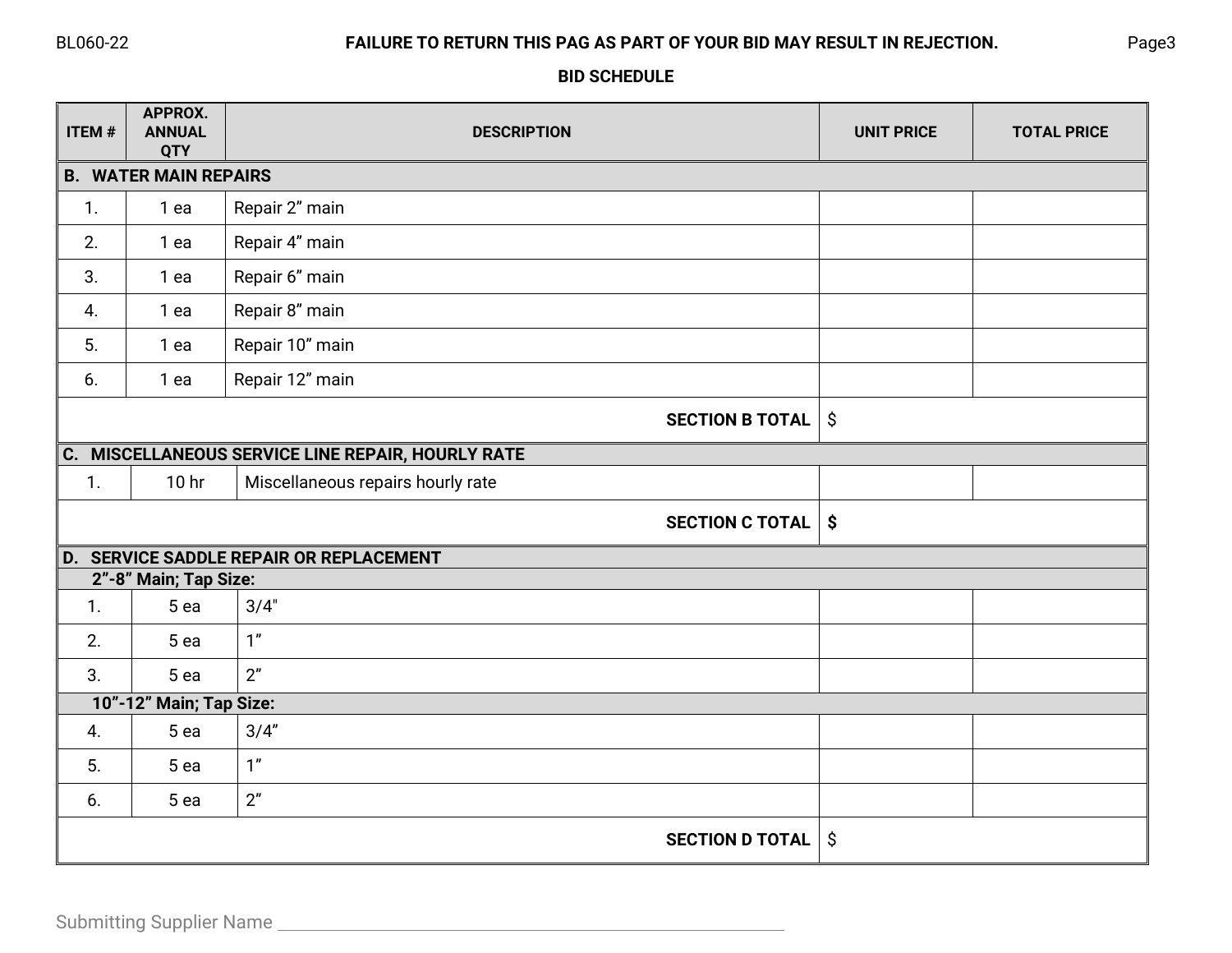# BL060-22 **FAILURE TO RETURN THIS PAG AS PART OF YOUR BID MAY RESULT IN REJECTION.** Page4

# **BID SCHEDULE**

| <b>ITEM#</b> | APPROX.<br><b>ANNUAL</b><br><b>QTY</b>   | <b>DESCRIPTION</b>                                                     | <b>UNIT PRICE</b>                   | <b>TOTAL PRICE</b> |
|--------------|------------------------------------------|------------------------------------------------------------------------|-------------------------------------|--------------------|
| E.           | <b>CONCRETE/ASPHALT/SOD</b>              |                                                                        |                                     |                    |
| 1.           | 250 lf                                   | Sidewalk restorations (per If) joint to joint                          |                                     |                    |
| 2.           | $1,000$ sy                               | Concrete pavement including reinforcement for driveways, parking misc. |                                     |                    |
| 3.           | 250 sy                                   | 100% crusher run with hot patch                                        |                                     |                    |
| 4.           | 500 sy                                   | Replace sod                                                            |                                     |                    |
|              |                                          | <b>SECTION E TOTAL</b>                                                 | \$                                  |                    |
| <b>ITEM#</b> | APPROX.<br><b>ANNUAL</b><br><b>SPEND</b> | <b>DESCRIPTION</b>                                                     | % ABOVE COST<br>(not to exceed 10%) | <b>TOTAL PRICE</b> |
| F.           |                                          | <b>CONTINGENCY COSTS-ADDITIONAL WORK</b>                               |                                     |                    |
| 5.           | \$5,000                                  | Labor & materials (cost not to exceed 10%)                             | %                                   |                    |
|              |                                          | <b>SECTION F TOTAL</b>                                                 | \$                                  |                    |
|              |                                          | BID TOTAL (Sections A - F)                                             | \$                                  |                    |

 $\overline{\phantom{a}}$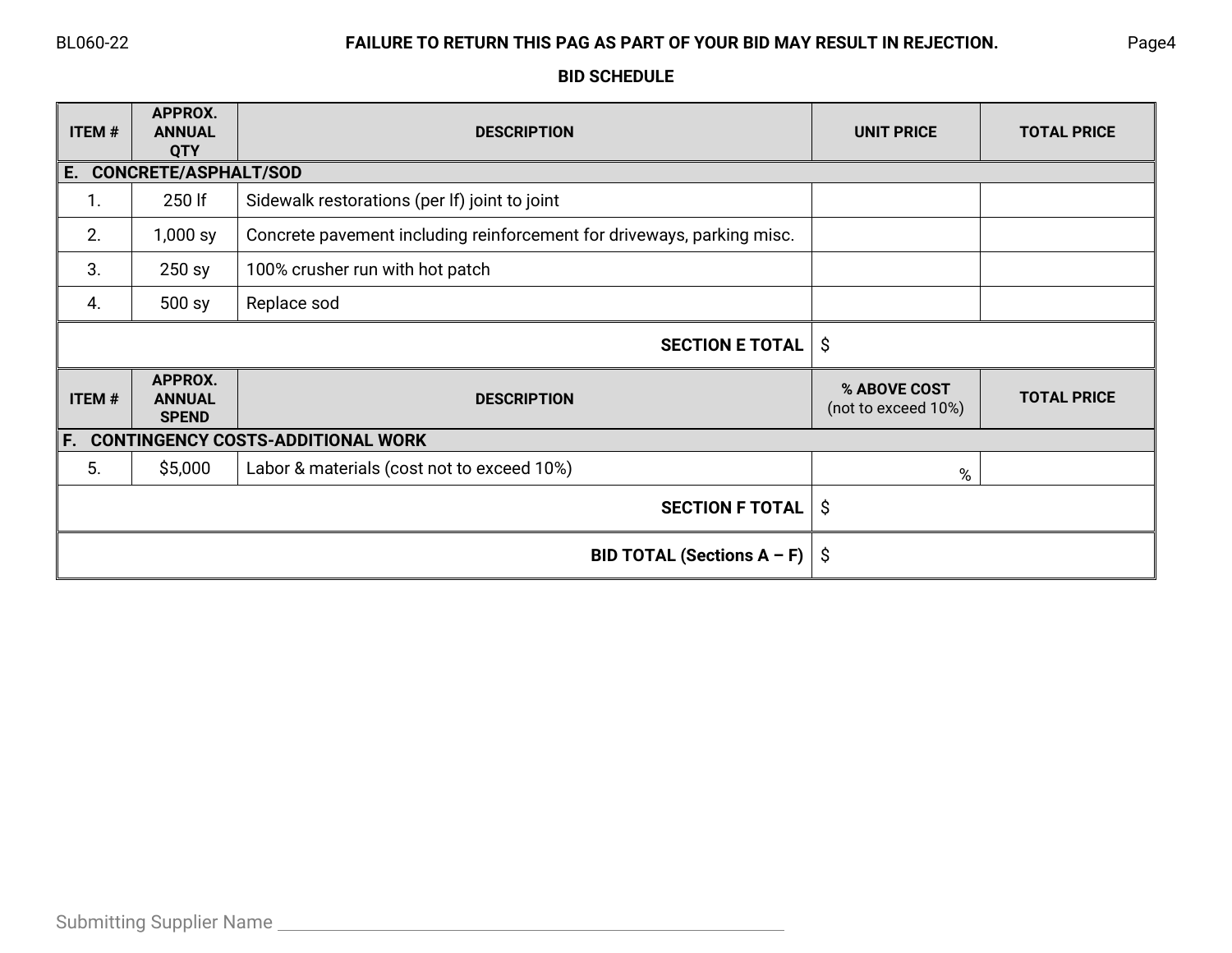| Addendum<br>No.                                   | Date                                                       | Addendum<br>No.                                                                                      | Date | Addendum<br>No.                                                                                                                                                                                                                                                                                                                                                                                                                                                                                                                                                                                                                                                                                                                                                                     | Date |
|---------------------------------------------------|------------------------------------------------------------|------------------------------------------------------------------------------------------------------|------|-------------------------------------------------------------------------------------------------------------------------------------------------------------------------------------------------------------------------------------------------------------------------------------------------------------------------------------------------------------------------------------------------------------------------------------------------------------------------------------------------------------------------------------------------------------------------------------------------------------------------------------------------------------------------------------------------------------------------------------------------------------------------------------|------|
|                                                   |                                                            |                                                                                                      |      |                                                                                                                                                                                                                                                                                                                                                                                                                                                                                                                                                                                                                                                                                                                                                                                     |      |
|                                                   |                                                            |                                                                                                      |      | <u>and the state of the state of the state of the state of the state of the state of the state of the state of the state of the state of the state of the state of the state of the state of the state of the state of the state</u>                                                                                                                                                                                                                                                                                                                                                                                                                                                                                                                                                |      |
| <b>Pricing during Contract Term</b>               |                                                            |                                                                                                      |      |                                                                                                                                                                                                                                                                                                                                                                                                                                                                                                                                                                                                                                                                                                                                                                                     |      |
| Contract to begin upon award.                     |                                                            |                                                                                                      |      | Gwinnett County requires pricing to remain firm for the duration of the initial term of the contract. Failure to hold firm<br>pricing for the initial term of the contract will be sufficient cause for Gwinnett County to declare bid non-responsive.                                                                                                                                                                                                                                                                                                                                                                                                                                                                                                                              |      |
|                                                   |                                                            | Unless otherwise noted, quoted prices will remain firm for four (4) additional one (1) year periods. |      |                                                                                                                                                                                                                                                                                                                                                                                                                                                                                                                                                                                                                                                                                                                                                                                     |      |
| $\bullet$                                         |                                                            |                                                                                                      |      | If a percentage <b>decrease</b> will be a part of this quote, please note in the space provided along with an explanation.                                                                                                                                                                                                                                                                                                                                                                                                                                                                                                                                                                                                                                                          |      |
|                                                   | 1 <sup>st</sup> Renewal Period____________________________ |                                                                                                      |      | 2 <sup>nd</sup> Renewal Period __________________                                                                                                                                                                                                                                                                                                                                                                                                                                                                                                                                                                                                                                                                                                                                   |      |
|                                                   |                                                            |                                                                                                      |      | 4 <sup>th</sup> Renewal Period <b>No. 120 Apr 2010</b>                                                                                                                                                                                                                                                                                                                                                                                                                                                                                                                                                                                                                                                                                                                              |      |
| ٠                                                 |                                                            |                                                                                                      |      | If a percentage <i>increase</i> will be a part of this quote, please note in the space provided along with an explanation.                                                                                                                                                                                                                                                                                                                                                                                                                                                                                                                                                                                                                                                          |      |
|                                                   | 1st Renewal Period___________________________              |                                                                                                      |      | 2 <sup>nd</sup> Renewal Period ___________________                                                                                                                                                                                                                                                                                                                                                                                                                                                                                                                                                                                                                                                                                                                                  |      |
|                                                   |                                                            |                                                                                                      |      | 4 <sup>th</sup> Renewal Period <u>Network and American Community of the Renewal Period and American Community of the Renewal B</u>                                                                                                                                                                                                                                                                                                                                                                                                                                                                                                                                                                                                                                                  |      |
|                                                   |                                                            |                                                                                                      |      |                                                                                                                                                                                                                                                                                                                                                                                                                                                                                                                                                                                                                                                                                                                                                                                     |      |
|                                                   |                                                            | Certification of Non-Collusion in Bid Preparation ______________________________<br><b>Signature</b> |      | <b>Date</b>                                                                                                                                                                                                                                                                                                                                                                                                                                                                                                                                                                                                                                                                                                                                                                         |      |
|                                                   |                                                            | refer to the Electronic Payment information in the instructions to bidders.                          |      | In compliance with the attached specifications, the undersigned acknowledges all requirements outlined in the "Instructions<br>to Bidders" and all documents referred to therein, if this bid is accepted by the Board of Commissioners within sixty (60)<br>days of the date of proposal opening, to furnish any or all of the items upon which prices are quoted, at the price set opposite<br>each item, delivered to the designated point(s) within the time specified in the fee schedule. By submission of this proposal,<br>I understand that Gwinnett County uses Electronic Payments for remittance of goods and services. Vendors should select<br>their preferred method of electronic payment upon notice of award. For more information on electronic payments, please |      |
|                                                   |                                                            |                                                                                                      |      |                                                                                                                                                                                                                                                                                                                                                                                                                                                                                                                                                                                                                                                                                                                                                                                     |      |
| Federal Tax ID___________________________________ |                                                            |                                                                                                      |      |                                                                                                                                                                                                                                                                                                                                                                                                                                                                                                                                                                                                                                                                                                                                                                                     |      |
|                                                   |                                                            |                                                                                                      |      |                                                                                                                                                                                                                                                                                                                                                                                                                                                                                                                                                                                                                                                                                                                                                                                     |      |
|                                                   |                                                            | Does your company currently have a location within Gwinnett County? Yes $\Box$ No $\Box$             |      |                                                                                                                                                                                                                                                                                                                                                                                                                                                                                                                                                                                                                                                                                                                                                                                     |      |
|                                                   |                                                            |                                                                                                      |      |                                                                                                                                                                                                                                                                                                                                                                                                                                                                                                                                                                                                                                                                                                                                                                                     |      |
|                                                   |                                                            |                                                                                                      |      |                                                                                                                                                                                                                                                                                                                                                                                                                                                                                                                                                                                                                                                                                                                                                                                     |      |
|                                                   |                                                            |                                                                                                      |      | <u> 1989 - Jan Samuel Barbara, marka a shekara ta 1989 - An tsara tsa a shekara tsa a shekara tsa a shekara tsa a</u>                                                                                                                                                                                                                                                                                                                                                                                                                                                                                                                                                                                                                                                               |      |

Contact Person (if someone other than the authorized representative listed above)<br>
<u>Contact Person</u> (if someone other than the authorized representative listed above)

Telephone Number E-mail address

The undersigned acknowledges receipt of the following addenda, listed by number and date as issued appearing on each: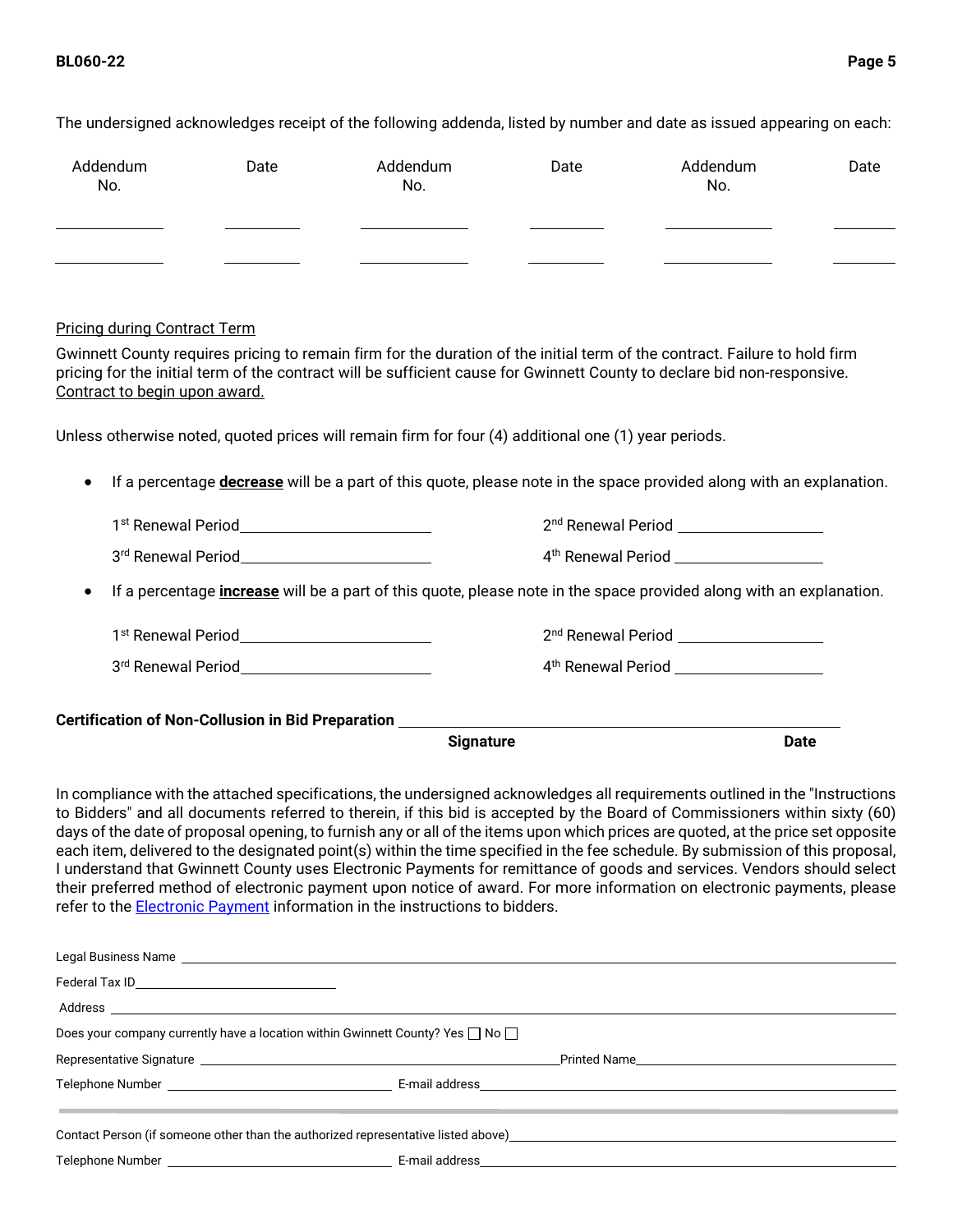## **FAILURE TO RETURN THIS PAGE AS PART OF YOUR BID DOCUMENT MAY RESULT IN REJECTION OF BID.**

## **REFERENCES**

GCDWR requests a minimum of three (3) verifiable references where work of a similar size and scope has been successfully completed in the last ten (10) years by the Bidding firm wherein they were performing as the Prime or lead firm with responsibility for the management and performance of the work. Bids will be considered only from experienced and well-equipped contractors engaged in work of this type and magnitude. List similar work successfully completed within the last ten (10) years, giving the location and scope of work performed. Bidder shall specify the portion of the work undertaken by their firm.

1. COMPANY NAME BRIEF DESCRIPTION OF PROJECT COMPLETION DATE LOCATION ANNUAL SERVICE LINE REPAIR/REPLACEMENT SIZE & QUANTITY: PORTION OF WORK COMPLETED BY FIRM  $\%$ CONTACT PERSON TELEPHONE E-MAIL ADDRESS 2. COMPANY NAME BRIEF DESCRIPTION OF PROJECT COMPLETION DATE LOCATION ANNUAL SERVICE LINE REPAIR/REPLACEMENT SIZE & QUANTITY: PORTION OF WORK COMPLETED BY FIRM \_\_\_\_\_\_\_\_\_\_\_\_\_% CONTACT PERSON TELEPHONE E-MAIL ADDRESS 3. COMPANY NAME BRIEF DESCRIPTION OF PROJECT COMPLETION DATE LOCATION ANNUAL SERVICE LINE REPAIR/REPLACEMENT SIZE & QUANTITY: PORTION OF WORK COMPLETED BY FIRM  $\%$ CONTACT PERSON TELEPHONE E-MAIL ADDRESS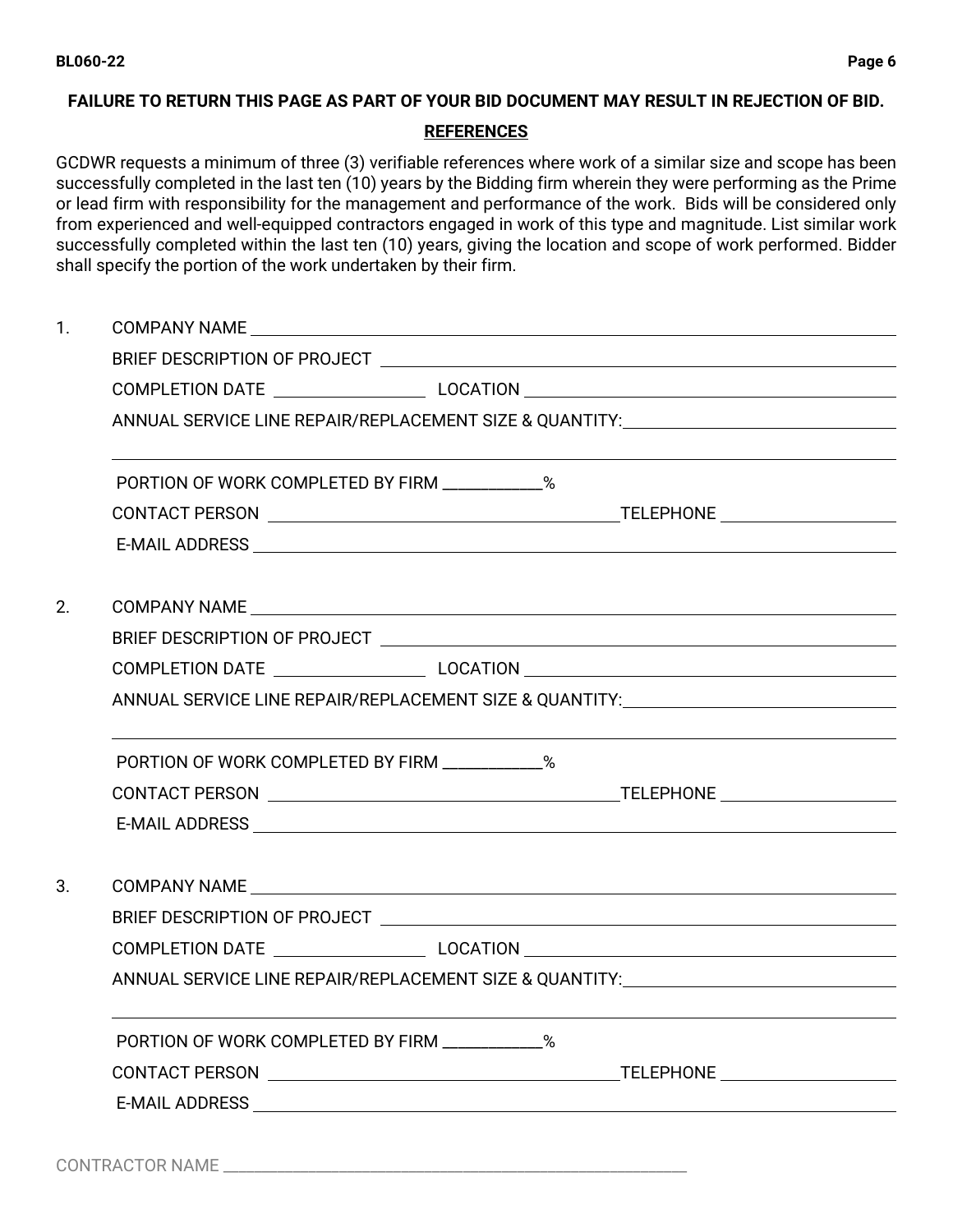## **FAILURE TO RETURN THIS PAGE AS PART OF YOUR BID DOCUMENT MAY RESULT IN REJECTION OF BID.**

## **LIST OF SUBCONTRACTORS**

I do \_\_\_\_\_\_\_\_\_, do not \_\_\_\_\_\_\_\_\_\_\_\_, propose to subcontract some of the work on this project. I propose to Subcontract work to the following subcontractors:

| <b>NAME AND ADDRESS</b> | <b>TYPE OF WORK</b> |
|-------------------------|---------------------|
|                         |                     |
|                         |                     |
|                         |                     |
|                         |                     |
|                         |                     |
|                         |                     |
|                         |                     |
|                         |                     |
|                         |                     |
|                         |                     |
|                         |                     |
|                         |                     |
|                         |                     |
|                         |                     |
|                         |                     |
|                         |                     |
|                         |                     |
|                         |                     |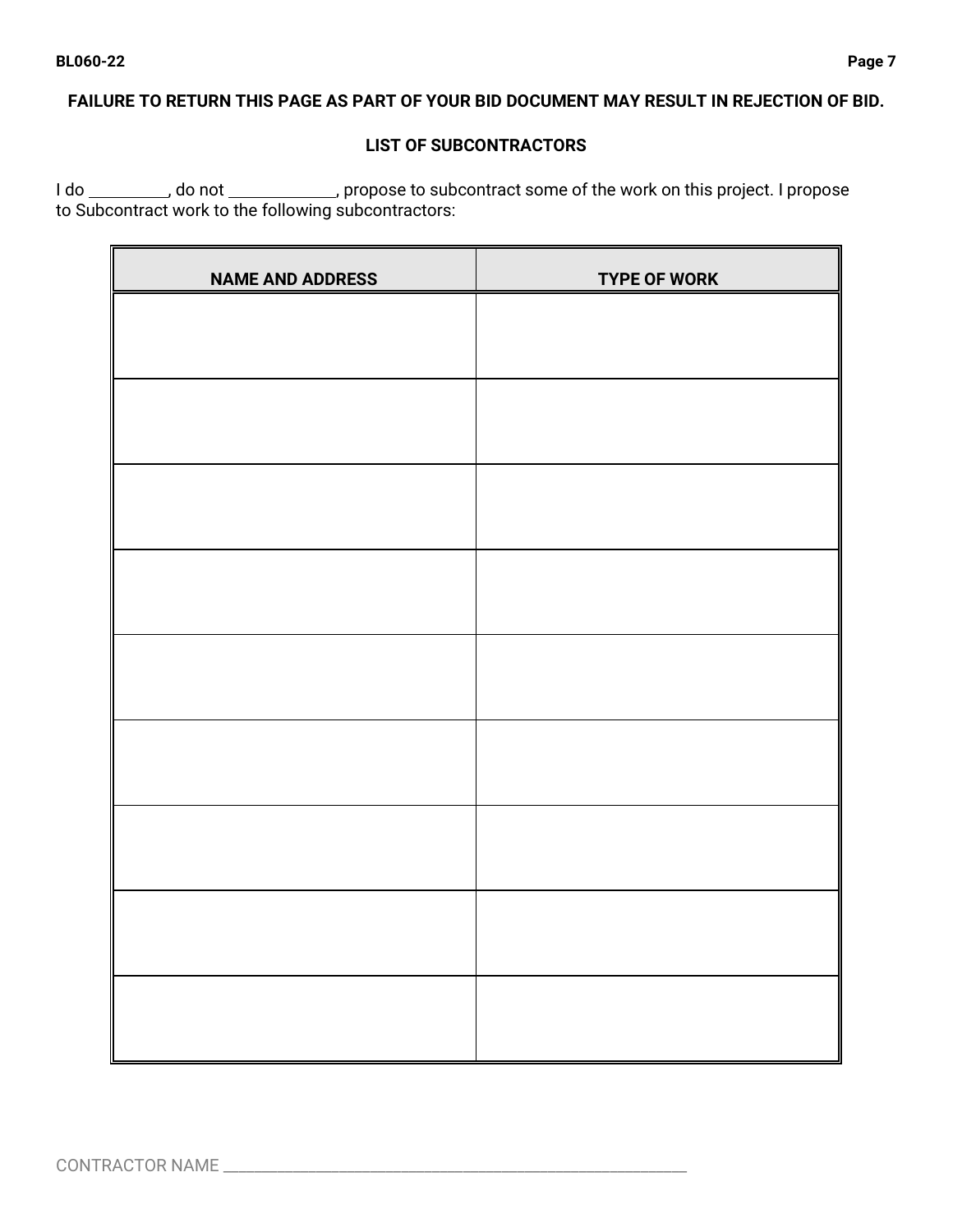

75 Langley Drive | Lawrenceville, GA 30046-6935 0: 770.822.8720 | F: 770.822.8735 GwinnettCounty.com

### **Solicitation Name & No.** Repair and Replacement of Water Service Lines on an Annual Contract, BL060-22

## **CONTRACTOR AFFIDAVIT AND AGREEMENT (THIS FORM SHOULD BE FULLY COMPLETED AND RETURNED WITH YOUR SUBMITTAL)**

By executing this affidavit, the undersigned contractor verifies its compliance with The Illegal Immigration Reform Enhancements for 2013, stating affirmatively that the individual, firm, or corporation which is contracting with the Gwinnett County Board of Commissioners has registered with and is participating in a federal work authorization program\* [any of the electronic verification of work authorization programs operated by the United States Department of Homeland Security or any equivalent federal work authorization program operated by the United States Department of Homeland Security] to verify information of newly hired employees, pursuant to the Immigration Reform and Control Act, in accordance with the applicability provisions and deadlines established therein.

The undersigned further agrees that, should it employ or contract with any subcontractor(s) in connection with the physical performance of services or the performance of labor pursuant to this contract with the Gwinnett County Board of Commissioners, contractor will secure from such subcontractor(s) similar verification of compliance with the Illegal Immigration Reform and Enforcement Act on the Subcontractor Affidavit provided in Rule 300-10-01-.08 or a substantially similar form. Contractor further agrees to maintain records of such compliance and provide a copy of each such verification to the Gwinnett County Board of Commissioners at the time the subcontractor(s) is retained to perform such service.

| E-Verify * User Identification Number                                                        | Date Registered |                                                |
|----------------------------------------------------------------------------------------------|-----------------|------------------------------------------------|
| <b>Legal Company Name</b>                                                                    |                 |                                                |
| <b>Street Address</b>                                                                        |                 |                                                |
| City/State/Zip Code                                                                          |                 |                                                |
| BY: Authorized Officer or Agent<br>(Contractor Signature)                                    | Date            |                                                |
| Title of Authorized Officer or Agent of Contractor                                           |                 | For Gwinnett County Use Only:                  |
| Printed Name of Authorized Officer or Agent<br>SUBSCRIBED AND SWORN<br>BEFORE ME ON THIS THE |                 | <u>Initials: _____________________________</u> |

Notary Public

My Commission Expires:

<sup>\*</sup> As of the effective date of O.C.G.A. 13-10-91, the applicable federal work authorization program is "E-Verify" operated by the U.S. Citizenship and Immigration Services Bureau of the U.S. Department of Homeland Security, in conjunction with the Social Security Administration (SSA).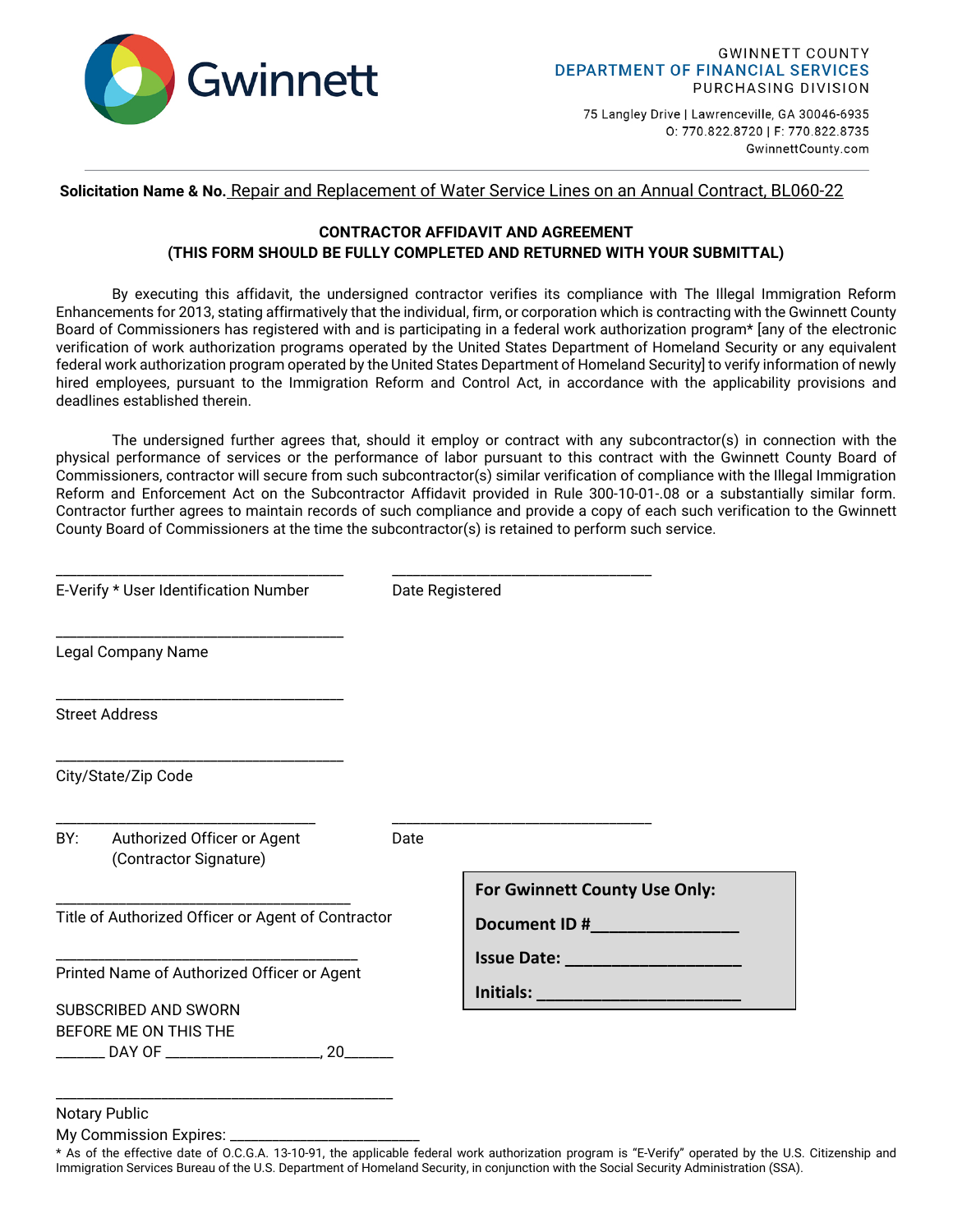

75 Langley Drive | Lawrenceville, GA 30046-6935 0: 770.822.8720 | F: 770.822.8735 GwinnettCounty.com

**Bid # & Description** BL060-22, Repair and Replacement of Water Service Lines on an Annual Contract

# *CODE OF ETHICS AFFIDAVIT*

# *(THIS FORM SHOULD BE FULLY COMPLETED AND RETURNED WITH YOUR SUBMITTAL AND WILL BE REQUIRED PRIOR TO EVALUATION)*

In accordance with Section 54-33 of the Gwinnett County Code of Ordinances the undersigned bidder/proposer makes the following full and complete disclosure under oath, to the best of his/her knowledge, of the name(s) of all elected officials whom it employs or who have a direct or indirect pecuniary interest in or with the bidder/proposer, its affiliates or its subcontractors:

| (Company Submitting Bid/Proposal)                                  |                                              |  |  |
|--------------------------------------------------------------------|----------------------------------------------|--|--|
| 2. (Please check $\Box$ one box below)                             |                                              |  |  |
| $\Box$ No information to disclose (complete only section 4 below)  |                                              |  |  |
| Disclosed information below (complete section 3 & section 4 below) |                                              |  |  |
| 3.<br>(if additional space is required, please attach list)        |                                              |  |  |
| <b>Gwinnett County Elected Official Name</b>                       | <b>Gwinnett County Elected Official Name</b> |  |  |
| <b>Gwinnett County Elected Official Name</b>                       | <b>Gwinnett County Elected Official Name</b> |  |  |
| 4.                                                                 | Sworn to and subscribed before me this       |  |  |
| BY:<br>Authorized Officer or Agent Signature                       |                                              |  |  |
| Printed Name of Authorized Officer or Agent                        | <b>Notary Public</b>                         |  |  |
| Title of Authorized Officer or Agent of Contractor                 | (seal)                                       |  |  |

Note: See Gwinnett County Code of Ethics Ordinance EO2011, Sec. 54-33. The ordinance will be available to view in its' entirety at [www.gwinnettcounty.com](http://www.gwinnettcounty.com/)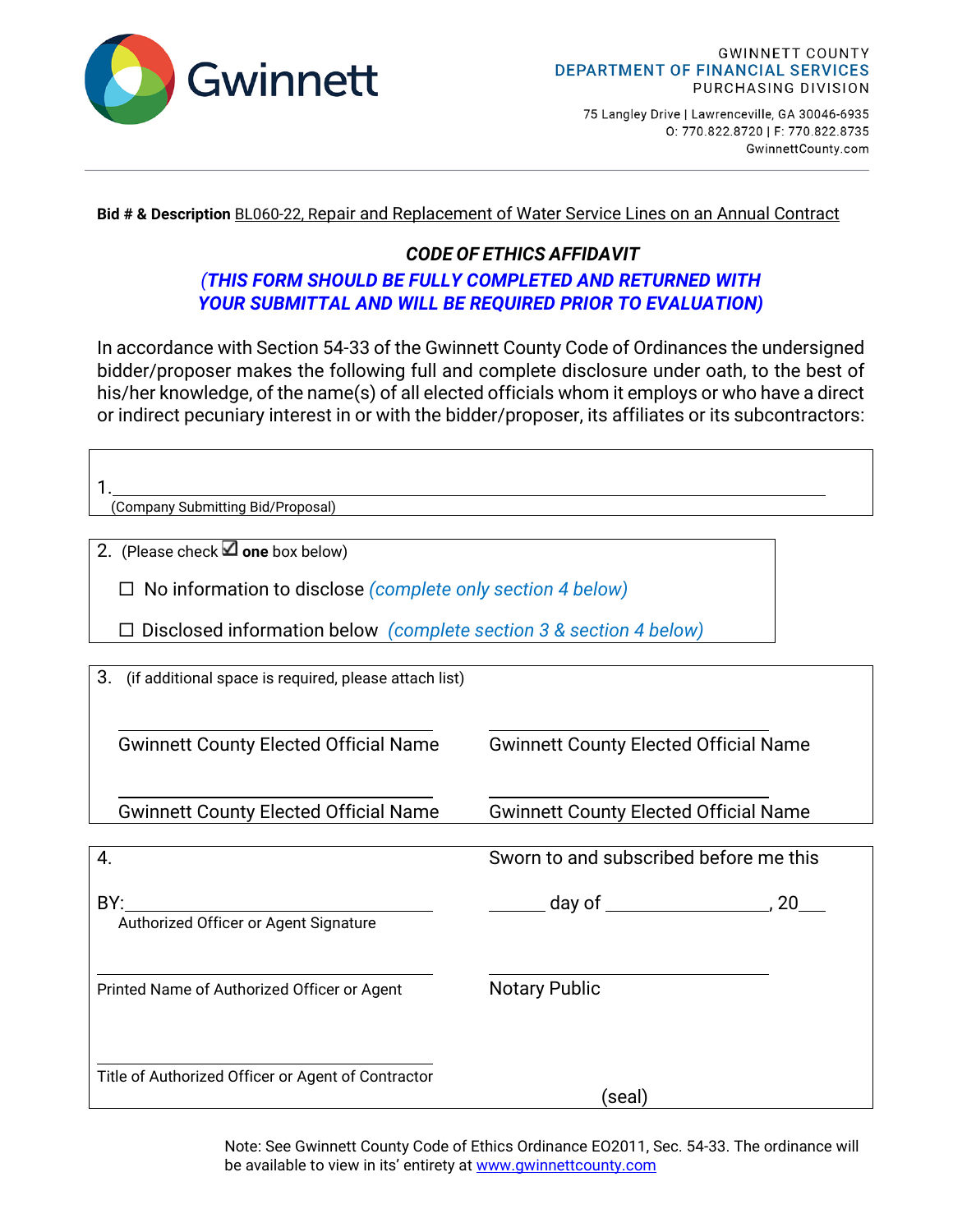# **Gwinnett County, Georgia**

# **BID BOND**

# KNOW ALL MEN BY THESE PRESENTS: that

 $\overline{a}$ (Name of Contractor)

 $\overline{a}$ (Address of Contractor)

a

(Corporation, Partnership or Individual)

hereinafter called Principal, and

 $\overline{a}$ (Name of Surety)

 $\overline{a}$ (Address of Surety)

a Corporation of the State of \_\_\_\_\_\_\_\_\_\_\_\_\_, and a surety authorized by law to do business in the State of Georgia, hereinafter called Surety, are held and firmly bound unto

Gwinnett County Board of Commissioners (Name of Obligee)

75 Langley Drive, Lawrenceville, Georgia 30046 (Address of Obligee)

Thereinafter referred to as Obligee: in the penal sum of \_\_\_\_\_\_\_\_\_\_\_\_\_\_\_\_\_\_\_\_\_\_\_\_

Dollars

(\$\_\_\_\_\_\_\_\_\_\_\_\_\_\_\_\_\_\_\_\_\_\_\_\_) in lawful money of the United States, for the payment of which sum will and truly to be made, we bind ourselves, our heirs, executors, administrators and successors, jointly and severally, firmly by these presents.

WHEREAS, the Principal is about to submit, or has submitted, to Gwinnett County, Georgia, a proposal for furnishing materials, labor, and equipment for:

WHEREAS, the Principal desires to file this Bond in accordance with law in lieu of a certified Bidder's check otherwise required to accompany this Proposal.

NOW, THEREFORE, the conditions of this obligation are such that if the proposal be accepted, the Principal shall within ten days after receipt of notification of the acceptance, execute a Contract in accordance with the Proposal and upon the terms, conditions, and prices set forth in the form and manner required by Gwinnett County, Georgia, and execute a sufficient and satisfactory Performance Bond and Payment Bond payable to Gwinnett County, Georgia, each in the amount of 100% of the total Contract Price, in form and with security satisfactory to said Gwinnett County, Georgia, and otherwise, to be and remain in full force and virtue in law, and the Surety shall, upon failure of the Principal to comply with any or all of the foregoing requirements within the time specified above, immediately pay to Gwinnett County, Georgia, upon demand, the amount hereof in good and lawful money of the United States of America, not as a penalty, but as liquidated damages.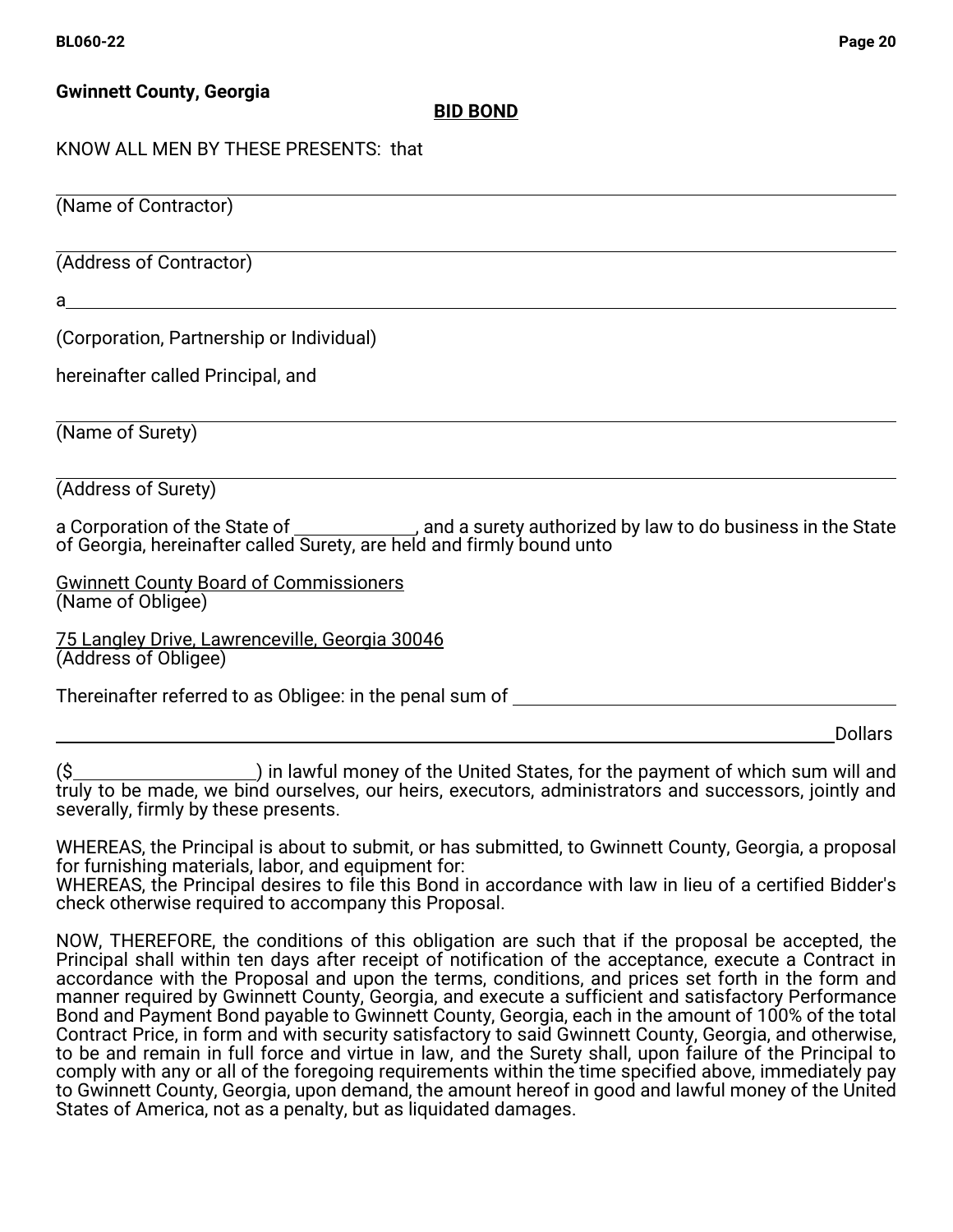### **BL060-22 Page 21**

## *G***winnett County, Georgia**

PROVIDED, FURTHER, that Principal and Surety agree and represent that this bond is executed pursuant to and in accordance with the applicable provisions of the Official Code of Georgia Annotated, as Amended, including, but not limited to, O.C.G.A. § 36-91-1 et seq., and is intended to be and shall be constructed as a bond in compliance with the requirements thereof.

| Signed, sealed and dated this ________ day of ____________, A.D., 20_______. |             |
|------------------------------------------------------------------------------|-------------|
| ATTEST:                                                                      |             |
|                                                                              | (Principal) |
| (Principal Secretary)                                                        |             |
| (SEAL)                                                                       |             |
|                                                                              | (Address)   |
| (Witness as to Principal)                                                    |             |
| (Address)                                                                    |             |
|                                                                              | (Surety)    |
| ATTEST:                                                                      |             |
| Resident or Nonresident Agent                                                |             |
| (SEAL)                                                                       | (Address)   |
| (Witness as to Surety)                                                       |             |

*(Address)* 

*NOTE: If Contractor is Partnership, all partners should execute Bond. Surety Companies executing Bonds must appear on the Treasury Department's most current list (Circular 570 as amended) and be authorized to transact business in the State where the Project is located.* 

*Principal Secretary, Principal and Witness as to Principal signature lines must be signed by three different individuals. Additionally, Resident or Nonresident Agent, Witness as to Surety, and Attorney-in-fact must be signed by three different individuals.*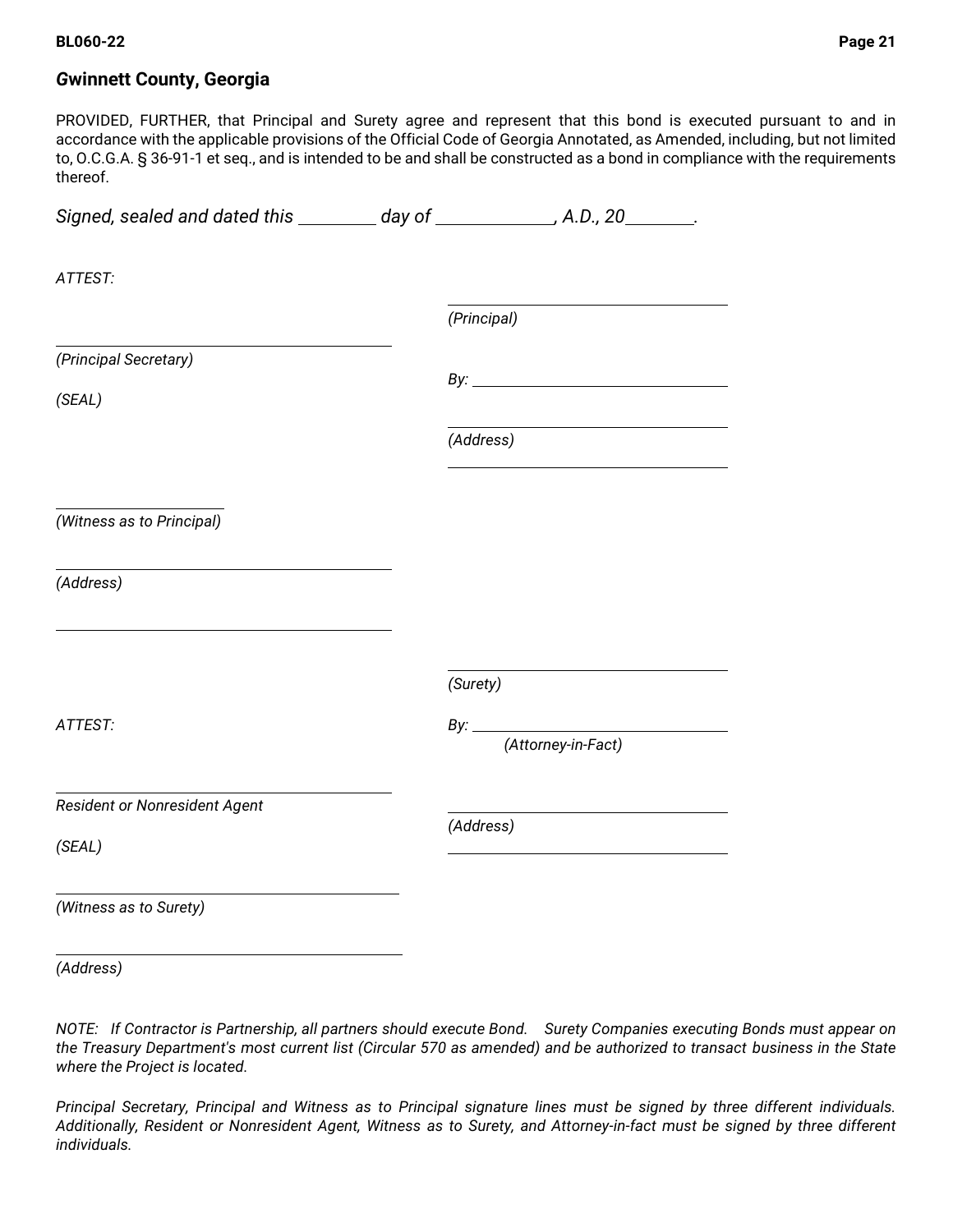# **STANDARD INSURANCE REQUIREMENTS**

- 1. Statutory Workers' Compensation Insurance
	- (a) Employers Liability:
		- $\checkmark$  Bodily Injury by Accident \$100,000 each accident
		- $\checkmark$  Bodily Injury by Disease \$500,000 policy limit
		- $\checkmark$  Bodily Injury by Disease \$100,000 each employee
- 2. Commercial General Liability Insurance
	- (a) \$500,000 limit of liability per occurrence for bodily injury and property damage
	- (b) The following additional coverage must apply:
		- $\checkmark$  1986 (or later) ISO Commercial General Liability Form
		- $\checkmark$  Dedicated Limits per Project Site or Location (CG 25 03 or CG 25 04)
		- $\checkmark$  Additional Insured Endorsement (Form B CG 20 10 with a modification for completed operations or a separate endorsement covering Completed Operations)
		- $\checkmark$  Blanket Contractual Liability
		- $\checkmark$  Broad Form Property Damage
		- $\checkmark$  Severability of Interest
		- $\checkmark$  Underground, explosion, and collapse coverage
		- $\checkmark$  Personal Injury (deleting both contractual and employee exclusions)
		- $\checkmark$  Incidental Medical Malpractice
		- $\checkmark$  Hostile Fire Pollution Wording
- 3. Auto Liability Insurance
	- (a) \$500,000 limit of liability per occurrence for bodily injury and property damage
	- (b) Comprehensive form covering all owned, non-owned, leased, hired, and borrowed vehicles
	- (c) Additional Insured Endorsement
	- (d) Contractual Liability
- 4. Umbrella Liability Insurance \$1,000,000 limit of liability
	- (a) The following additional coverage must apply
		- $\checkmark$  Additional Insured Endorsement
		- $\checkmark$  Concurrency of Effective Dates with Primary
		- $\checkmark$  Blanket Contractual Liability
		- $\checkmark$  Drop Down Feature
		- $\checkmark$  Care, Custody, and Control Follow Form Primary
		- $\checkmark$  Aggregates: Apply Where Applicable in Primary
		- $\checkmark$  Umbrella Policy must be as broad as the primary policy
- 5. Gwinnett County Board of Commissioners should be shown as an additional insured on General Liability, Auto Liability and Umbrella Liability policies.
- 6. The cancellation should provide 10 days notice for nonpayment and 30 days notice of cancellation.
- 7. Certificate Holder should read: Gwinnett County Board of Commissioners 75 Langley Drive Lawrenceville, GA 30046-6935
- 8. Insurance Company, except Worker' Compensation carrier, must have an A.M. Best Rating of A-5 or higher. Certain Workers' Comp funds may be acceptable by the approval of the Insurance Unit. European markets including those based in London and domestic surplus lines markets that operate on a non-admitted basis are exempt from this requirement provided that the contractor's broker/agent can provide financial data to establish that a market is equal to or exceeds the financial strengths associated with the A.M. Best's rating of A-5 or better.
- 9. Insurance Company should be licensed to do business by the Georgia Department of Insurance.
- 10. Certificates of Insurance, and any subsequent renewals, must reference specific bid/contract by project name and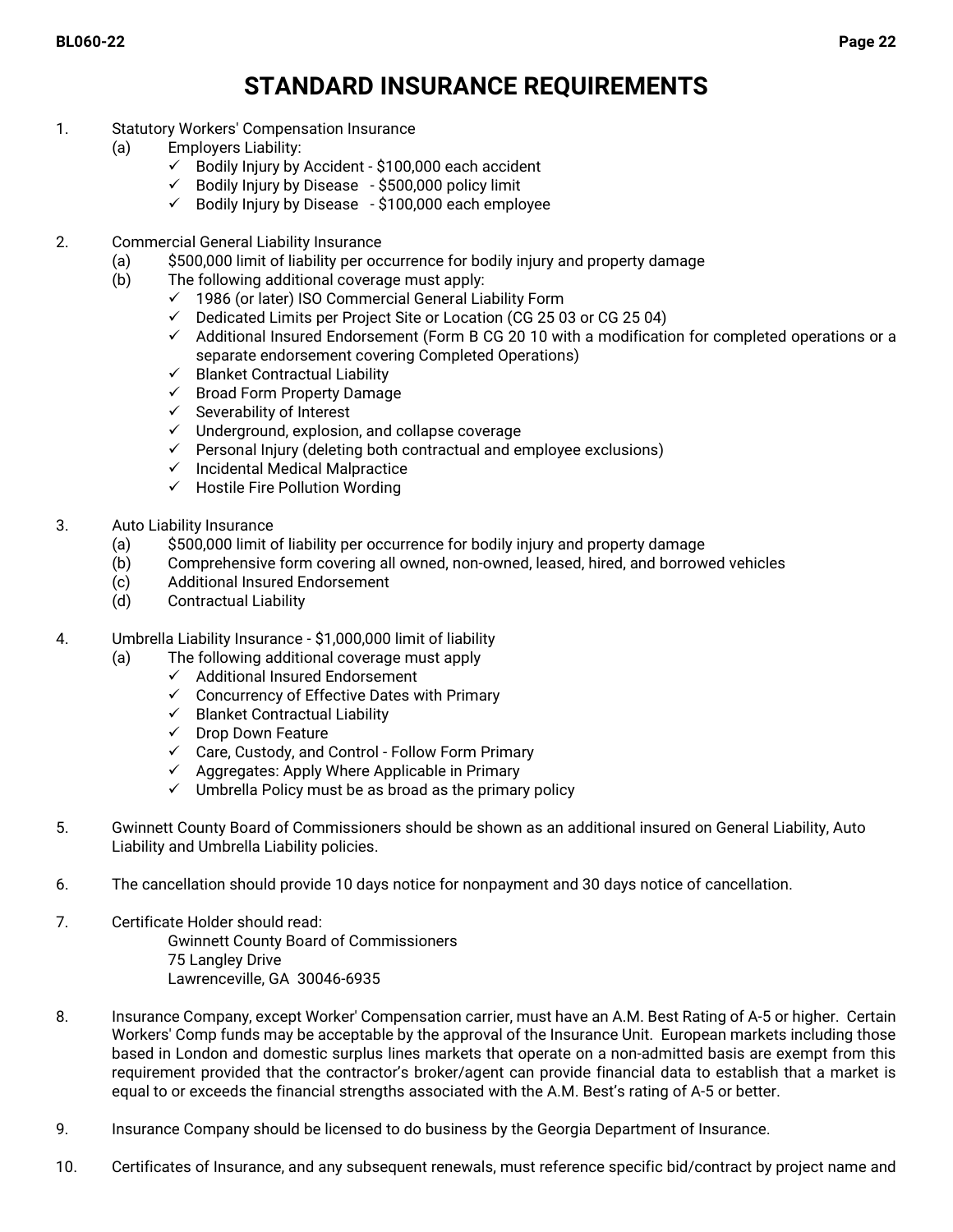project/bid number.

- 11. The Contractor shall agree to provide complete certified copies of current insurance policy (ies) or a certified letter from the insurance company (ies) if requested by the County to verify the compliance with these insurance requirements.
- 12 All insurance coverages required to be provided by the Contractor will be primary over any insurance program carried by the County.
- 13. Contractor shall incorporate a copy of the insurance requirements as herein provided in each and every subcontract with each and every Subcontractor in any tier, and shall require each and every Subcontractor of any tier to comply with all such requirements. Contractor agrees that if for any reason Subcontractor fails to procure and maintain insurance as required, all such required Insurance shall be procured and maintained by Contractor at Contractor's expense.
- 14. No Contractor or Subcontractor shall commence any work of any kind under this Contract until all insurance requirements contained in this Contract have been complied with and until evidence of such compliance satisfactory to Gwinnett County as to form and content has been filed with Gwinnett County. **The Acord Certificate of Insurance or a preapproved substitute is the required form in all cases where reference is made to a Certificate of Insurance or an approved substitute.**
- 15. The Contractor shall agree to waive all rights of subrogation against the County, the Board of Commissioners, its officers, officials, employees, and volunteers from losses arising from work performed by the contractor for the County.
- 16. Special Form Contractors' Equipment and Contents Insurance covering owned, used, and leased equipment, tools, supplies, and contents required to perform the services called for in the Contract. The coverage must be on a replacement cost basis. The County will be included as a Loss Payee in this coverage for County owned equipment, tools, supplies, and contents.
- 17. The Contractor shall make available to the County, through its records or records of their insurer, information regarding a specific claim related to any County project. Any loss run information available from the contractor or their insurer relating to a County project will be made available to the County upon their request.
- 18. Compliance by the Contractor and all subcontractors with the foregoing requirements as to carrying insurance shall not relieve the Contractor and all Subcontractors of their liability provisions of the Contract.
- 19. The Contractor and all Subcontractors are to comply with the Occupational Safety and Health Act of 1970, Public Law 91-956, and any other laws that may apply to this Contract.
- 20. The Contractor shall at a minimum apply risk management practices accepted by the contractors' industry.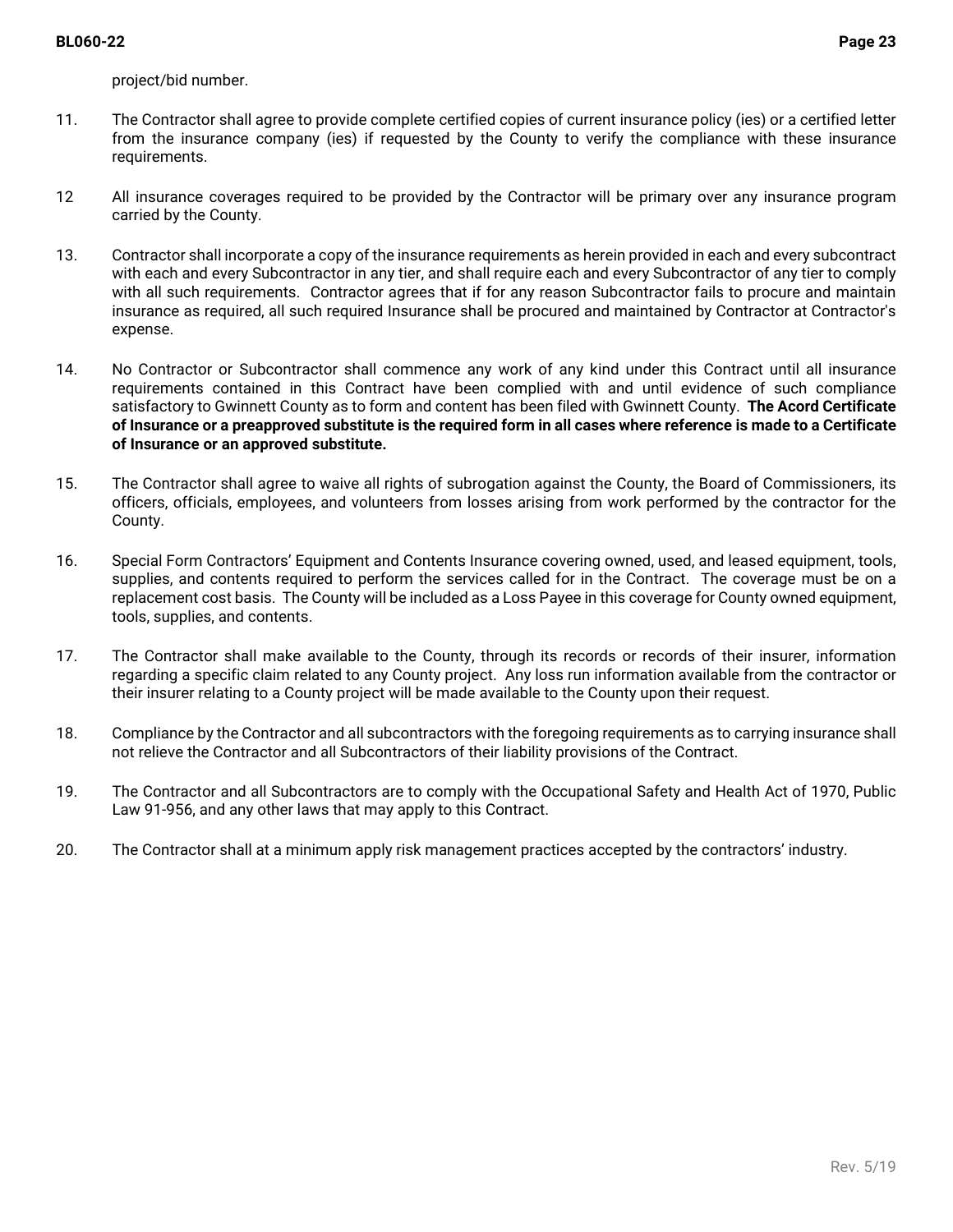*BOND #* 

### *PAYMENT BOND*

KNOW ALL MEN BY THESE PRESENTS: that

| (Name of Contractor)                                                                                                                                                    |
|-------------------------------------------------------------------------------------------------------------------------------------------------------------------------|
| (Address of Contractor)                                                                                                                                                 |
| a                                                                                                                                                                       |
| (Corporation, Partnership or Individual)                                                                                                                                |
| hereinafter called Principal, and                                                                                                                                       |
| (Name of Surety)                                                                                                                                                        |
| (Address of Surety)                                                                                                                                                     |
| un onzed by law to do business in the State of Georgia, hereinafter<br>a Corporation of the State of<br>and<br><u>und un</u> to<br>called Surety, are held and firmly b |
| <b>Gwinnett County Board of Commissioners</b><br>(Name of Obligee)                                                                                                      |
| 75 Langley Drive, Lawrenceville, Georgia 30046<br>(Address of Obligee)                                                                                                  |

hereinafter called Obligee;

for the use and protection of all subcontractors and all persons supplying labor, services, skill, tools, machinery, materials and/or equipment in the prosecution of the work provided for in the contract hereinafter referred to in the full and just sum of Dollars

(\$  $\sim$  ) in lawful money of the United States, for the payment of which sum, will and truly to be made, the Principal and Surety bind themselves, their, and each of their heirs, executors, administrators, successors and assigns, jointly and severally, firmly by these presents.

The condition of this obligation is such, as whereas the Principal entered into a certain contract, hereto attached, with the Obligee.

NOW, THEREFORE THE CONDITION OF THIS OBLIGATION IS SUCH, that if the Principal shall well, truly, and faithfully perform said Contract according to its terms, covenants, and conditions, and shall promptly pay all persons furnishing labor, materials services, skill, tools, machinery and/or equipment for use in the performance of said Contract, then this obligation shall be void; otherwise it shall remain in full force and effect.

ALL persons who have furnished labor, materials, services, skill, tools, machinery and/or equipment for use in the performance of said Contract shall have a direct right of action on this Bond, provided payment has not been made in full within ninety (90) days after the last day on which labor was performed, materials, services, skill, tools, machinery, and equipment furnished or the subcontract completed.

PROVIDED FURTHER, that said Surety to this Bond, for value received, hereby stipulates and agrees that no change, extension of time, alterations, or additions to the terms of the Contract or to the Work to be performed thereunder shall in any way affect its obligation on this bond, and it does hereby waive notice of any such change, extension of time, alterations, or additions to the terms of the Contract or to the work to be performed thereunder.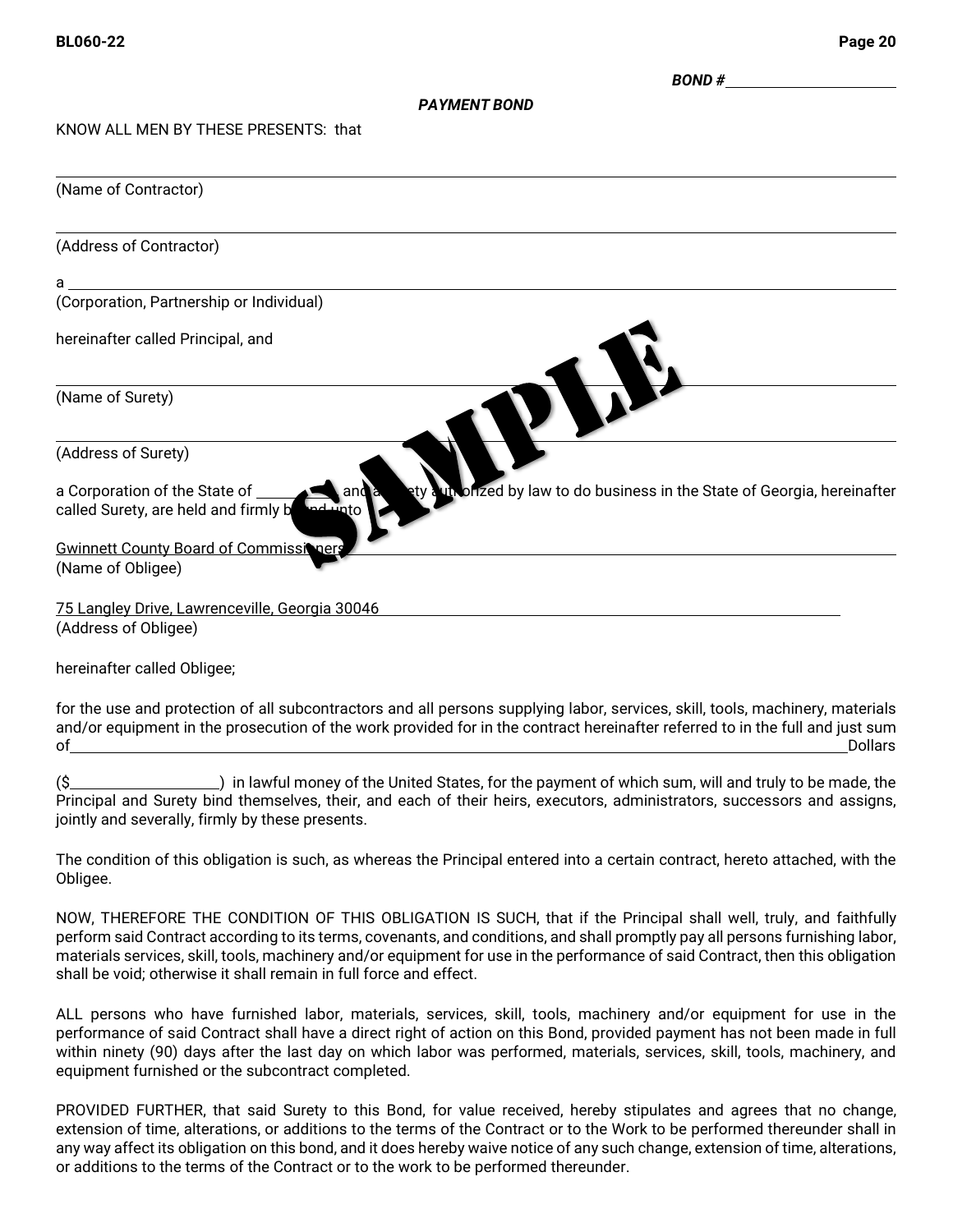### **BL060-22 Page 21**

PROVIDED, HOWEVER, that no suit or action shall be commenced hereunder by any person furnishing labor, materials, services, skill, tools, machinery, and/or equipment having a direct contractual relationship with a subcontractor, but no contractual relationship express or implied with the Principal:

Unless such person shall have given notice to the Principal within ninety (90) days after such person did, or performed the last of the work or labor, or furnished the last of the materials, services, skill, tools, machinery and/or equipment for which claim is made, stating with substantial accuracy the amount claimed and the name of the party to whom the materials, services, skill, tools, machinery and/or equipment were furnished, or for whom the work or labor was done or performed. Such a notice shall be served by mailing the same by registered mail, postage prepaid, in an envelope addressed to the Principal, at any place where an office is regularly maintained for the transaction of business, or served in any manner in which legal process may be served in the State in which the aforesaid project is located, save that such service need not be made by a public officer, and a copy of such notice shall be delivered to the Obligee, to the person and at the address provided for in the Contract, within five (5) days of the mailing of the notice to the Principal.

PROVIDED, FURTHER, that any suit under this bond must be instituted before the expiration of one (1) year after the acceptance of the public works covered by the Contract by the proper authorities.

PROVIDED, FURTHER, that Principal and Surety agree and represent that this bond is executed pursuant to and in accordance with the applicable provisions of the Official Code of Georgia Annotated, as Amended, including, but not limited to, O.C.G.A. § 36-91-1 et seq., and is intended to be and shall be construed as a bond in compliance with the requirements thereof.

[Signatures Next Page]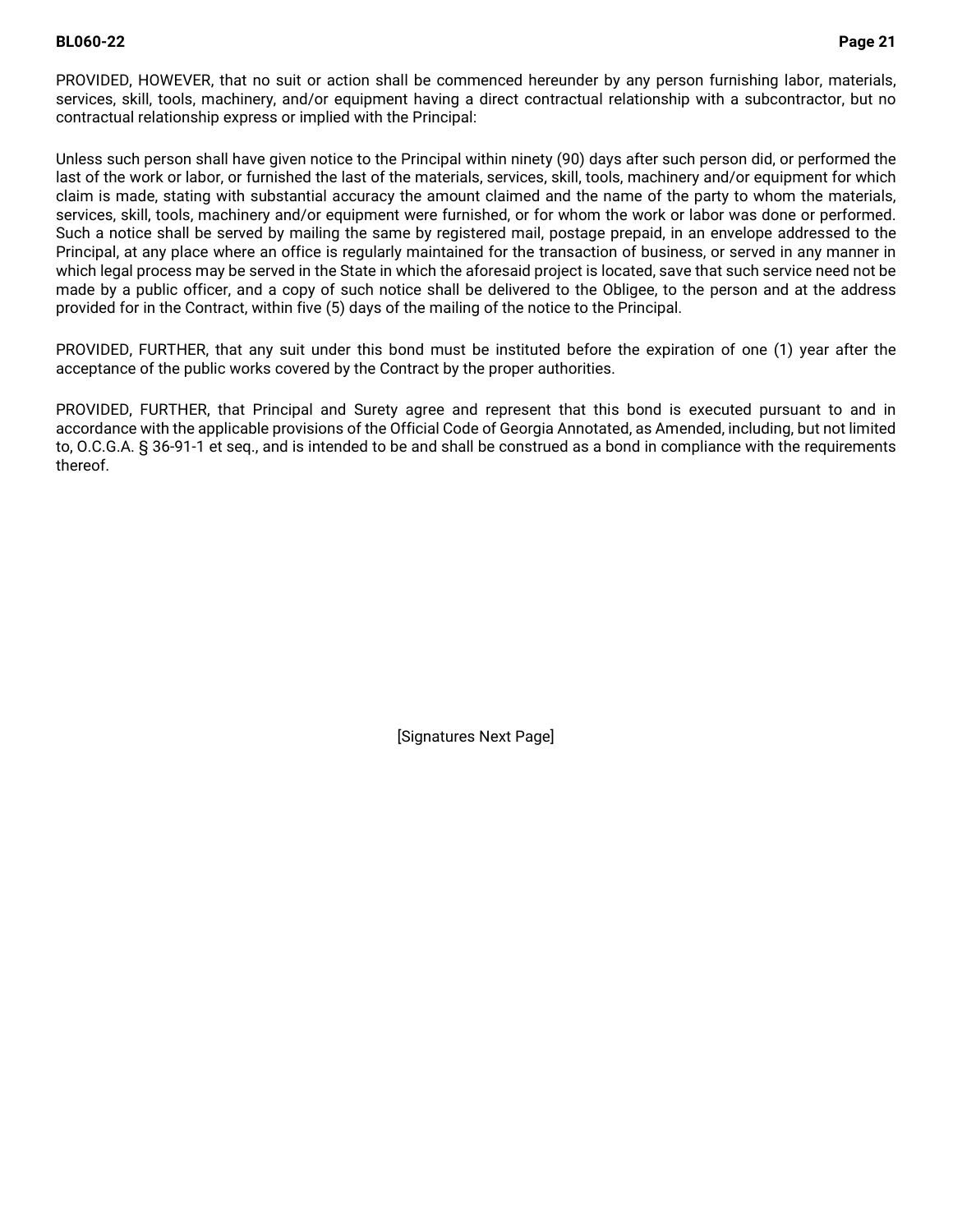| ATTEST:                           |                           |
|-----------------------------------|---------------------------|
|                                   | (Principal)               |
| (Principal Secretary)<br>(SEAL)   | By:                       |
|                                   | (Address)                 |
| (Witness as to Principal)         |                           |
| (Address)                         |                           |
|                                   | (Surety)                  |
| ATTEST:                           | By:<br>(Attorney-in-Fact) |
| Resident or Nonresident Agent     |                           |
| (SEAL)                            |                           |
| (Witness as to Surety)            | (Address)                 |
| (Address)                         |                           |
|                                   |                           |
| <b>BONDING AGENT CONTACT INFO</b> |                           |
|                                   |                           |
| Company Name                      |                           |
|                                   |                           |
|                                   |                           |
|                                   |                           |

NOTE: If Contractor is Partnership, all partners should execute Bond. Surety Companies executing Bonds must appear on the Treasury Department's most current list (Circular 570 as amended) and be authorized to transact business in the State where the Project is located.

**Principal Secretary, Principal and Witness as to Principal signature lines must be signed by three different individuals. Additionally, Resident or Nonresident Agent, Witness as to Surety, and Attorney-in-fact must be signed by three different individuals.**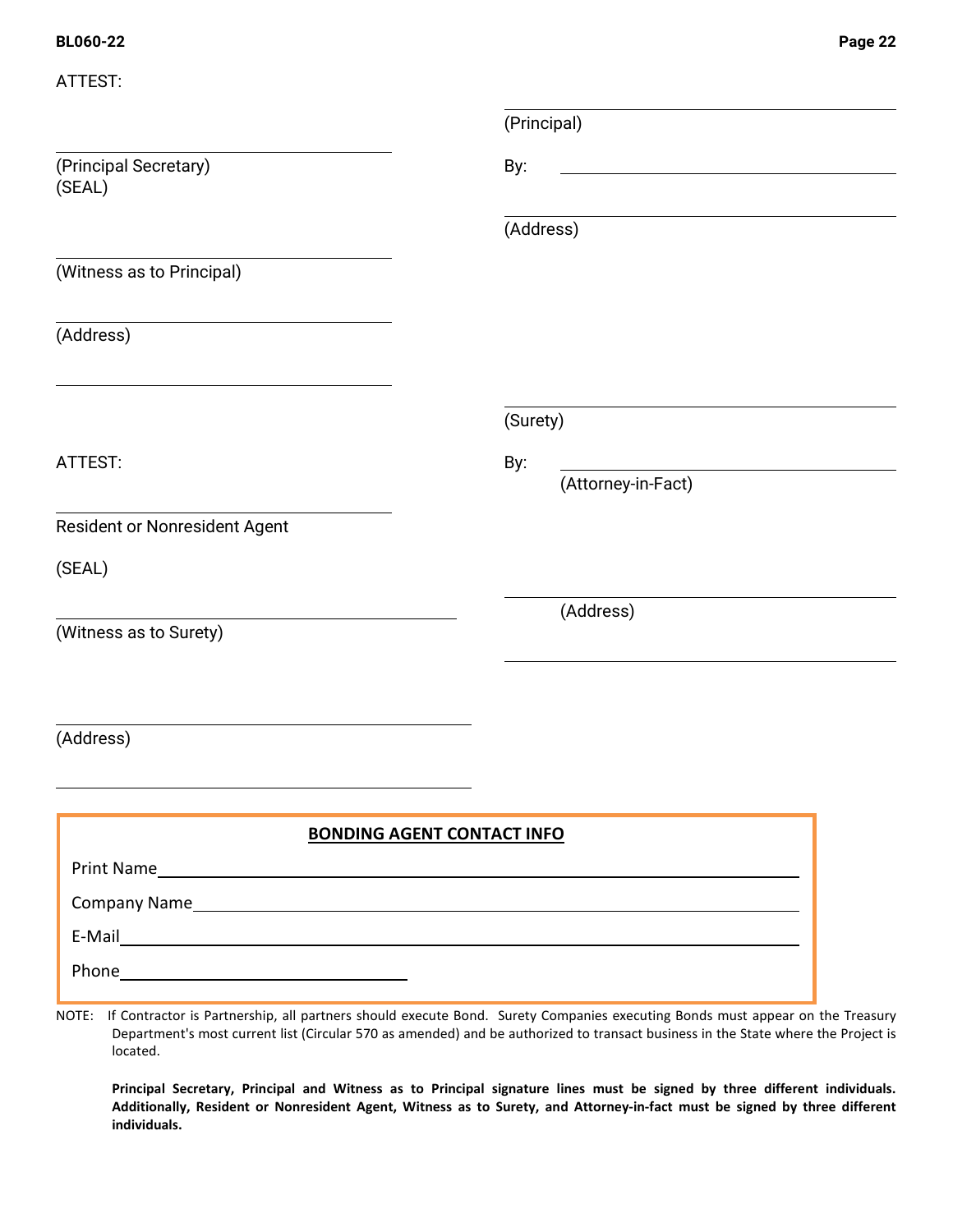*BOND #* 

### *PERFORMANCE BOND*

KNOW ALL MEN BY THESE PRESENTS: that

| (Name of Contractor)                                                                                                                                                  |
|-----------------------------------------------------------------------------------------------------------------------------------------------------------------------|
| (Address of Contractor)                                                                                                                                               |
| a                                                                                                                                                                     |
| (Corporation, Partnership or Individual)                                                                                                                              |
| hereinafter called Principal, and                                                                                                                                     |
| (Name of Surety)                                                                                                                                                      |
| (Address of Surety)                                                                                                                                                   |
| un onzed by law to do business in the State of Georgia, hereinafter<br>a Corporation of the State of<br>land a<br>₽ţλ<br>called Surety, are held and firml<br>aund un |
| <b>Gwinnett County Board of Commission</b>                                                                                                                            |
| (Name of Obligee)                                                                                                                                                     |
| 75 Langley Drive, Lawrenceville, Georgia 30046                                                                                                                        |
| (Address of Obligee)                                                                                                                                                  |
|                                                                                                                                                                       |

hereinafter referred to as Obligee, are held and firmly bound unto said Obligee and all persons doing work or furnishing skill, tools, machinery, supplies, or material under or for the purpose of the Contract hereinafter referred to, in the penal sum of Dollars

(\$ ) in lawful money of the United States, for the payment of which sum will and truly to be made, we bind ourselves, our heirs, executors, administrators and successors, jointly and severally, firmly by these presents.

The condition of this obligation is such, as whereas the Principal entered into a certain contract, hereto attached, with the Obligee.

NOW, THEREFORE THE CONDITION OF THIS OBLIGATION IS SUCH, that if the Principal shall well, truly, fully and faithfully perform said contract according to its terms, covenants, conditions, and agreements of said contract during the original term of said contract and any extensions thereof that may be granted by the Obligee, with or without notice to the Surety, and during the life of any guaranty required under the contract, and shall also well and truly perform and fulfill all the undertakings, covenants, terms, conditions and agreement of any and all duly authorized modifications of said contract that may hereafter be made, then this obligation shall be void, otherwise to remain in full force and effect.

PROVIDED FURTHER, that said Surety to this Bond, for value received, hereby stipulates and agrees that no change, extension of time, alterations, or additions to the terms of the Contract or to the Work to be performed thereunder shall in any way affect its obligation on this bond, and it does hereby waive notice of any such change, extension of time, alterations, or additions to the terms of the Contract or to the work to be performed thereunder.

PROVIDED, FURTHER, that Principal and Surety agree and represent that this bond is executed pursuant to and in accordance with the applicable provisions of the Official Code of Georgia Annotated, as Amended, including, but not limited to, O.C.G.A. § 36-91-1 et seq., and is intended to be and shall be construed as a bond in compliance with the requirements thereof.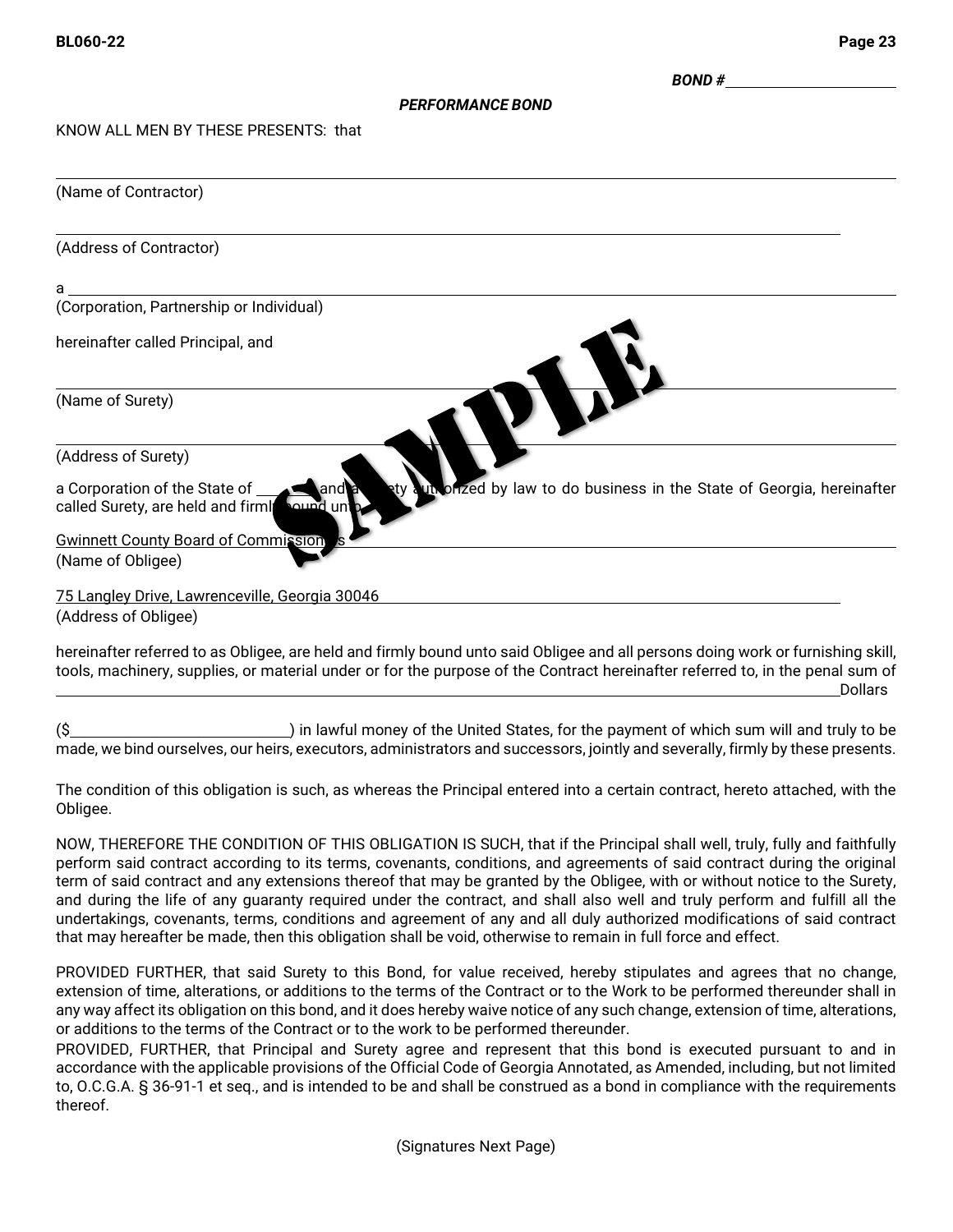| ATTEST:                         |                                   |
|---------------------------------|-----------------------------------|
|                                 | (Principal)                       |
| (Principal Secretary)<br>(SEAL) | By:                               |
|                                 | (Address)                         |
| (Witness as to Principal)       |                                   |
| (Address)                       |                                   |
|                                 | (Surety)                          |
| ATTEST:                         | By:<br>(Attorney-in-Fact)         |
| Resident or Nonresident Agent   |                                   |
| (SEAL)                          |                                   |
| (Witness as to Surety)          | (Address)                         |
|                                 |                                   |
| (Address)                       |                                   |
|                                 |                                   |
|                                 | <b>BONDING AGENT CONTACT INFO</b> |
|                                 |                                   |
| Company Name                    |                                   |
|                                 |                                   |
|                                 |                                   |

NOTE: If Contractor is Partnership, all partners should execute Bond. Surety Companies executing Bonds must appear on the Treasury Department's most current list (Circular 570 as amended) and be authorized to transact business in the State where the Project is located.

**Principal Secretary, Principal and Witness as to Principal signature lines must be signed by three different individuals. Additionally, Resident or Nonresident Agent, Witness as to Surety, and Attorney-in-fact must be signed by three different individuals.**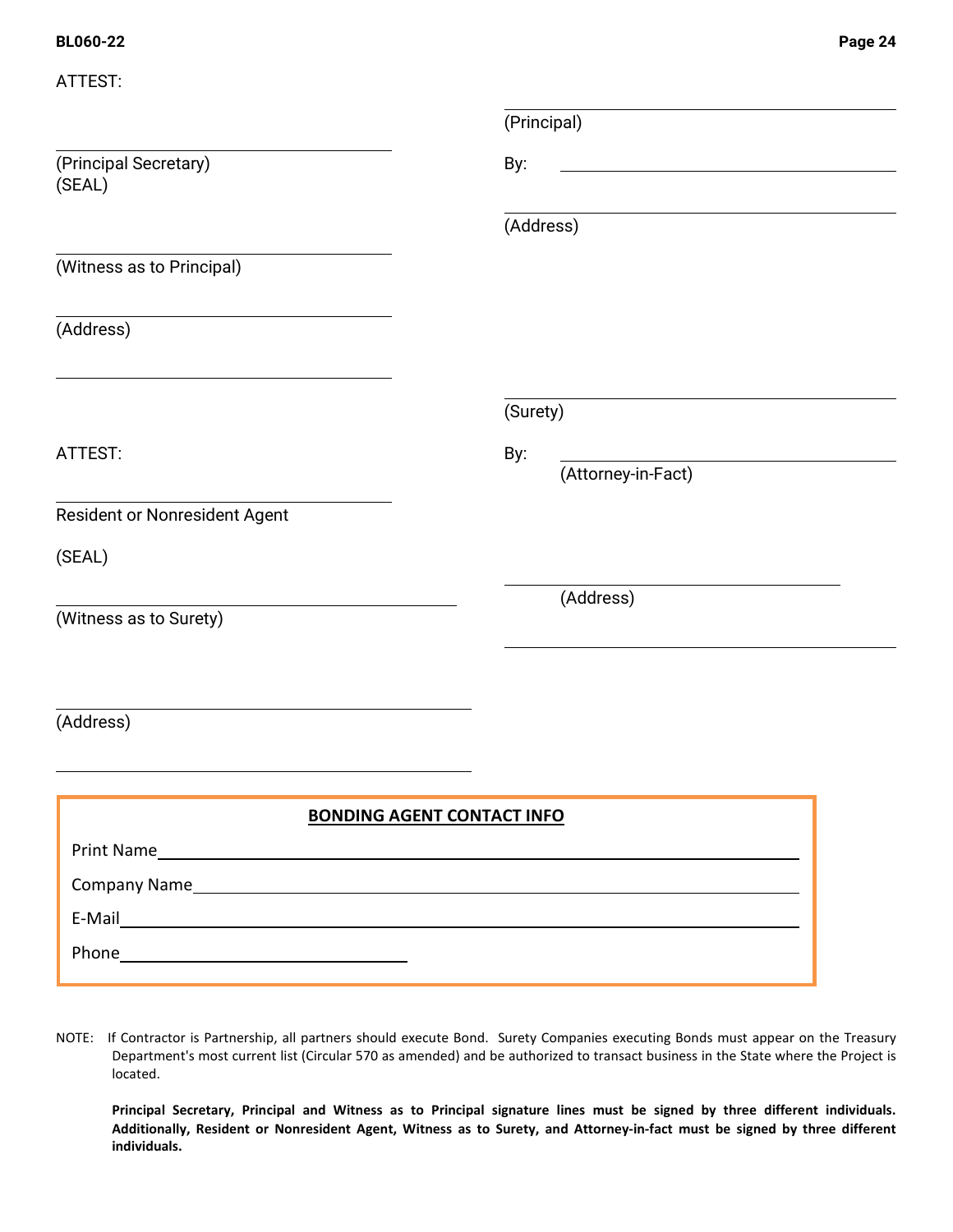## **FAILURE TO RETURN THIS PAGE MAY RESULT IN REMOVAL OF YOUR COMPANY FROM COMMODITY LISTING.**

## **Buyer's Initials: SM**

# **IF YOU DESIRE TO SUBMIT A "NO BID" IN RESPONSE TO THIS PACKAGE, PLEASE INDICATE BY CHECKING ONE OR MORE OF THE REASONS LISTED BELOW AND EXPLAIN.**

- Do not offer this product or service; remove us from your bidder's list for this item only.
- Specifications too "tight"; geared toward one brand or manufacturer only.
- Specifications are unclear.
- Unable to meet specifications
- Unable to meet bond requirements
- Unable to meet insurance requirements
- Our schedule would not permit us to perform.
- Insufficient time to respond.
- **Other**

 $\overline{a}$  $\overline{a}$  $\overline{a}$   $\overline{a}$ 

COMPANY NAME

AUTHORIZED REPRESENTATIVE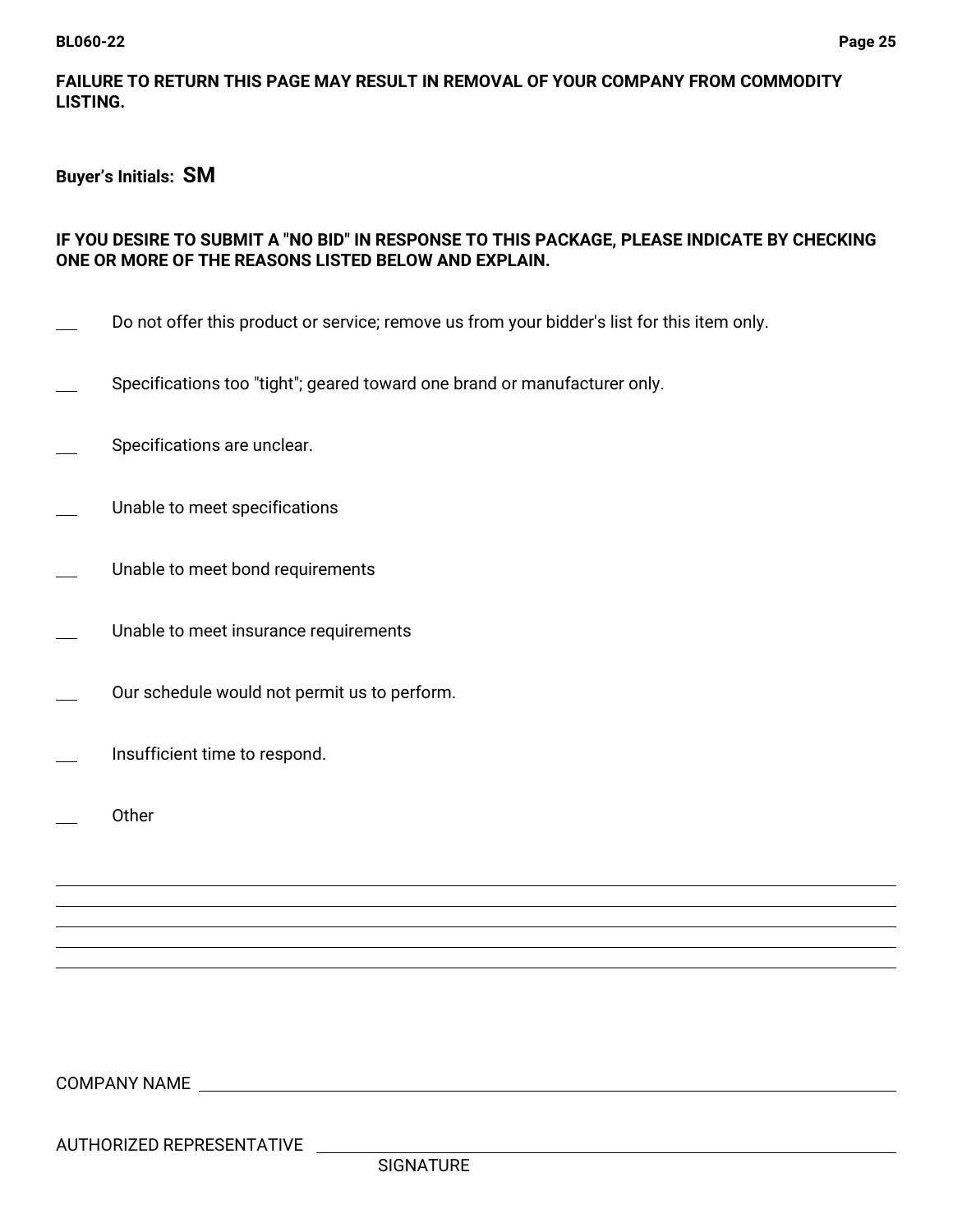# \*\*\*ATTENTION\*\*\*

FAILURE TO RETURN THE FOLLOWING DOCUMENTS MAY RESULT IN BID BEING DEEMED NON-RESPONSIVE AND AUTOMATIC REJECTION:

- 1. FAILURE TO USE COUNTY BID SCHEDULE.
- 2. FAILURE TO RETURN APPLICABLE COMPLIANCE SHEETS/SPECIFICATION SHEETS.
- 3. FAILURE TO RETURN APPLICABLE ADDENDA.
- 4. FAILURE TO PROVIDE INFORMATION ON ALTERNATES OR EQUIVALENTS.
- 5. THE COUNTY SHALL BE THE SOLE DETERMINANT OF TECHNICALITY VS. NON-RESPONSIVE BID.
- 6. FAILURE TO PROVIDE BID BOND, WHEN REQUIRED, WILL RESULT IN BID BEING DEEMED NON-RESPONSIVE AND AUTOMATIC REJECTION. BID BONDS ARE NOT REQUIRED ON ALL BIDS. BOND REQUIREMENTS ARE CLEARLY STATED ON THE INVITATION TO BID. IF YOU NEED CLARIFICATION, CONTACT THE PURCHASING ASSOCIATE. **IF BONDS ARE REQUIRED, FORMS WILL BE PROVIDED IN THIS BID DOCUMENT.**
- 7. FAILURE TO PROVIDE CONTRACTOR AFFIDAVIT AND AGREEMENT, WHEN REQUIRED, MAY RESULT IN BID BEING DEEMED NON-RESPONSIVE AND AUTOMATIC REJECTION. CONTRACTOR AFFIDAVIT AND AGREEMENT IS NOT REQUIRED ON ALL BIDS. IF YOU NEED CLARIFICATION, CONTACT THE PURCHASING ASSOCIATE.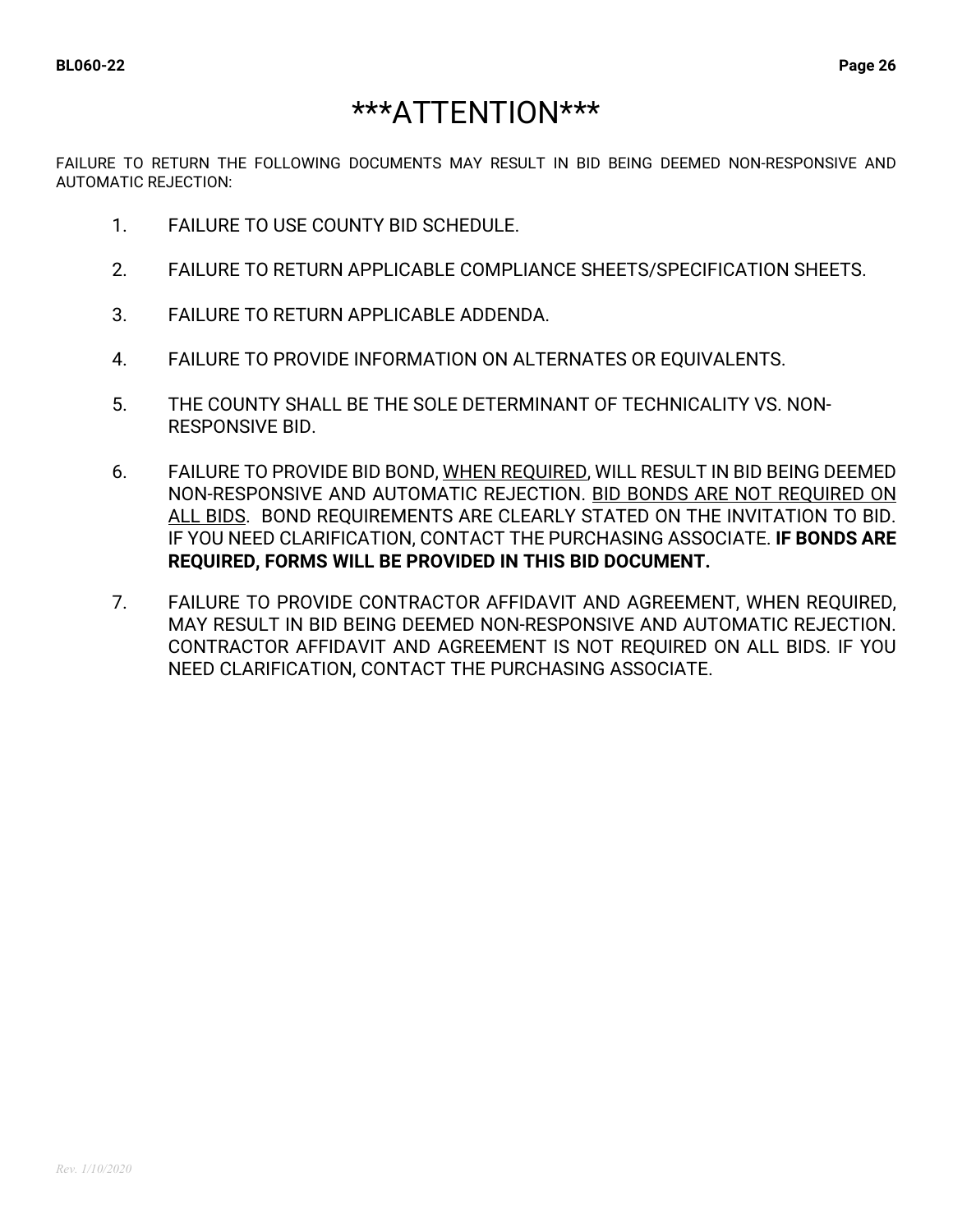### **GWINNETT COUNTY DEPARTMENT OF FINANCIAL SERVICES – PURCHASING DIVISION GENERAL INSTRUCTIONS FOR BIDDERS, TERMS AND CONDITIONS**

### **I. PREPARATION OF BIDS**

- A. Each bidder shall examine the drawings, specifications, schedule and all instructions. Failure to do so will be at the bidder's risk, as the bidder will be held accountable for their bid response.
- B. Each bidder shall furnish all information required by the bid form or document. Each bidder shall sign the bid and print or type his or her name on the schedule. The person signing the bid must initial erasures or other changes. An authorized agent of the company must sign bids.
- C. With the exception of solicitations for the sale of real property, individuals, firms and businesses seeking an award of a Gwinnett County contract may not initiate or continue any verbal or written communications regarding a solicitation with any County officer, elected official, employee or other County representative other than the Purchasing Associate named in the solicitation between the date of the issuance of the solicitation and the date of the final contract award by the Board of Commissioners. The Purchasing Director will review violations. If determined that such communication has compromised the competitive process, the offer submitted by the individual, firm or business may be disqualified from consideration for award. Solicitations for the sale of real property may allow for verbal or written communications with the appropriate Gwinnett County representative.
- D. Sample contracts (if pertinent) are attached. These do NOT have to be filled out with the bid/proposal submittal, but are contained for informational purposes only. If awarded, the successful bidder(s) will be required to complete them prior to contract execution.
- E. Effective, July 1, 2013 and in accordance with the Georgia Illegal Immigration Reform Enhancements for 2013, an original signed, notarized and fully completed Contractor Affidavit and Agreement should be included with your bid/proposal submittal, if the solicitation is for the physical performance of services for all labor or service contract(s) that exceed \$2,499.99 (except for services performed by an individual who is licensed pursuant to Title 26, Title 43, or the State Bar of Georgia). Failure to provide the Contractor Affidavit and Agreement with your bid/proposal submittal may result in bid/proposal being deemed non-responsive and automatic rejection.

### **II. DELIVERY**

- A. Each bidder should state time of proposed delivery of goods or services.
- B. Words such as "immediate," "as soon as possible," etc. shall not be used. The known earliest date or the minimum number of calendar days required after receipt of order (delivery A.R.O.) shall be stated (if calendar days are used, include Saturday, Sunday and holidays in the number).

### **III. EXPLANATION TO BIDDERS**

Any explanation desired by a bidder regarding the meaning or interpretation of the invitation for bids, drawings, specifications, etc. must be requested by the question cutoff deadline stated in the solicitation in order for a reply to reach all bidders before the close of bid. Any information given to a prospective bidder concerning an invitation for bid will be furnished to all prospective bidders as an addendum to the invitation if such information is necessary or if the lack of such information would be prejudicial to uninformed bidders. The written bid documents supersede any verbal or written communications between parties. Receipt of addendum should be acknowledged in the bid. **It is the bidder's responsibility to ensure that they have all applicable addenda prior to bid submittal.** This may be accomplished via contact with the assigned Procurement Agent prior to bid submittal.

### **IV. SUBMISSION OF BIDS**

- A. Bids shall be enclosed in sealed envelopes, addressed to the Gwinnett County Purchasing Office with the name of the bidder, the date and hour of opening and the invitation to bid number on the face of the envelope. Telegraphic/faxed bids will not be considered. Any addenda should be enclosed in the sealed envelopes as well.
- B. ADD/DEDUCT: Add or deduct amounts indicated on the outside of the envelope are allowed and will be applied to the lump sum amount. Amount shall be clearly stated and should be initialed by an authorized company representative.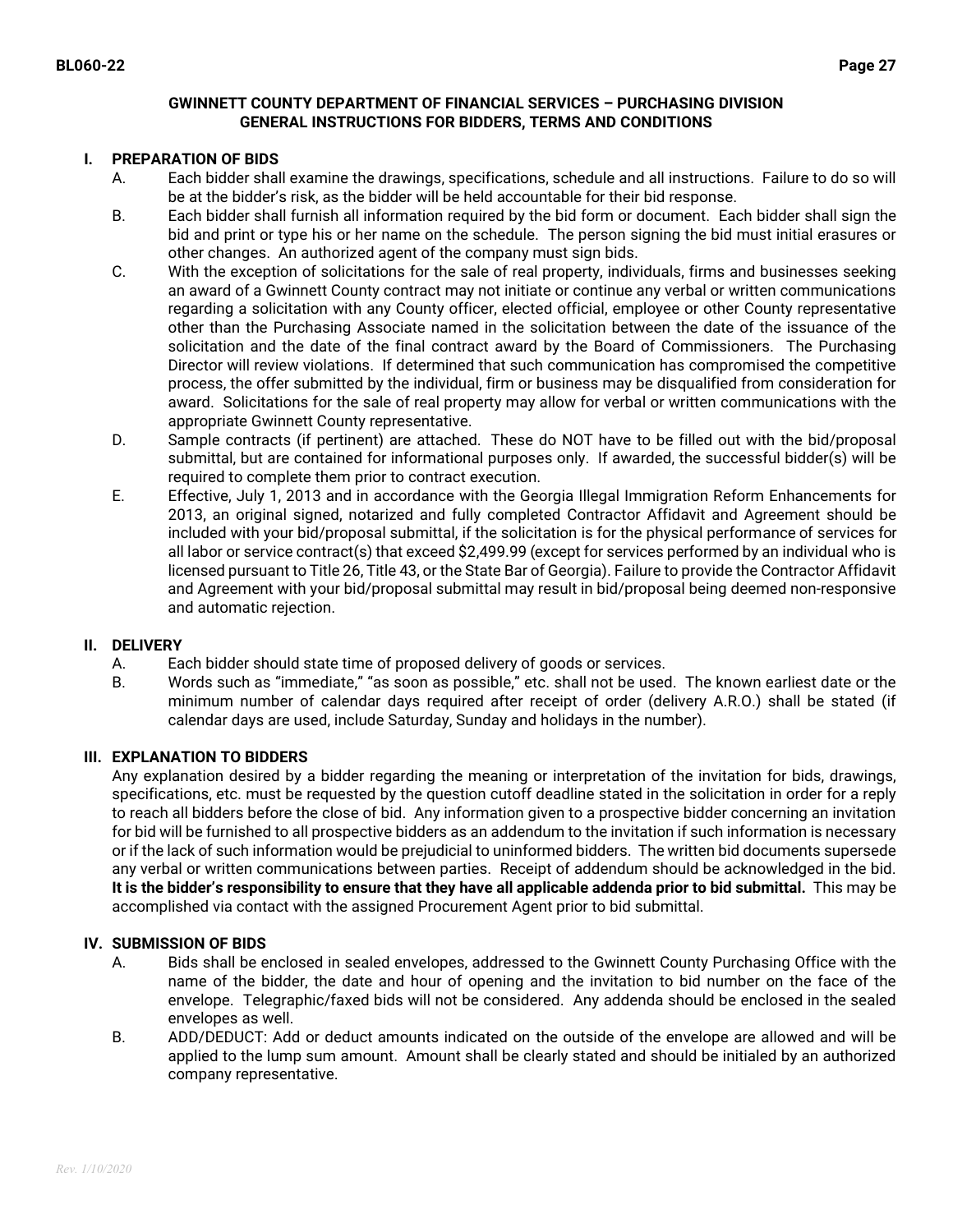- C. Samples of items, when required, must be submitted within the time specified and, unless otherwise specified by the County, at no expense to the County. Unless otherwise specified, samples will be returned at the bidder's request and expense if items are not destroyed by testing.
- D. Items offered must meet required specifications and must be of a quality, which will adequately serve the use and purpose for which intended.
- E. Full identification of each item bid upon, including brand name, model, catalog number, etc. must be furnished to identify exactly what the bidder is offering. Manufacturer's literature may be furnished.
- F. The bidder must certify that items to be furnished are new and that the quality has not deteriorated so as to impair its usefulness.
- G. Unsigned bids will not be considered except in cases where bid is enclosed with other documents, which have been signed. The County will determine this.
- H. Gwinnett County is exempt from federal excise tax and Georgia sales tax with regard to goods and services purchased directly by Gwinnett County. Suppliers and contractors are responsible for federal excise tax and sales tax, including taxes for materials incorporated in county construction projects. Suppliers and contractors should contact the State of Georgia Sales Tax Division for additional information.
- I. Information submitted by a bidder in the bidding process shall be subject to disclosure after the public opening in accordance with the Georgia Open Records Act.

## **V. WITHDRAWAL OF BID DUE TO ERRORS**

The bidder shall give notice in writing of his claim of right to withdraw his bid without penalty due to an error within two (2) business days after the conclusion of the bid opening procedure. Bids may be withdrawn from consideration if the price was substantially lower than the other bids due solely to a mistake therein, provided the bid was submitted in good faith, and the mistake was a clerical mistake as opposed to a judgment mistake, and was actually due to an unintentional arithmetic error or an unintentional omission of a quantity of work, labor or material made directly in the compilation of the bid, which unintentional arithmetic error or unintentional omission can be clearly shown by objective evidence drawn from inspection of original work papers, documents and material used in the preparation of the bid sought to be withdrawn. The bidder's original work papers shall be the sole acceptable evidence of error and mistake if he elects to withdraw his bid. If a bid is withdrawn under the authority of this provision, the lowest remaining responsive bid shall be deemed to be low bid.

No bidder who is permitted to withdraw a bid shall, for compensation, supply any material or labor or perform any subcontract or other work agreement for the person or firm to whom the contract is awarded or otherwise benefit, directly or indirectly, from the performance of the project for which the withdrawn bid was submitted.

Supplier has up to forty-eight (48) hours to notify the Gwinnett County Purchasing Office of an obvious clerical error made in calculation of bid in order to withdraw a bid after bid opening. Withdrawal of bid for this reason must be done in writing within the forty-eight (48) hour period. Suppliers who fail to request withdrawal of bid by the required forty-eight (48) hours shall automatically forfeit bid bond. Bid may not be withdrawn otherwise.

Bid withdrawal is not automatically granted and will be allowed solely at Gwinnett County's discretion.

## **VI. TESTING AND INSPECTION**

Since tests may require several days for completion, the County reserves the right to use a portion of any supplies before the results of the tests are determined. Cost of inspections and tests of any item, which fails to meet the specifications, shall be borne by the bidder.

## **VII. F.O.B. POINT**

Unless otherwise stated in the invitation to bid and any resulting contract, or unless qualified by the bidder, items shall be shipped F.O.B. Destination. The seller shall retain title for the risk of transportation, including the filing for loss or damages. The invoice covering the items is not payable until items are delivered and the contract of carriage has been completed. Unless the F.O.B. clause states otherwise, the seller assumes transportation and related charges either by payment or allowance.

### **VIII. PATENT INDEMNITY**

The contractor guarantees to hold the County, its agents, officers or employees harmless from liability of any nature or kind for use of any copyrighted or uncopyrighted composition, secret process, patented or unpatented invention,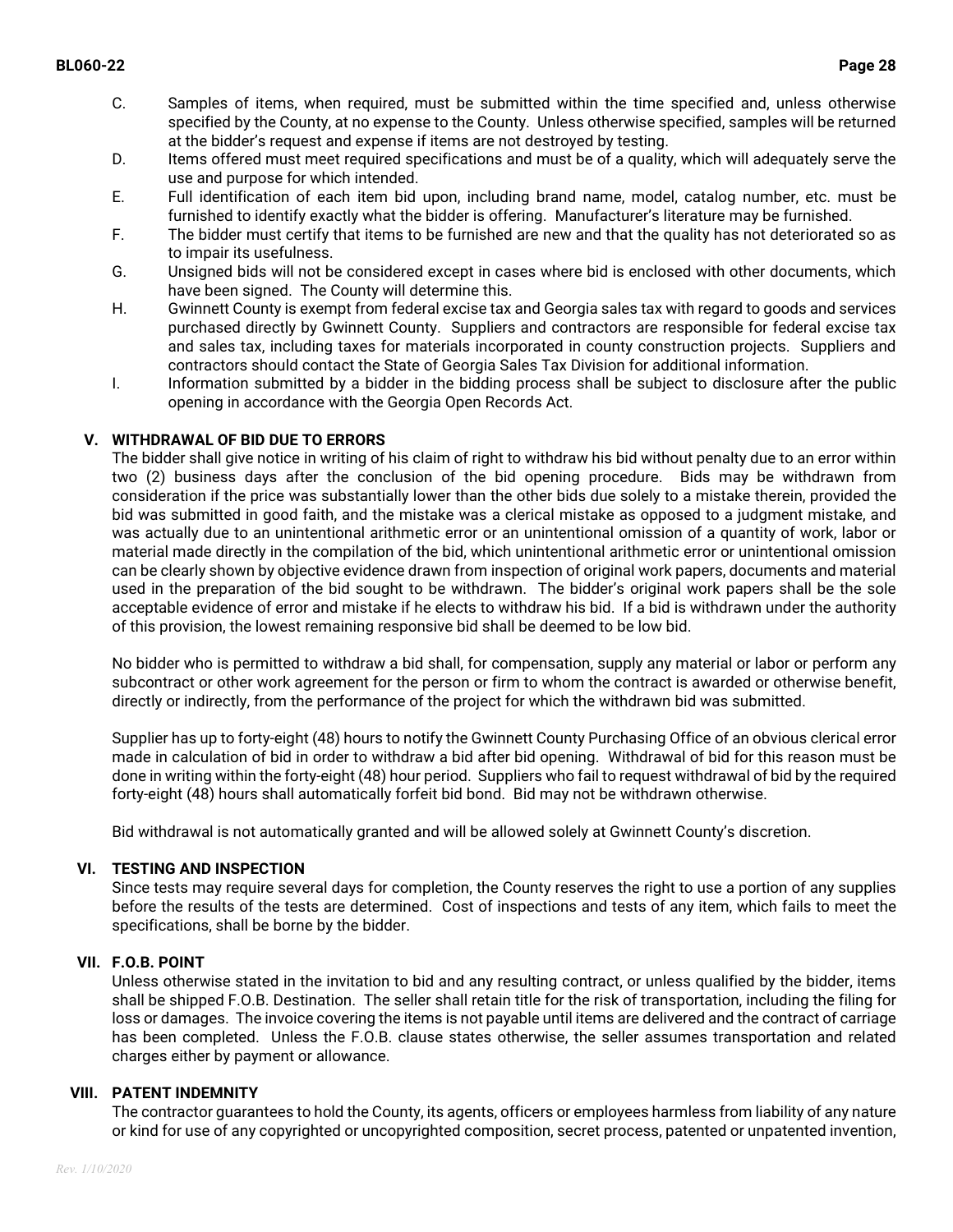articles or appliances furnished or used in the performance of the contract, for which the contractor is not the patentee, assignee or licensee.

#### **IX. BID BONDS AND PAYMENT AND PERFORMANCE BONDS (IF REQUIRED, FORMS WILL BE PROVIDED IN THIS DOCUMENT)**

A five percent (5%) bid bond, a one hundred percent (100%) performance bond, and a one hundred percent (100%) payment bond must be furnished to Gwinnett County for any bid as required in bid package or document. **Failure to submit a bid bond with the proper rating will result in the bid being deemed non-responsive.** Bonding company must be authorized to do business in Georgia by the Georgia Insurance Commission, listed in the Department of the Treasury's publication of companies holding certificates of authority as acceptable surety on Federal bonds and as acceptable reinsuring companies, and have an A.M. Best rating as stated in the insurance requirement of the solicitation. **The bid bond, payment bond, and performance bond must have the proper an A.M. Best rating as stated in the bid when required in the bid package or document.** 

## **X. DISCOUNTS**

- A. Time payment discounts will be considered in arriving at net prices and in award of bids. Offers of discounts for payment within ten (10) days following the end of the month are preferred.
- B. In connection with any discount offered, time will be computed from the date of delivery and acceptance at destination, or from the date correct invoice or voucher is received, whichever is the later date. Payment is deemed to be made for the purpose of earning the discount, on the date of the County check.

## **XI. AWARD**

- A. Award will be made to the lowest responsive and responsible bidder. The quality of the articles to be supplied, their conformity with the specifications, their suitability to the requirements of the County, and the delivery terms will be taken into consideration in making the award. The County may make such investigations as it deems necessary to determine the ability of the bidder to perform, and the bidder shall furnish to the County all such information and data for this purpose as the County may request. The County reserves the right to reject any bid if the evidence submitted by, or investigation of such bidder fails to satisfy the County that such bidder is properly qualified to carry out the obligations of the contract.
- B. The County reserves the right to reject or accept any or all bids and to waive technicalities, informalities and minor irregularities in bids received.
- C. The County reserves the right to make an award as deemed in its best interest, which may include awarding a bid to a single bidder or multiple bidders; or to award the whole bid, only part of the bid, or none of the bid to single or multiple bidders, based on its sole discretion of its best interest.

## **XII. DELIVERY FAILURES**

Failure of a contractor to deliver within the time specified or within reasonable time as interpreted by the Purchasing Director, or failure to make replacement of rejected articles/services when so requested, immediately or as directed by the Purchasing Director, shall constitute authority for the Purchasing Director to purchase in the open market articles/services of comparable grade to replace the articles/services rejected or not delivered. On all such purchases, the contractor shall reimburse the County within a reasonable time specified by the Purchasing Director for any expense incurred in excess of contract prices, or the County shall have the right to deduct such amount from monies owed the defaulting contractor. Alternatively, the County may penalize the contractor one percent (1%) per day for a period of up to ten (10) days for each day that delivery or replacement is late. Should public necessity demand it, the County reserves the right to use or consume articles delivered which are substandard in quality, subject to an adjustment in price to be determined by the Purchasing Director.

## **XIII. COUNTY FURNISHED PROPERTY**

No material, labor or facilities will be furnished by the County unless so provided in the invitation to bid.

## **XIV. REJECTION AND WITHDRAWAL OF BIDS**

Failure to observe any of the instructions or conditions in this invitation to bid may constitute grounds for rejection of bid.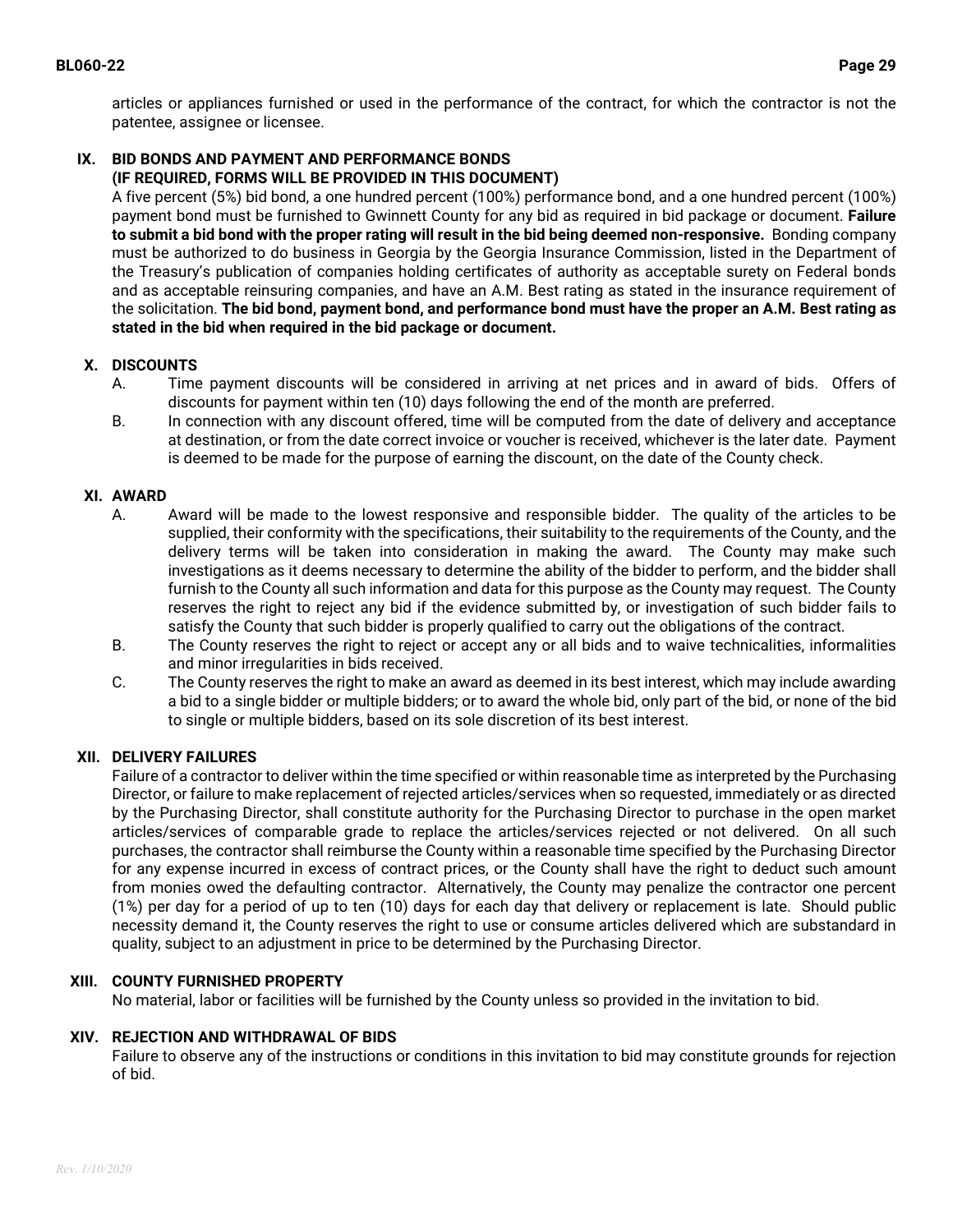### **BL060-22 Page 30**

## **XV. CONTRACT**

Each bid is received with the understanding that the acceptance in writing by the County of the offer to furnish any or all of the commodities or services described therein shall constitute a contract between the bidder and the County which shall bind the bidder on his part to furnish and deliver the articles quoted at the prices stated in accordance with the conditions of said accepted bid. The County, on its part, may order from such contractor, except for cause beyond reasonable control, and to pay for, at the agreed prices, all articles specified and delivered.

Upon receipt of a bid package containing a Gwinnett County "Sample Contract" as part of the requirements, it is understood that the bidder has reviewed the documents with the understanding that Gwinnett County requires that all agreements between the parties must be entered into via this document. If any exceptions are taken to any part, each must be stated in detail and submitted as part of the bid. If no exceptions are stated, it is assumed that the bidder fully agrees to the provisions contained in the "Sample Contract" in its entirety.

Any Consultant as defined in O.C.G.A. §36-80-28 that is engaged to develop or draft specifications/requirements or serve in a consultative role during the procurement process for any County procurement method, by entering into such an arrangement or executing a contract that the consultant a agrees to: (1) Avoid any appearance of impropriety and shall follow all policies and procedures of the County (2) disclose to the County, any material transaction or relationship pursuant to §36-80-28, considered a conflict of interest, any involvement in litigation or other dispute, relationship or financial interest not disclosed in the ethics affidavit, when ethics affidavit is required or such that may be discovered during the pending contract or arrangement; and (3) Acknowledge that any violation or threatened violation of the agreement may cause irreparable injury to the County, entitling the County, to seek injunctive relief in addition to all other legal remedies. This requirement does not apply to confidential economic development activities pursuant to §50-18-72 or to any development authority for the purpose of promoting the development of trade, commerce, industry, and employment opportunities or for other purposes and, without limiting the generality of the foregoing, shall specifically include all authorities created pursuant to Title 36 Chapter 62; However, per provisions of subparagraph (e)(1)(B)of Code Section 36-62-5 reporting of potential conflicts of interest by development authority board members is required.

When the contractor has performed in accordance with the provisions of this agreement, Gwinnett County shall pay to the contractor, within thirty (30) days of receipt of any department approved payment request and based upon work completed or service provided pursuant to the contract, the sum so requested, less the retainage stated in this agreement, if any. In the event that Gwinnett County fails to pay the contractor within sixty (60) days of receipt of a pay requested based upon work completed or service provided pursuant to the contract, the County shall pay the contractor interest at the rate of  $\frac{1}{2}$ % per month or pro rata fraction thereof, beginning the sixty-first (61<sup>st</sup>) day following receipt of pay requests. The contractor's acceptance of progress payments or final payment shall release all claims for interest on said payment.

## **XVI. NON-COLLUSION**

Bidder declares that the bid is not made in connection with any other bidder submitting a bid for the same commodity or commodities, and that the bid is bona fide and is in all respects fair and without collusion or fraud. An affidavit of non-collusion shall be executed by each bidder. Collusion and fraud in bid preparation shall be reported to the State of Georgia Attorney General and the United States Justice Department.

## **XVII. DEFAULT**

The contract may be canceled or annulled by the Purchasing Director in whole or in part by written notice of default to the contractor upon non-performance or violation of contract terms. An award may be made to the next low responsive and responsible bidder, or articles specified may be purchased on the open market similar to those so terminated. In either event, the defaulting contractor (or his surety) shall be liable to the County for costs to the County in excess of the defaulted contract prices; provided, however, that the contractor shall continue the performance of this contract to the extent not terminated under the provisions of this clause. Failure of the contractor to deliver materials or services within the time stipulated on his bid, unless extended in writing by the Purchasing Director, shall constitute contract default.

### **XVIII. TERMINATION FOR CAUSE**

The County may terminate this agreement for cause upon ten days prior written notice to the contractor of the contractor's default in the performance of any term of this agreement. Such termination shall be without prejudice to any of the County's rights or remedies by law.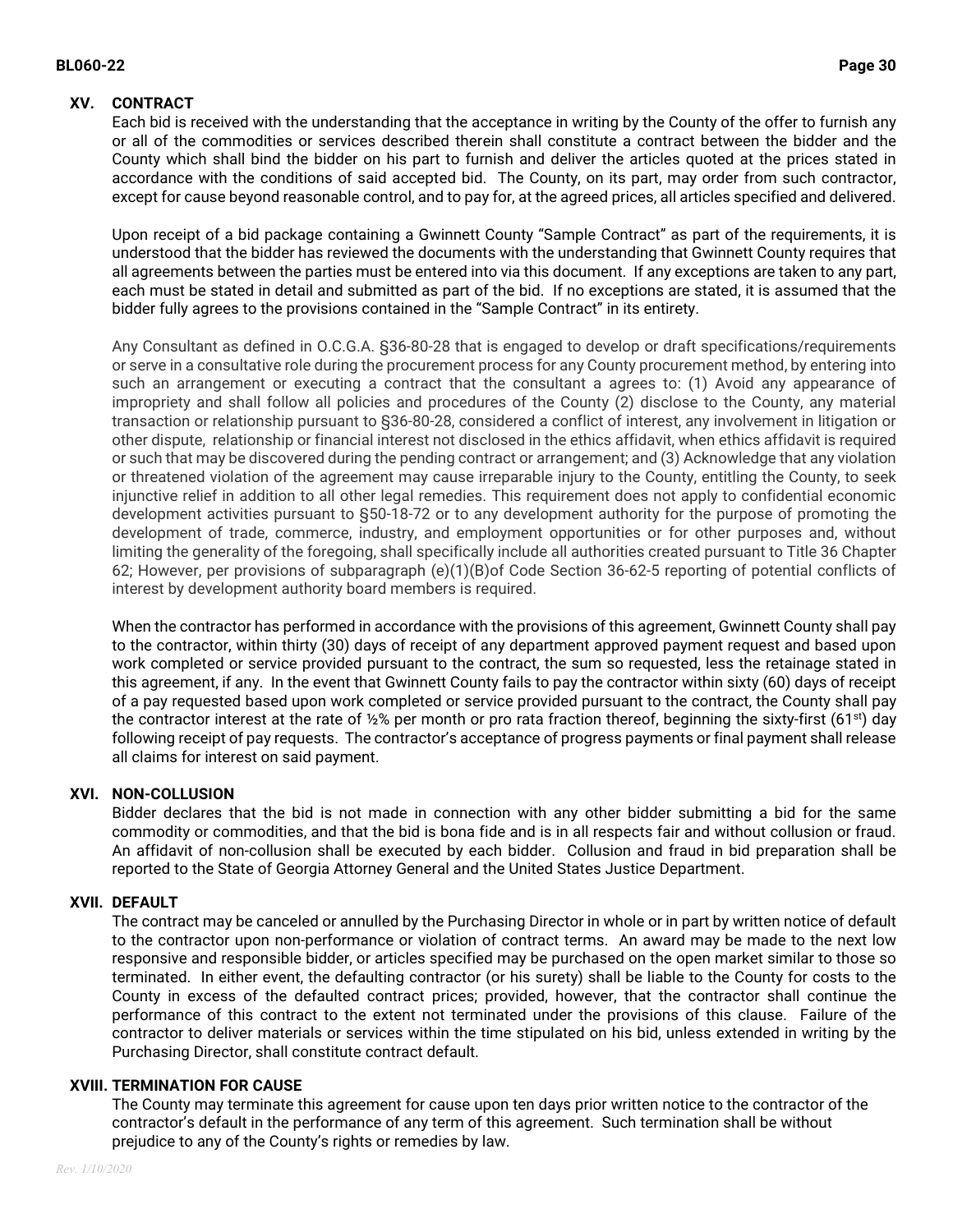## **XIX. TERMINATION FOR CONVENIENCE**

The County may terminate this agreement for its convenience at any time upon 30 days written notice to the contractor. In the event of the County's termination of this agreement for convenience, the contractor will be paid for those services actually performed. Partially completed performance of the agreement will be compensated based upon a signed statement of completion to be submitted by the contractor, which shall itemize each element of performance.

## **XX. DISPUTES**

Except as otherwise provided in the contract documents, any dispute concerning a question of fact arising under the contract which is not disposed of shall be decided after a hearing by the Purchasing Director, who shall reduce his/her decision to writing and mail or otherwise furnish a copy thereof to the contractor. The decision of the procurement agent shall be final and binding; however, the contractor shall have the right to appeal said decision to a court of competent jurisdiction.

## **XXI. SUBSTITUTIONS**

Bidders offering and quoting on substitutions or who are deviating from the attached specifications shall list such deviations on a separate sheet to be submitted with their bid. The absence of such a substitution list shall indicate that the bidder has taken no exception to the specifications contained herein.

## **XXII. INELIGIBLE BIDDERS**

The County may choose not to accept the bid of a bidder who is in default on the payment of taxes, licenses or other monies due to the County. Failure to respond to three (3) consecutive times for any given commodity/service may result in removal from the supplier list under that commodity/service.

## **XXIII. OCCUPATION TAX CERTIFICATE**

Each successful bidder shall provide evidence of a valid Gwinnett County occupation tax certificate if the bidder maintains an office within the unincorporated area of Gwinnett County. Incorporated, out of County, and out of State bidders are required to provide evidence of a certificate to do business in any town, County or municipality in the State of Georgia, or as otherwise required by County ordinance or resolution.

## **XXIV. PURCHASING POLICY AND REVIEW COMMITTEE**

The Purchasing Policy and Review Committee has been established to review purchasing procedures and make recommendations for changes; resolve problems regarding the purchasing process; make recommendations for standardization of commodities, schedule buying, qualified products list, annual contracts, supplier performance (Ineligible Source List), and other problems or requirements related to Purchasing. The Purchasing Policy & Review Committee has authority to place suppliers and contractors on the Ineligible Source List for reasons listed in Part 6, Section II of the Gwinnett County Purchasing Ordinance.

## **XXV. AMERICANS WITH DISABILITIES ACT**

All contractors for Gwinnett County are required to comply with all applicable sections of the Americans with Disabilities Act (ADA) as an equal opportunity employer. In compliance with the Americans with Disabilities Act (ADA), Gwinnett County provides reasonable accommodations to permit a qualified applicant with a disability to enjoy the privileges of employment equal to those employees with disabilities. Disabled individuals must satisfy job requirements for education background, employment experience, and must be able to perform those tasks that are essential to the job with or without reasonable accommodations. Any requests for the reasonable accommodations required by individuals to fully participate in any open meeting, program or activity of Gwinnett County should be directed to the ADA Coordinator, 75 Langley Drive, Lawrenceville, Georgia 30046, 770-822-8165.

## **XXVI. ALTERATIONS OF SOLICITATION AND ASSOCIATED DOCUMENTS**

Alterations of County documents are strictly prohibited and will result in automatic disqualification of the firm's solicitation response. If there are "exceptions" or comments to any of the solicitation requirements or other language, then the firm may make notes to those areas, but may not materially alter any document language.

## **XXVII. TAX LIABILITY**

Local and state governmental entities must notify contractors of their use tax liability on public works projects. Under Georgia law, private contractors are responsible for paying a use tax equal to the sales tax rate on material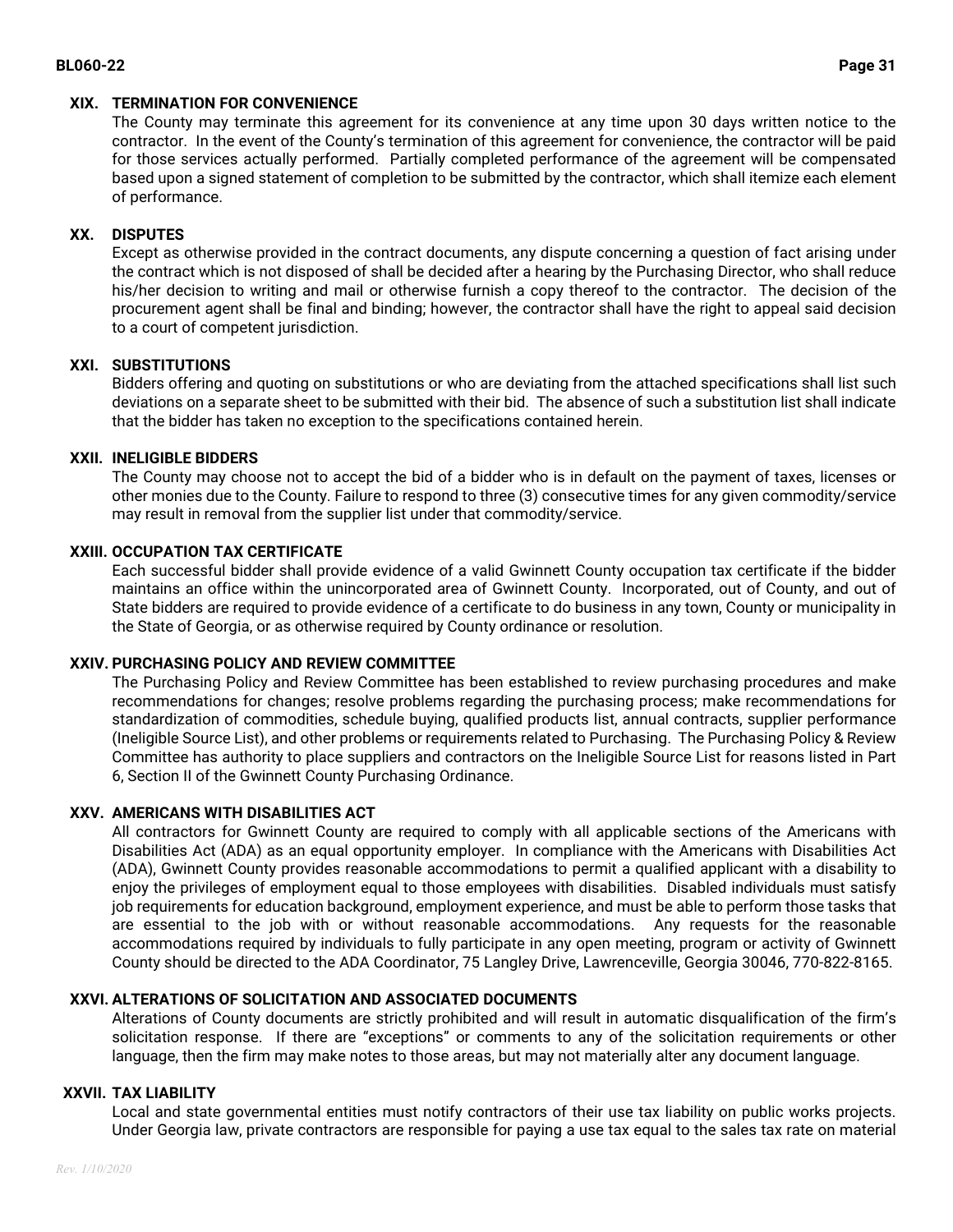and equipment purchased under a governmental exemption that is incorporated into a government construction project: excluding material and equipment provided for the installation, repair, or expansion of a public water, gas or sewer system when the property is installed for general distribution purposes. To the extent the tangible personal property maintains its character (for example the installation of a kitchen stove), it remains tax-exempt. However, if the installation incorporates the tangible personal property into realty, e.g., the installation of sheetrock, it becomes taxable to the private contractor. See O.C.G.A. 48-8-3(2) and O.C.G.A. 48-8-63

### **XXVIII. STATE LAW REGARDING WORKER VERIFICATION**

Effective July 1, 2013 State Law requires that all who enter into a contract for the physical performance of services for all labor or service contract(s) that exceed \$2,499.99 (except for services performed by an individual who is licensed pursuant to Title 26, Title 43, or the State Bar of Georgia) for the County, must satisfy the Illegal Immigration Reform Enhancements for 2013, in all manner, and such are conditions of the contract.

The Purchasing Division Director with the assistance of the Performance Analysis Division shall be authorized to conduct random audits of a contractor's or subcontractors' compliance with the Illegal Immigration Reform Enhancements for 2013 and the rules and regulations of the Georgia Department of Labor. The contractor and subcontractors shall retain all documents and records of its compliance for a period of five (5) years following completion of the contract. This requirement shall apply to all contracts for all labor or service contracts that exceed \$2,499.99 except for services performed by an individual who is licensed pursuant to Title 26, Title 43, or the State Bar of Georgia.

Whenever it appears that a contractor's or subcontractor's records are not sufficient to verify the work eligibility of any individual in the employ of such contractor or subcontractor, the Purchasing Director shall report same to the Department of Homeland Security and may result in termination of the contract if it is determined at any time during the work that the contractor/or subcontractor is no longer in compliance with the Illegal Immigration Reform Enhancements for 2013.

State Law requires that all who enter into a contract for public works as defined by O.C.G.A. 36-91-2(10) for the County must satisfy the Illegal Immigration Reform Enhancements for 2013, in all manner, and such are conditions of the contract.

By submitting a bid to the County, contractor agrees that, in the event the contractor employs or contracts with any subcontractor(s) in connection with the covered contract, the contractor will secure from the subcontractor(s) such subcontractor(s') indication of the employee-number category applicable to the subcontractor, as well as attestation(s) from such subcontractor(s) that they are in compliance with the Illegal Immigration Reform Enhancements for 2013. Original signed, notarized Subcontractor Affidavits and Agreements must be submitted to the County.

The Purchasing Division Director with the assistance of the Performance Analysis Division shall be authorized to conduct random audits of a contractor's or subcontractors' compliance with the Illegal Immigration Reform Enhancements for 2013 and the rules and regulations of the Georgia Department of Labor. The contractor and subcontractors shall retain all documents and records of its compliance for a period of three (3) years following completion of the contract. This requirement shall apply to all contracts for the public works as defined by O.C.G.A. 36-91-2(10) where any persons are employed on the County contract.

Whenever it appears that a contractor's or subcontractor's records are not sufficient to verify the work eligibility of any individual in the employ of such contractor or subcontractor, the Purchasing Director shall report same to the Department of Homeland Security.

A contractor's failure to participate in the federal work authorization program as defined by the Illegal Immigration Reform Enhancements for 2013 shall be sanctioned by termination of the contract. If it is determined that a subcontractor is not participating in the federal work authorization program as defined by the Illegal Immigration Reform Enhancements for 2013, Gwinnett County may direct the contractor to terminate that subcontractor. A contractor's failure to follow Gwinnett County's instruction to terminate a subcontractor that is not participating in the federal work authorization program as defined by the Illegal Immigration Reform Enhancements for 2013 may be sanctioned by termination of the contract.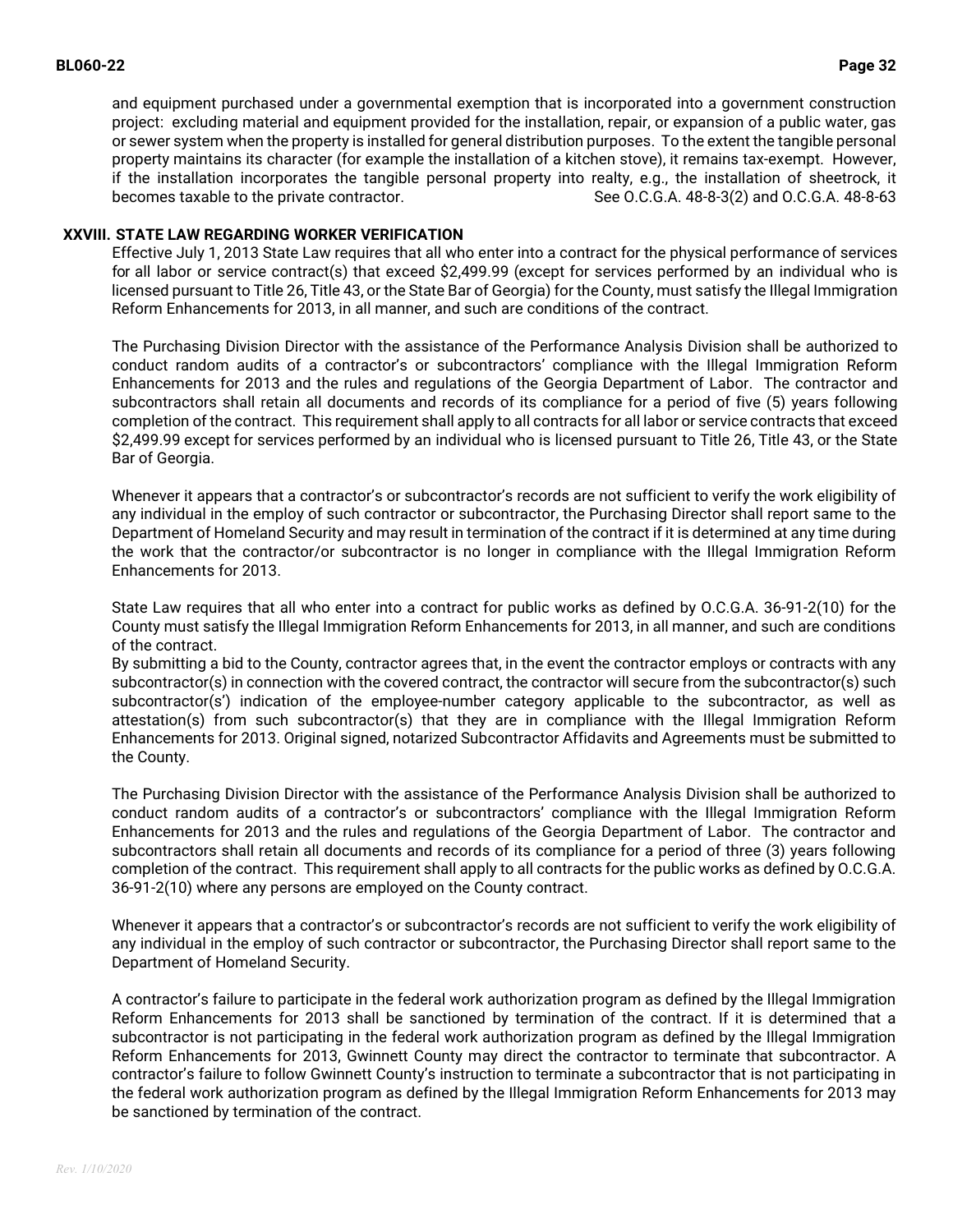### **XXIX. SOLID WASTE ORDINANCE**

No individual, partnership, corporation or other entity shall engage in solid waste handling except in such a manner as to conform to and comply with the current Gwinnett County Solid Waste Ordinance and all other applicable local, state and federal legislation, rules, regulation and orders.

### **XXX. GENERAL CONTRACTORS LICENSE**

Effective July 1, 2008: All General Contractors must have a current valid license from the State Licensing Board for Residential and General Contractors, unless specifically exempted from holding such license pursuant to Georgia law. O.C.G.A. Section 43-41-17.

## **XXIX.PRODUCTS MANUFACTURED IN GEORGIA**

Gwinnett County, when contracting for or purchasing supplies, materials, equipment, or agricultural products that exceeds \$100,000.00, excluding beverages for immediate consumption, shall give preference as far as may be reasonable and practicable to such supplies, materials, equipment, and agricultural products as may be manufactured or produced in this state. Such preference shall not sacrifice quality. Gwinnett County Board of Commissioners shall consider, among other factors, information submitted by the bidder which may include the bidder's estimate of the multiplier effect on gross state domestic product and the effect on public revenues of the state and the effect on public revenues of political subdivisions resulting from acceptance of a bid or offer to sell Georgia manufactured or produced goods as opposed to out-of-state manufactured or produced goods. Any such estimates shall be in writing. O.C.G.A. Section 36-84-1

### **XXXI. INDEMNIFICATION**

To the fullest extent permitted by law, the Contractor shall, at his sole cost and expense, indemnify, defend, satisfy all judgments, and hold harmless the County, the engineer, and their agents and employees from and against all claims, damages, actions, judgments, costs, penalties, liabilities, losses and expenses, including, but not limited to, attorney's fees arising out of or resulting from the performance of the work, provided that any such claim, damage, action, judgment, cost, penalty, liability, loss or expense (1) is attributable to bodily injury, sickness, disease, or death, or to injury to or destruction of tangible property (other than the work itself) including the loss of use resulting therefrom, and (2) is caused in whole or in part by the negligent acts, errors by any act or omission of the Contractor, any subcontractor, anyone directly or indirectly employed by any of them or anyone for whose acts any of them may be liable, regardless whether such claim is caused in part by a party indemnified hereunder. Such obligation shall not be construed to negate, abridge or otherwise reduce any of the rights or obligations of indemnity which would otherwise exist as to any party or person described in this agreement. In any and all claims against the County, the engineer, or any of their agents or employees by any employee of the Contractor, any subcontractor, anyone directly or indirectly employed by any of them, or anyone for whose acts any of them may be liable, the indemnification obligation contained herein shall not be limited in any way by any limitation on the amount or type of damages, compensation, or benefits payable by or for the Contractor or any subcontractor under Worker's Compensation Acts, disability benefit acts, or other employee benefit acts.

### **XXXII. CODE OF ETHICS:**

"Proposer/Bidder" shall disclose under oath the name of all elected officials whom it employs or who have a direct or indirect pecuniary interest in the business entity, its affiliates, or its subcontractors. The "Proposer/Bidder" shall execute a Code of Ethics affidavit. Failure to submit the affidavit during the bid or proposal process shall render the bid or proposal non-responsive.

The act of submitting false information or omitting material information shall be referred to the Purchasing Policy & Review Committee for action pursuant to the Purchasing Ordinance or to the District Attorney for possible criminal prosecution.

Any business entity holding a contract with Gwinnett County that subsequent to execution of the contract or issuance of the purchase order employs, subcontracts with, or transfers a direct or indirect pecuniary interest in the business entity to an elected official shall within five (5) days disclose such fact in writing under oath to the Clerk of the Board of Commissioners. Failure to comply shall be referred to the Purchasing Policy & Review Committee for action pursuant to the Purchasing Ordinance or to the District Attorney for possible criminal prosecution.

Note: See Gwinnett County Code of Ethics Ordinance EO2011, Sec. 54-33. The ordinance will be available to view in its entirety a[t www.gwinnettcounty.com.](http://www.gwinnettcounty.com/)